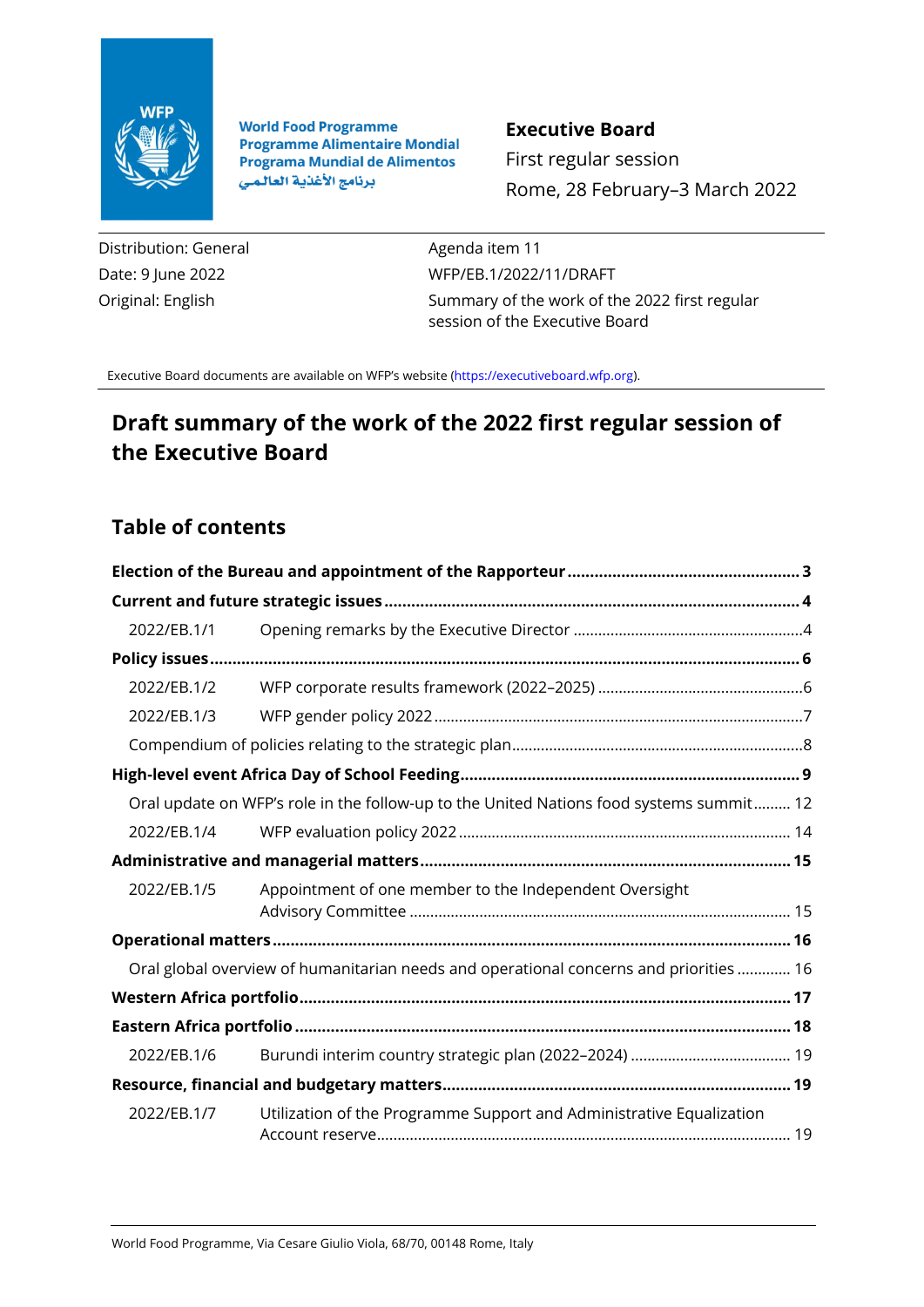| 2022/EB.1/8  | Summary report on the strategic evaluation of WFP's use of technology in<br>constrained environments and management response 20 |  |
|--------------|---------------------------------------------------------------------------------------------------------------------------------|--|
| 2022/EB.1/9  | Summary report on the evaluation of the WFP response to the COVID-19                                                            |  |
|              |                                                                                                                                 |  |
| 2022/EB.1/10 | Summary report on the evaluation of the country strategic plan<br>for Zimbabwe (2017-2021) and management response  25          |  |
|              |                                                                                                                                 |  |
| 2022/EB.1/11 | Summary report on the evaluation of the country strategic plan for                                                              |  |
| 2022/EB.1/12 | Summary report on the evaluation of the country strategic plan for                                                              |  |
| 2022/EB.1/13 |                                                                                                                                 |  |
|              |                                                                                                                                 |  |
|              |                                                                                                                                 |  |
|              |                                                                                                                                 |  |
| 2022/EB.1/14 |                                                                                                                                 |  |
|              |                                                                                                                                 |  |
| 2022/EB.1/15 | Reports by the Joint Inspection Unit relevant to the work of WFP 34                                                             |  |
|              |                                                                                                                                 |  |
| 2022/EB.1/16 | Summary of the work of the 2021 second regular session of the                                                                   |  |
|              |                                                                                                                                 |  |
|              |                                                                                                                                 |  |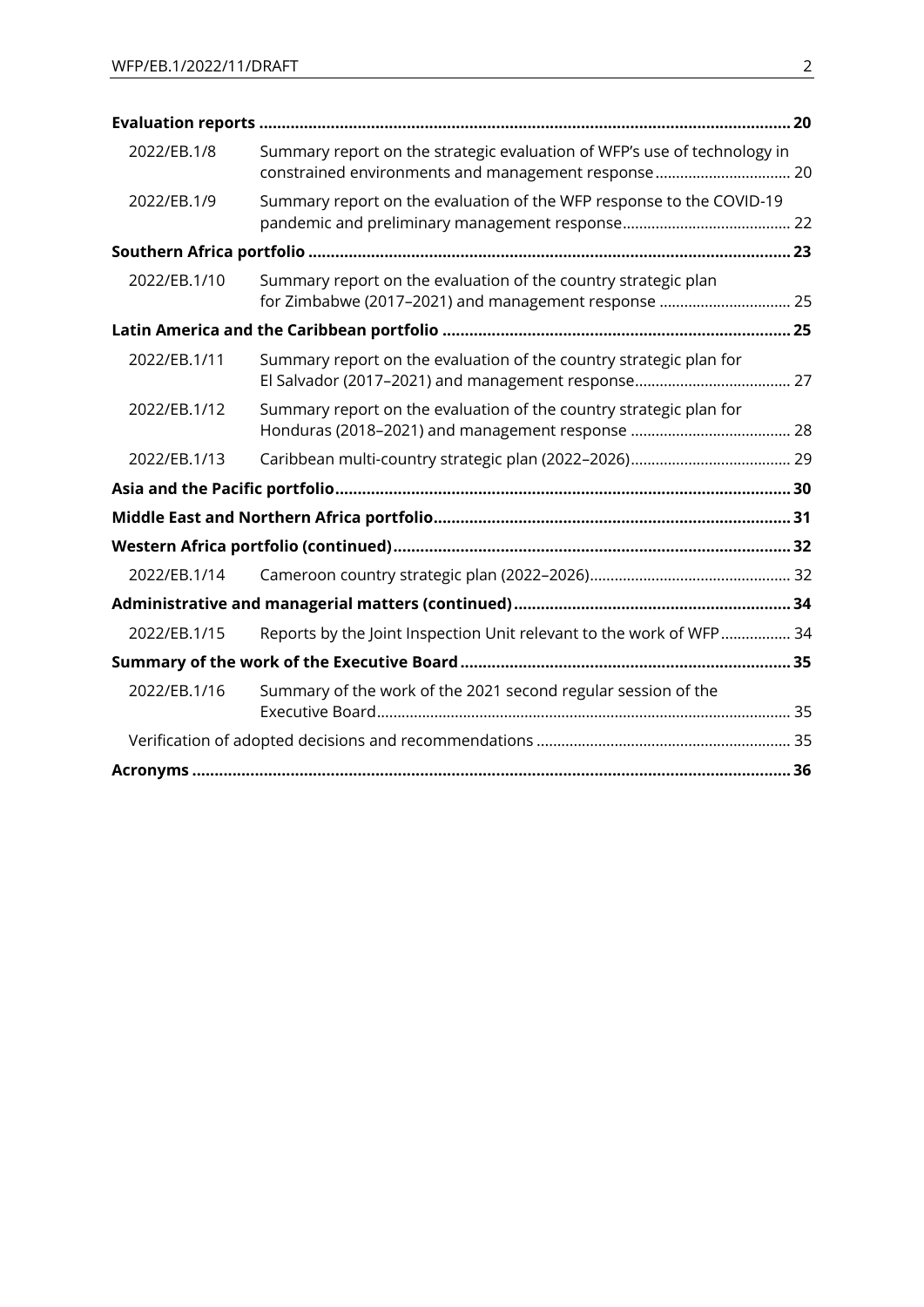### <span id="page-2-0"></span>**Election of the Bureau and appointment of the Rapporteur**

- 1. The 2022 first regular session of the Executive Board was held from 28 February to 3 March 2022. Due to the coronavirus disease 2019 (COVID-19) pandemic, the Board decided to hold the session in hybrid format. In accordance with its rules of procedure the Board unanimously elected H.E. Mr. Md. Shameem Ahsan (Bangladesh, List B) as President.
- 2. The Board also unanimously elected H.E. Mr. Youssef Balla (Morocco, List A), H.E. Mr. Carlos Bernardo Cherniak (Argentina, List C) and H.E. Mr. Marcel Beukeboom (Netherlands, List D) as members of the Bureau and coordinators of their respective lists. The Board also appointed Mr Khalid Atlassi (Morocco, List A) Rapporteur for the session.
- 3. As there was no consensus among the members of List E on their proposed candidate, however, it was not possible to elect by acclamation the Vice-President of the Council and Bureau member for List E. Members of that list and other lists said that it would be inappropriate to appoint the Ambassador of the Russian Federation, as initially proposed by List E, because of his country's invasion of Ukraine. Some members of List E supported the candidacy of the Ambassador of Poland for that position.
- 4. Many Board members, including some speaking on behalf of lists and other groups of states, gave reasons for their objections, saying that the invasion was a violation of the territorial integrity and sovereignty of Ukraine in contravention of international law, including Article 2 paragraph 4 of the United Nations Charter, and inconsistent with the aims of the United Nations and WFP. Members said that at a time of unprecedented humanitarian need the actions undermined the efforts of the global community to achieve the Sustainable Development Goals (SDGs) by creating an avoidable humanitarian crisis to which WFP, as the world's largest humanitarian agency, would be required to respond.
- 5. Members called for the Ambassador of the Russian Federation to withdraw his candidacy and for his country to withdraw its troops from within the internationally recognized borders of Ukraine.
- 6. Other members disagreed, however, saying that past actions of other Member States had been equally problematic but had given rise to no objection by the Board. Members also said that it was important to avoid politicizing the work of the Board and called on all parties to seek a rapid solution to the conflict.
- 7. As there was no consensus with regard to which of the two candidates to appoint, it was decided to proceed with a secret ballot to be carried out in conformity with rule IX paragraph 11 of the Board's rules of procedure, in which the Board would choose between the Ambassador of the Russian Federation and the Ambassador of Poland.
- 8. Prior to the ballot, the Ambassador of the Russian Federation said that it would be the first time in the history of WFP that a candidate for the role of list representative had been challenged by members of other lists. Recalling that the Board employed a rotation system to ensure that all Member States had an equal opportunity to serve and be represented on the Bureau, he said that having a list E representative (Poland) and alternate (Hungary) who were both from Member States of the European Union and the North Atlantic Treaty Organization would undermine that principle. He therefore proposed a compromise by which the representative of Hungary or Poland would serve as the List E member of the Bureau and he would serve as alternate.
- 9. The proposal did not meet with approval and the vote proceeded, with 3 votes cast for the Ambassador of the Russian Federation, 23 for the Ambassador of Poland and 5 abstentions. The Ambassador of Poland was thus elected Vice-President of the Board and list E Bureau member.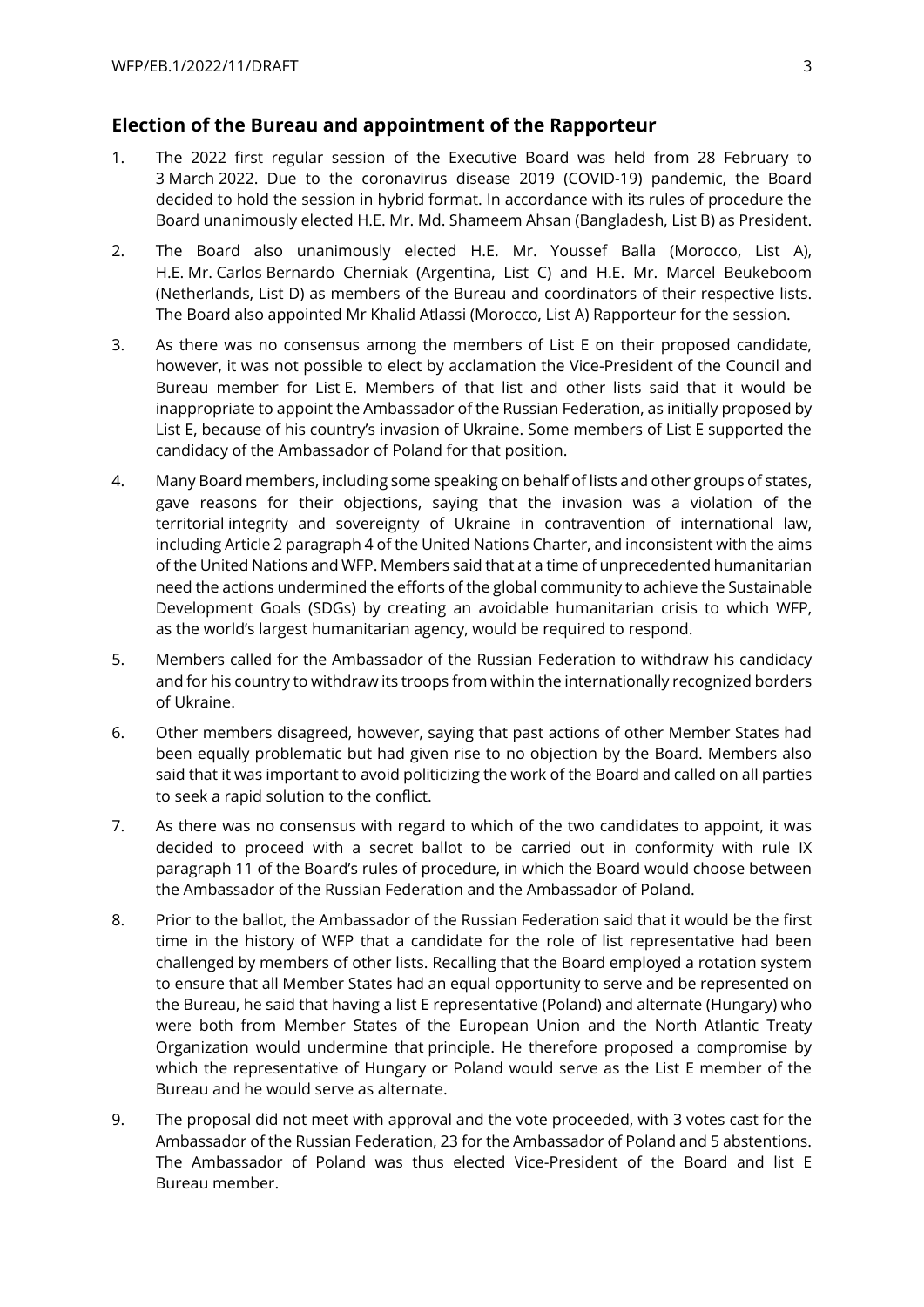### <span id="page-3-0"></span>**Current and future strategic issues**

#### <span id="page-3-1"></span>**2022/EB.1/1 Opening remarks by the Executive Director**

- 10. The Executive Director said that an already complex global situation had been exacerbated by the recent military action in Ukraine. WFP was establishing response teams in bordering countries and was working with partners in preparation for significant activity within Ukraine. The crisis would have serious effects on the global supply of food, including for WFP operations: together, Ukraine and the Russian Federation produced 80 percent of the world's sunflower oil, 20 percent of its maize and 30 percent of its wheat; WFP procured 50 percent of its wheat supplies from Ukraine. As a result of the COVID-19 pandemic, WFP shipping and commodity costs had already increased by between USD 42 million and USD 50 million per month. The Executive Director highlighted that internal analysis was being undertaken to assess the impact that the Ukraine crisis would have on WFP's costs, warning that they could rise by an additional USD 100 million–USD 500 million over the coming year. There would also be repercussions for other WFP operations that relied on Ukrainian wheat, such as those in Lebanon and Tunisia. WFP would require funding of about USD 450 million to feed people inside Ukraine over the following six months.
- 11. Worldwide, 276 million people were in Integrated Food Security Phase Classification (IPC) phase 3, 4 or 5. WFP was feeding 120 million of those people, but its capacity to respond was hampered by funding gaps that were forcing it to reduce rations in Chad, the Niger, Yemen and other countries. Failure to feed hungry people created the risk of famine, destabilization and mass migration, which would require far more costly responses. In contrast, early intervention that helped communities to build resilience to crises prevented the need for emergency assistance in the future, and the Executive Director appealed to donors to provide the flexible funding that allowed WFP to provide such programmes. In Chad, for example, WFP had worked with a women's cooperative to establish a system of wells; in the Sahel, WFP had rehabilitated 270,000 ha of land, and worldwide the organization had rehabilitated 1.2 million ha and built 107,000 ponds, 81,000 km of roads and 26,000 km of irrigation canals.
- 12. Over the previous five years the total value of cash-based transfers distributed by WFP had increased from USD 800 million to USD 2.3 billion per year; the value of digital vouchers had increased from USD 9 million to USD 83 million per year; the proportion of women in the WFP workforce had grown from 34 to 42 percent, with the hiring of an additional 3,390 women; and the total funding raised had increased from USD 5.8 billion to USD 9.8 billion per year.
- 13. Thanking Board members for their support, the Executive Director warned that 2022 was going to be a very difficult year and urged them to advocate with their governments in support of his efforts to raise funding and increase the flexibility of contributions.
- 14. Board members, including those speaking on behalf of lists and other groups of countries, thanked the Executive Director for his efforts to raise global awareness of emerging humanitarian crises and the resources needed to respond to them. They praised WFP and its staff for their work in preventing famine and hunger and assisting the world's most vulnerable people, including during the COVID-19 pandemic.
- 15. Nearly all of the Board members who spoke expressed concern about the situation in Ukraine, with many calling for adherence to international humanitarian law, assurance of safe and unhindered humanitarian access for the provision of assistance to people in need and an immediate end to hostilities. Members welcomed the launch of a United Nations emergency response plan for Ukraine and called on all Member States to contribute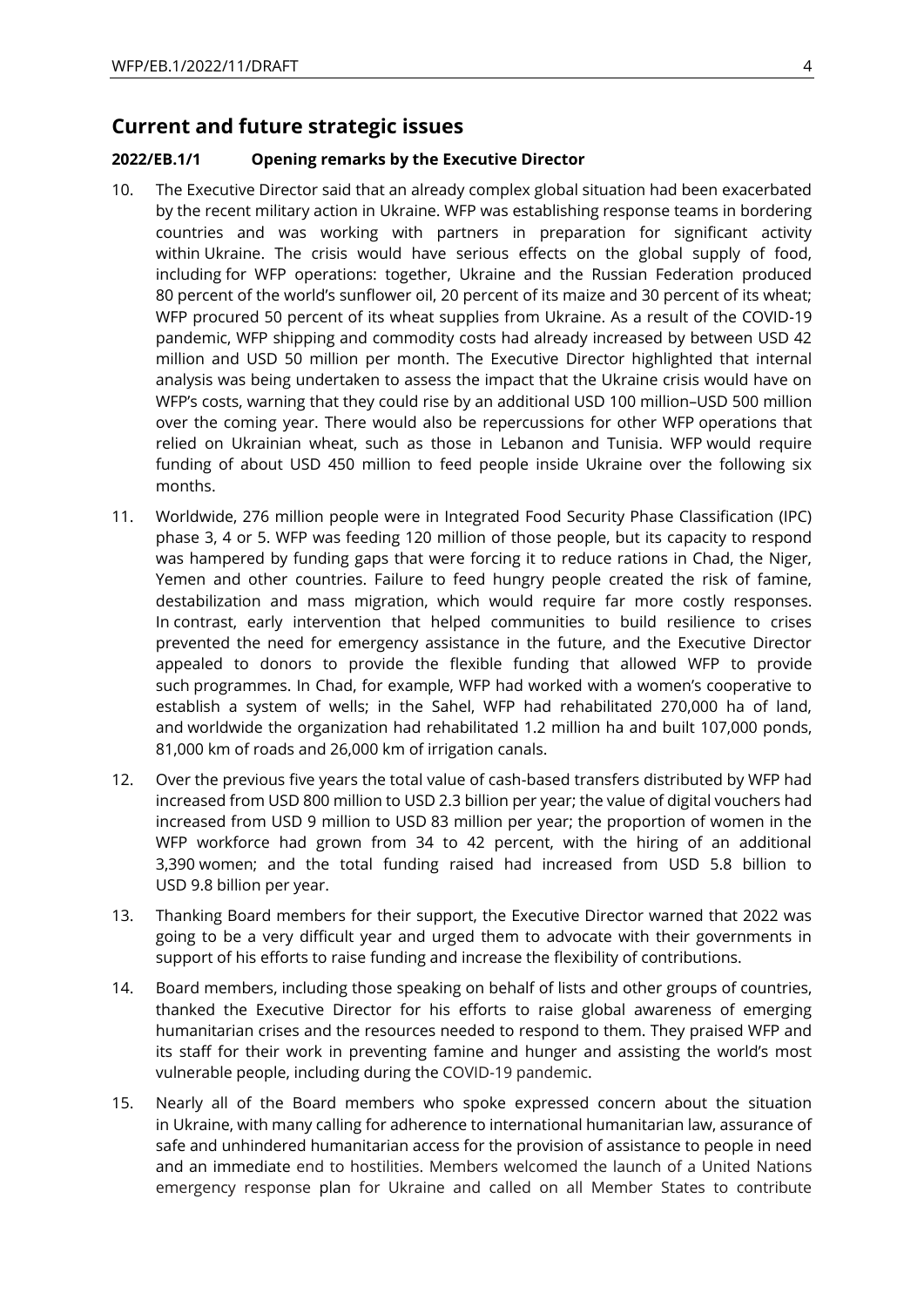financially to the implementation of that plan and WFP's role in it. Several Board members said that the negative effects of the crisis on world grain supplies and prices would exacerbate funding and response gaps. They encouraged WFP to continue to monitor the situation and its implications for world food security and to provide more detailed analyses of the impact of the price increases on its operations.

- 16. The crisis had hit at a time when climate change, conflict and the COVID-19 pandemic were already causing increases in food prices and food insecurity around the world. WFP was now more relevant and needed than ever, and the organization was the partner of choice in many countries. Board members called for coordinated efforts, with all partners contributing according to their comparative advantages while seeking to avoid overlaps and redundancy. One Board member said that the current global situation presented an opportunity to set a new direction in delivering change and accelerating progress towards the SDGs; another said that it showed the importance of upholding the humanitarian principles and international humanitarian law and called on WFP to be a strong advocate in that regard; a third said that the focus of humanitarian and development work should be at the country level.
- 17. Following approval of the WFP strategic plan for 2022–2025 at the Board's 2021 second regular session, many Board members welcomed the related corporate results framework (CRF) to be presented at the current session, saying that the two documents provided a guiding framework for WFP's work in the coming years, facilitating effective implementation of the organization's mandate and orienting its action on the humanitarian– development–peace nexus. In particular, members praised the efforts to strengthen results-based management reflected in the new CRF through the linking of resources to activities and results. Board members said that the CRF was well aligned with wider United Nations policies and plans at the country level and would help to embed key performance measures on cross-cutting priorities such as gender and disability throughout WFP. Successful implementation of the strategic plan and CRF would require strong oversight, monitoring and accountability, combined with transparent communication with donors and the Board.
- 18. Several Board members praised WFP's efforts to integrate adaptation to climate change into its programming, including through forecast-based anticipatory action, the strengthening of national and local capacities and the inclusion of relevant outcome indicators in the CRF. Looking forward to the presentation of a new gender policy during the current session, many Board members welcomed the draft policy's focus on partnerships, including with local-level women's organizations, and its attention to the prevention of sexual exploitation and abuse. Members said that the policy must be aligned with WFP's protection and accountability policy and that more work was needed to integrate the prevention of all forms of abuse and misconduct into all areas of WFP activity, including among staff.
- 19. Many Board members said that growing needs and the increasing frequency of humanitarian crises emphasized the importance of WFP's dual mandate of saving lives and changing lives through various combinations of emergency response and activities that addressed the structural causes of hunger and malnutrition and built communities' resilience to crisis. Countries that were vulnerable to conflict, climate and other disasters needed WFP's capacity building support, technical assistance and service provision in areas that included early warning, malnutrition treatment and prevention, supply chain management, logistics and school feeding. Success would require a holistic and coordinated approach based on cooperation between WFP and other humanitarian, development and peace actors. One Board member said that the United Nations foods systems summit was an example of such an approach, while several others mentioned the school feeding coalition launched at the summit and expressed their countries' readiness to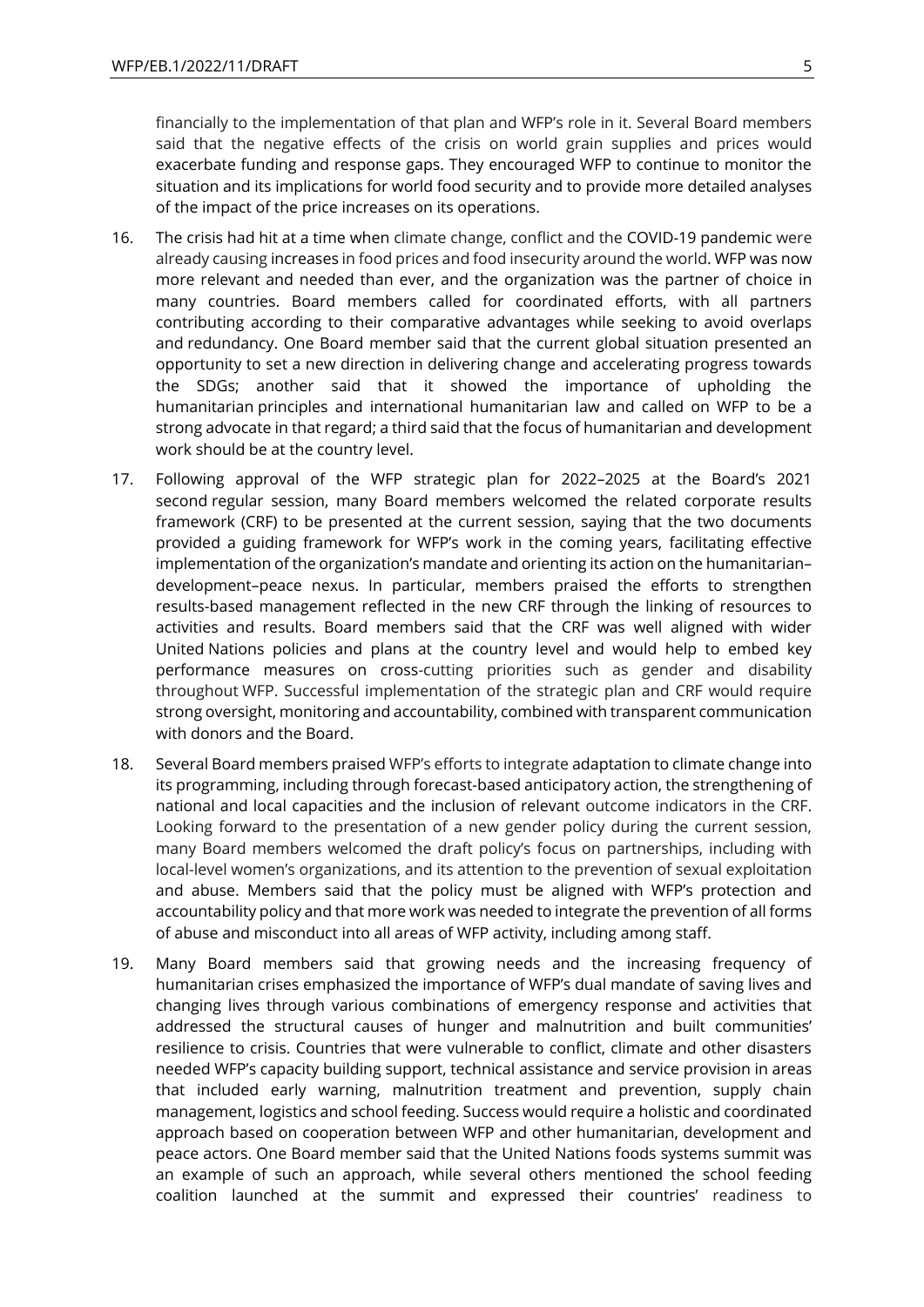contribute experience, expert knowledge and other support to the expansion of school feeding programmes that improved access to nutritious food and fostered sustainable food systems.

- 20. Welcoming WFP's work in partnership with other United Nations and aid entities, several Board members urged WFP to strengthen its partnerships with local organizations, saying that such organizations knew the local context, were embedded in local communities and could provide structures that would remain after emergency responders withdrew. The involvement of local communities in the design and implementation of programmes, including those aimed at strengthening social safety networks and reinforcing resilience, would promote community independence, self-reliance and ownership of programmes. Tasks should be distributed among partners according to their respective strengths and mandates, and WFP could leverage its experience in fragile settings to encourage more development and peace actors to contribute to comprehensive and sustainable solutions.
- 21. Many Board members referred to the growing funding challenges facing WFP, particularly in view of the financial challenges affecting donor countries following the COVID-19 pandemic. While there was general agreement across the Board that WFP should combine its humanitarian relief with development action, that action was often hampered by funding shortfalls and donor restrictions on WFP's use of contributions. Several Board members called on donors to maintain and increase their commitments to supporting WFP with increasingly flexible multi-year contributions. Members urged WFP to keep its resource use under constant review and to prioritize actions that met the most urgent humanitarian needs – focusing on those aimed at strengthening national capacities and creating opportunities for vulnerable people – and communicating its priorities transparently to donors. Member States unable to provide financial support could instead support development efforts in their own and other countries by sharing knowledge and expertise.
- 22. Other aspects of WFP's work in which one or more Board members said they hoped to see continued progress included disability inclusion, workplace culture, school feeding, interagency coordination of cash-based transfer activities and conflict sensitivity. Two speakers said that the international economic sanctions placed on certain countries made it difficult for those countries to maintain their support for humanitarian action, and several others outlined their own countries' plans to contribute to WFP programmes.
- 23. The Executive Director thanked the Board members for the positive comments, which would be responded to during the discussions over the following days, particularly with regard to the CRF and the gender policy.

### <span id="page-5-0"></span>**Policy issues**

### <span id="page-5-1"></span>**2022/EB.1/2 WFP corporate results framework (2022–2025)**

- 24. The Chief Financial Officer presented the corporate results framework for 2022–2025, which reflected the new strategic plan and WFP's focus on results-based management. Giving an overview of the CRF structure, the Deputy Director, Corporate Planning and Performance Division, highlighted aspects related to nutrition, environmental management systems, conflict sensitivity and the protection from sexual exploitation and abuse (PSEA) that had been recently revised in response to Board feedback.
- 25. Board members welcomed the streamlining of the CRF, its alignment with United Nations principles and its ambitious high-level targets. They endorsed the transdisciplinary and results-based approach, which expanded the focus to key cross-cutting priorities including issues related to gender, disability inclusion, sexual exploitation and abuse (SEA) and PSEA and conflict sensitivity. They also welcomed the incorporation of quadrennial comprehensive policy review and common and complementary indicators and encouraged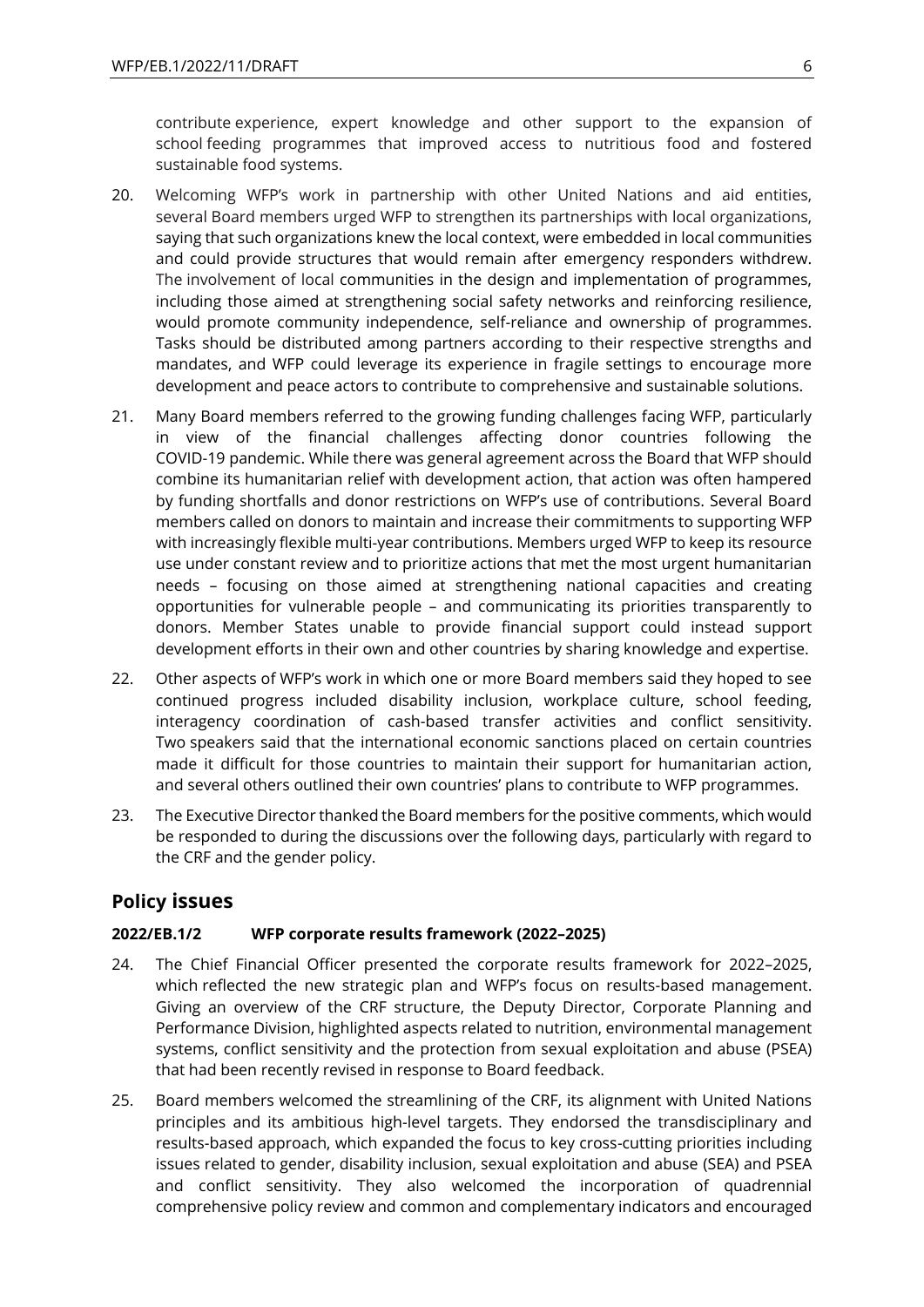WFP to continue to strengthen accountability and joint planning, monitoring and processes in order to achieve and measure collective and system-wide results.

- 26. Many Board members requested that in the future revised versions of the CRF be presented with their corresponding strategic plans. Various members called on WFP to report on impact indicators in its annual performance report, invest in data quality assurance systems, build partner reporting capacity and ensure its capacity to report on performance for needs-based and resource-based plans. One Board member said that WFP should include SDG 5 among its SDG indicators.
- 27. Several members welcomed WFP's commitment to better capturing results related to the humanitarian–development–peace nexus. Other key cross-cutting themes included gender equality, multilingualism, the prevention of misconduct and abuse, and disability inclusion. One member recommended that WFP incorporate a management results output indicator on forecast-based anticipatory action against climate shocks.
- 28. Board members sought further information on CRF baselines and targets, specifically on the development of indicators related to conflict sensitivity and environmental management system implementation. Management clarified that conflict sensitivity was one of eight environmental and social standards included under the new environmental and social sustainability framework. New indicators on the capacity of WFP and partners to better mainstream conflict sensitivity were being piloted. On the matter of environmental management system implementation, management noted that the WFP management plan included a key performance indicator that tracked country office implementation of environmental management systems; once validated data were available on baselines for that and other indicators, WFP would update the CRF targets.
- 29. Board members also asked when a revised CRF would be issued with planned additional indicators and requested regular updates on progress in CRF implementation and the development of system-wide indicators related to the humanitarian–development– peace nexus.
- 30. The Chief Financial Officer thanked Board members for their intense engagement in the development of the new CRF. He took note of the questions raised, which would be addressed bilaterally. The Board would receive progress updates on the development of new indicators, which would be incorporated into the CRF at the mid-term review stage.

#### <span id="page-6-0"></span>**2022/EB.1/3 WFP gender policy 2022**

- 31. The Assistant Executive Director presented WFP's new gender policy, emphasizing that zero hunger could not be achieved without progress towards gender equality. In alignment with the new strategic plan, the policy set out to ensure that WFP addressed the differing needs, priorities, opportunities and experiences of the people it served, supporting food security and nutrition for all.
- 32. Board members commended WFP for the inclusive consultative process used to develop the new policy. They endorsed its commitment to gender equality and the empowerment of women, noting the disproportionate impact of food insecurity on women and girls.
- 33. Board members encouraged WFP to work in partnership with the African Union, the Committee on World Food Security and others to accelerate progress towards SDG 5. They asked that WFP report on its efforts to achieve gender parity at all levels of its own workforce.
- 34. Thorough gender and protection risk analysis, adequate funding and technical expertise and greater accountability for implementation were cited as key to the successful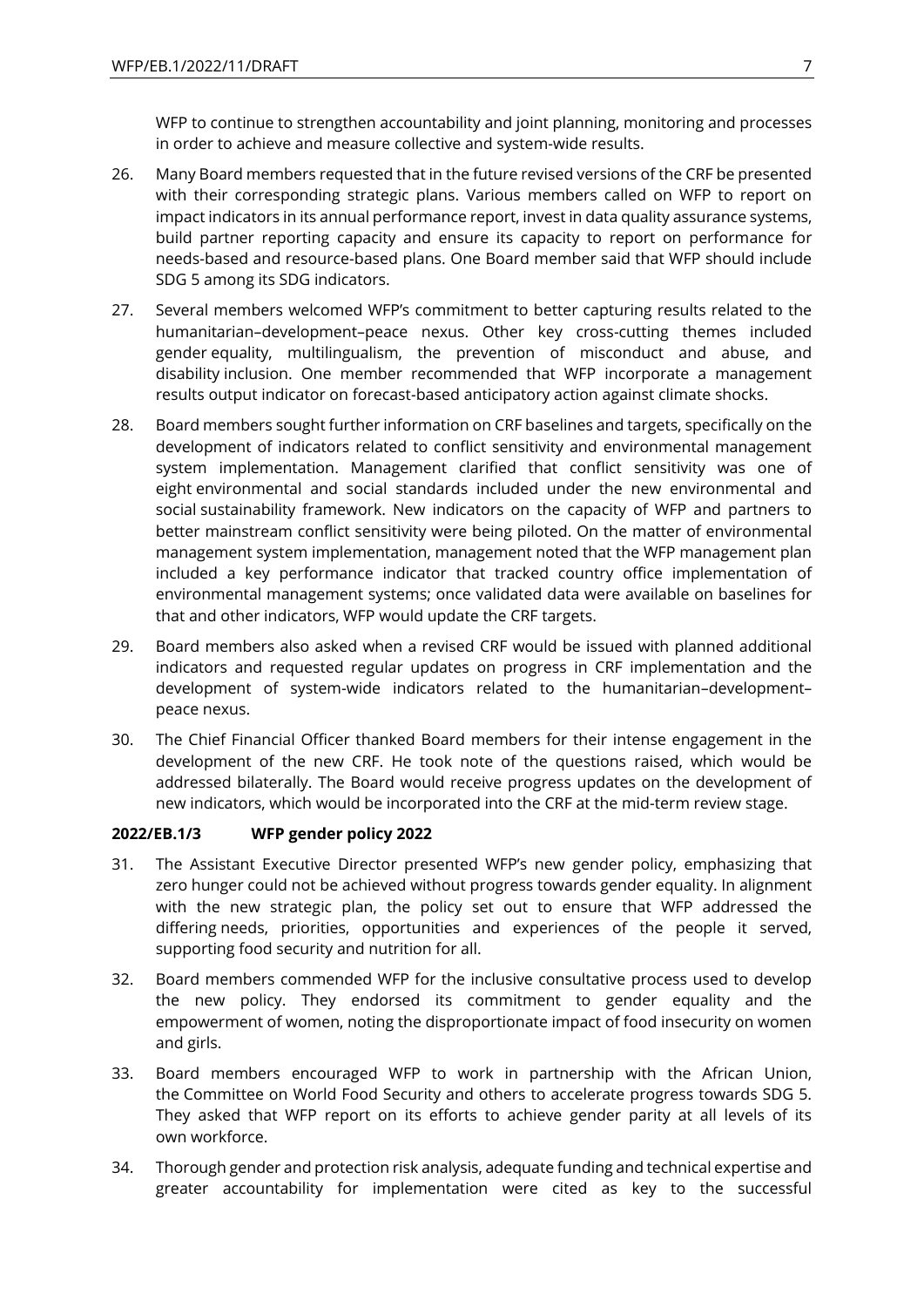implementation of the new policy. Some Board members noted that the new policy had eliminated references to gender identity, life experiences and value systems and asked for information on how WFP would ensure that it addressed all aspects of diversity and intersectionality in its operations. One Board member called for greater visibility of women, in particular indigenous and rural women, in food systems. Several members said that there was a need for context-specific solutions and a focus on the implementation of gender equality initiatives in crisis operations.

- 35. Board members urged WFP to ensure that programme design continued to be informed by inclusive consultations with stakeholders, including increased collaboration and partnerships with women-led groups in decision making processes and as first responders in emergency contexts. They called for increased capacity to collect disaggregated data, including on intra-household dynamics, and a robust set of indicators on gender. They welcomed future consultations on the gender partnership strategy and other elements of policy implementation.
- 36. One Board member asked how WFP would measure the increased focus on sufficient funding described in the new policy. Another said that there was a lack of specific targets related to the planned percentage increase in gender equality delivered by the policy. More information was sought on partnerships for leveraging financing for gender equality initiatives, risk mitigation measures, funding requirements, particularly as a proportion of individual country strategic plan (CSP) budgets, and the implementation timeline for the policy.
- 37. One Board member encouraged WFP to consider adhering to the Recommendation on Ending Sexual Exploitation, Abuse, and Harassment in Development Co-operation and Humanitarian Assistance of the Organisation for Economic Co-operation and Development's Development Assistance Committee (OECD-DAC).
- 38. The Director of the Gender Office thanked the Board members for their engagement in the consultation process. She reiterated WFP's commitment to integrating gender into CSPs; working with the other Rome-based agencies and strengthening partnerships with organizations such as the African Union, key humanitarian action organizations and local women's organizations; and continuing to work closely with WFP units responsible for protection and the prevention of sexual exploitation and abuse. The Assistant Executive Director added that analysis played a central role in ensuring that solutions were tailored to the needs of women and men and acknowledged that WFP's increased budget allocations for regional and global expertise in gender were aligned with the evaluation recommendations. The organization would look closely at the OECD-DAC recommendation to see how best to engage.

#### <span id="page-7-0"></span>**Compendium of policies relating to the strategic plan**

- 39. The Director, Programme Humanitarian and Development Division, presented the compendium of WFP policies relating to the strategic plan, which set out WFP policies in four groups that corresponded to the structure of the latest strategic plan. As WFP's policy framework was constantly evolving, the compendium constituted a programme of work on policy, with policies updated to reflect best practice and lessons learned from the field as well as the new strategic plan. In support of a more comprehensive normative framework, WFP was also updating its 2011 paper on the policy formulation process, with regard to which it would consult the Board.
- 40. Board members praised what they said was the clear structure of the compendium, noting that policy updates and policy evaluations were part of the Board's programme of work. They encouraged WFP to strengthen its work related to the humanitarian– development–peace nexus, saying that that would build resilience, improve disaster risk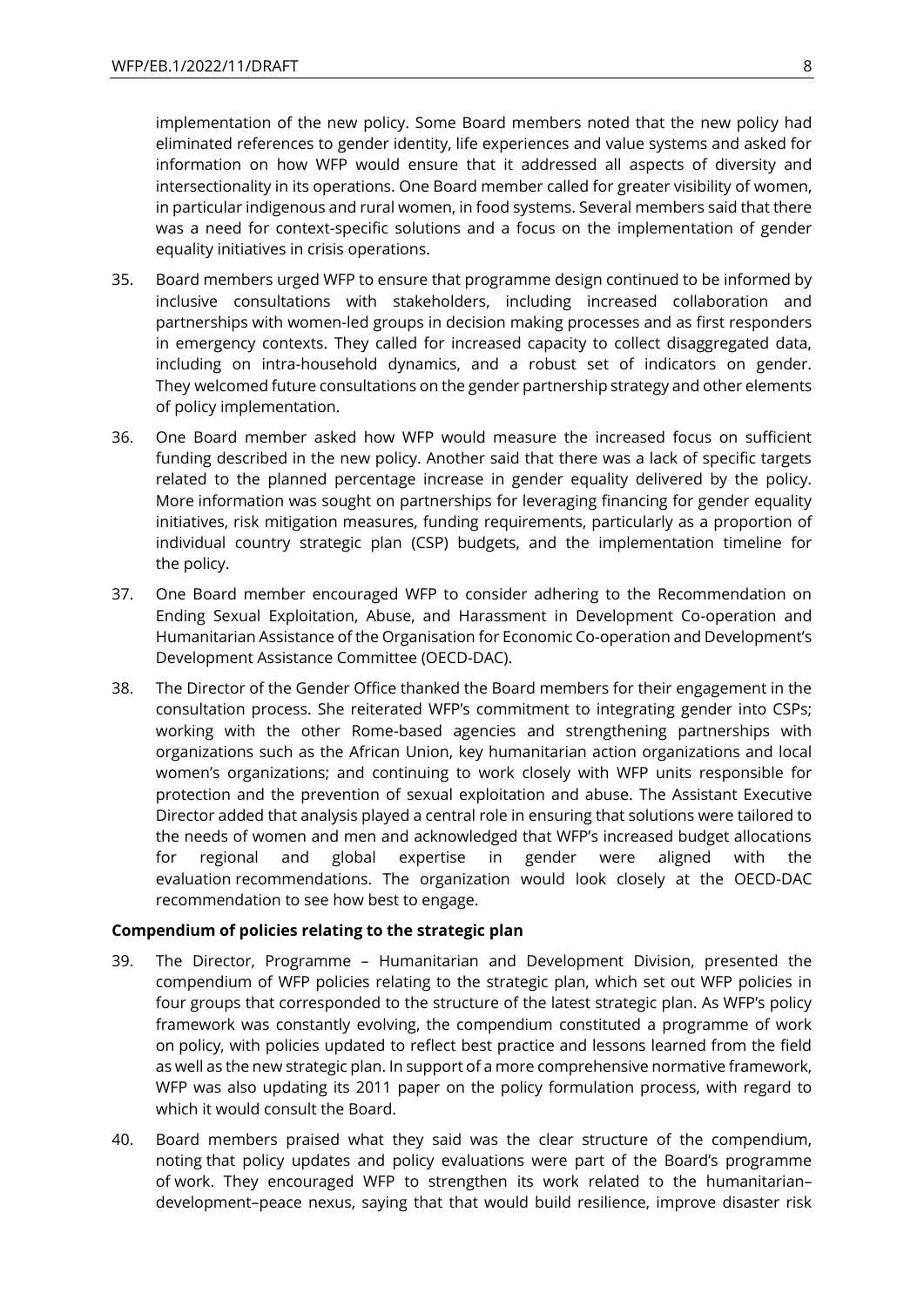reduction and address the root causes of vulnerability in a context-specific way. They welcomed the strengthening of WFP support for governments, in particular in relation to programmes and policies.

- 41. Some Board members sought to understand how WFP determined whether a policy fell under the purview of management or the Board. They asked for more information on how accessible the library of policies was to WFP staff and highlighted the planned revision of WFP's policies on aviation and resilience as a priority. They also said that the compendium did not constitute an adequate response to their request at the 2021 second regular session for an analysis of whether the changes in the new strategic plan were addressed by existing policies, particularly in the areas of localization, protection, environmental sustainability, the humanitarian–development–peace nexus and enablers such as partnerships, funding, technology and innovation. They requested that WFP present a document with such an analysis at the 2022 annual session with a decision for consideration by the Board.
- 42. The Director welcomed the Board's engagement and insights. Noting that deeper discussion of many of the points raised could take place at the planned consultation on policy formulation, he explained that corporate policies constituted high-level strategic documents that provided the basis for the internal strategies, guidance and training required to implement them. Work was under way on the policy topics raised by the Board, including drafting of the new aviation policy and implementation of the new protection policy.
- 43. He reiterated the close link between policy review and evaluation, noting that there were natural constraints on the speed with which evaluations could be produced and their insights integrated into WFP policies. The Assistant Executive Director, Programme and Policy Development Department, added that the process for developing or updating a policy generally took at least two years.
- 44. She explained that policy development was also informed by WFP's engagement with the international humanitarian system such as through the operational policy and advocacy group of the Inter-Agency Standing Committee; the six priority areas identified by that group overlapped considerably with the priorities that had been highlighted by Board members.
- 45. Regarding the request for analysis, the Assistant Executive Director proposed that there be further discussion at the planned informal consultations on policy formulation, formal Board discussion at the Board's 2022 annual session and presentation of a policy document to the Board at its 2022 second regular session.

### <span id="page-8-0"></span>**High-level event Africa Day of School Feeding**

- 46. During the opening of the high-level event entitled "the African Union commitment to the school meals coalition, turning political commitment into concrete action", the Executive Director commended progress achieved in expanding school meals programmes; from 2013 to 2019 the number of children receiving school meals had risen from 38 million to over 65 million.
- 47. The transformative impact of school feeding was clear, with Harvard University studies showing that every USD 1 invested yielded an economic return up to USD 9 for communities. Outside government programmes, WFP was the world's largest provider of school meals and was firmly committed to working with partners to build a better future by supporting the health, development and education of children. The Transforming Education Summit to be held in the third quarter of 2022 would be a major opportunity to showcase the power of school feeding programmes, including those incorporating home-grown school meals.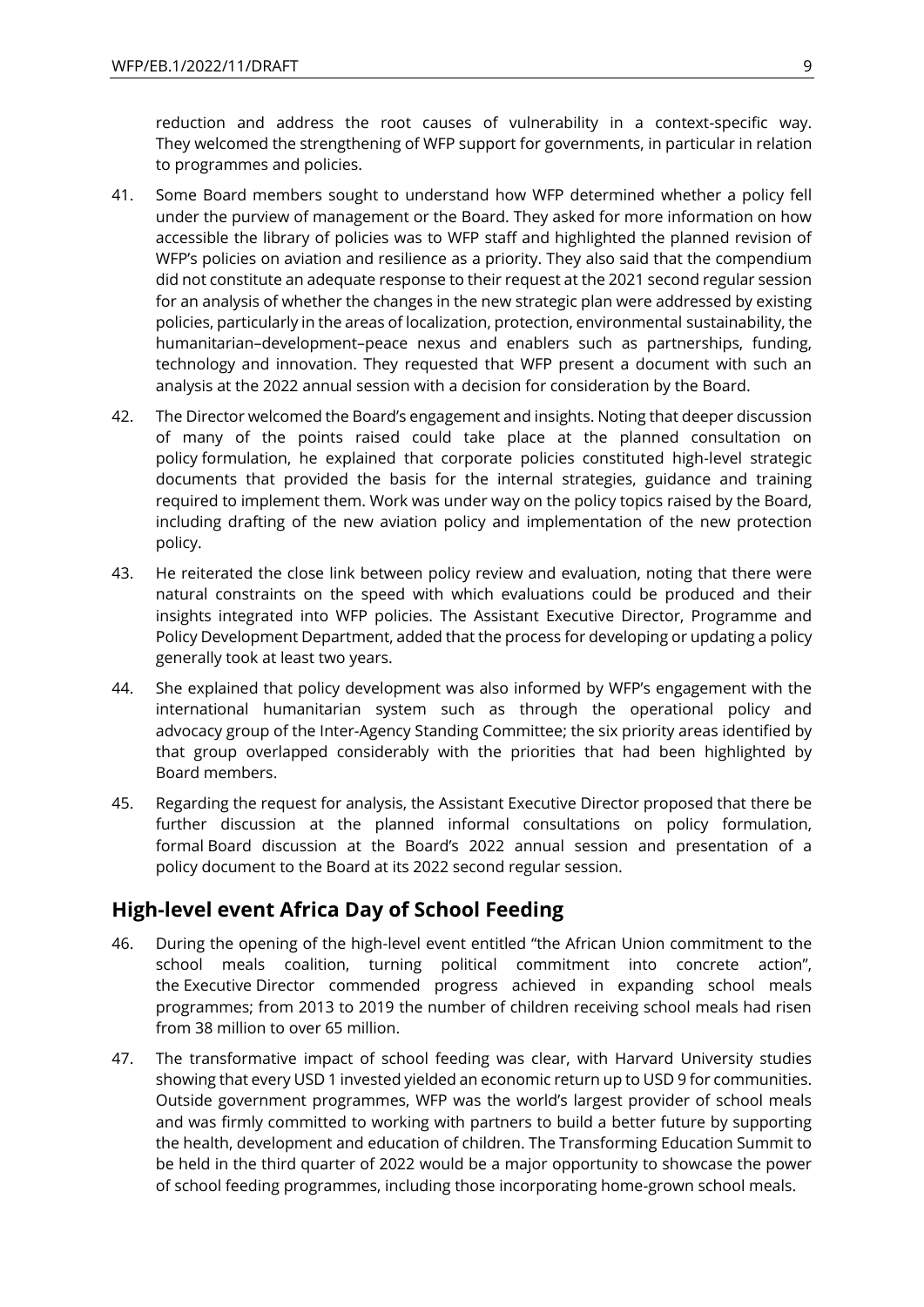- 48. Her Excellency Angelina Ndayishimiye, First Lady of the Republic of Burundi, highlighted the success of school feeding programmes in Africa, their benefits for young people and their positive impact on human capital and local economies. Remarkable progress had been achieved since the adoption of the Malabo Declaration in 2014; however, much more remained to be done to ensure that all children had food that was sufficient in both quality and quantity.
- 49. She welcomed the 2022 commitment of the member countries of the African Union to improving nutritional resilience and food security by strengthening agricultural, food, health and education systems in order to accelerate the development of human, social and economic capital. References to the importance of increasing school feeding interventions could also be found in the Continental Education Strategy for Africa as well as in the Comprehensive Africa Agriculture Development Programme and the 2014 Malabo Declaration.
- 50. Burundi shared the priorities set out in those instruments, introducing free education for all children in the basic school cycle and working with WFP and partners to implement a home-grown school feeding programme based on locally produced and purchased food. Across Africa, increased funding from national budgets ensured food and nutrition security for millions of children, with 80 percent of school meals funding coming from African countries themselves.
- 51. Despite impressive progress, even before the COVID-19 pandemic 60 million children living in extreme poverty had no access to school meals; the widespread closure of schools in response to the pandemic might drive that number even higher in 2022. Africa needed the support of partners to bridge the gap and ensure the continued implementation of sustainable national programmes.
- 52. In closing, she called on all member countries of the African Union to make school feeding a national priority, saying that school meals programmes had deep and lasting impacts that strengthened community resilience, reduced inequality and broke intergenerational cycles of hunger and poverty. She urged all countries and partners present to sign up to the global school meals coalition established at the 2021 United Nations food systems summit as a powerful opportunity to enhance country cooperation and create a sustainable institutional, political and financial environment conducive to fostering food and nutrition security for children in Africa and around the world.
- 53. Following the First Lady's address, Ms Valerie Guarnieri, Assistant Executive Director, Programme and Policy Development Department, moderated a roundtable with four distinguished guest speakers. In her introduction, Ms Guarnieri highlighted numerous examples of African countries investing heavily in national school meals programmes and their commitment to the provision of healthy, nutritious school meals as a means of generating economic growth, inclusive social development and prosperity for their people.
- 54. His Excellency Haladou Salha, African Union/New Partnership for Africa's Development (NEPAD) Senior Technical Advisor to the group of Rome-based African ambassadors, described the evolution of the home-grown school feeding model developed under the leadership of NEPAD together with WFP and the United Nations Millennium Project Hunger Task Force in collaboration with the United Nations Children's Fund (UNICEF) and the Food and Agriculture Organization of the United Nations (FAO). School feeding, when linked directly with agricultural development, stimulated local production through the purchase of locally produced and processed food for schools. It created stable demand for safe high-quality food, stimulated local production, supported the development of local skills and helped to combat malnutrition.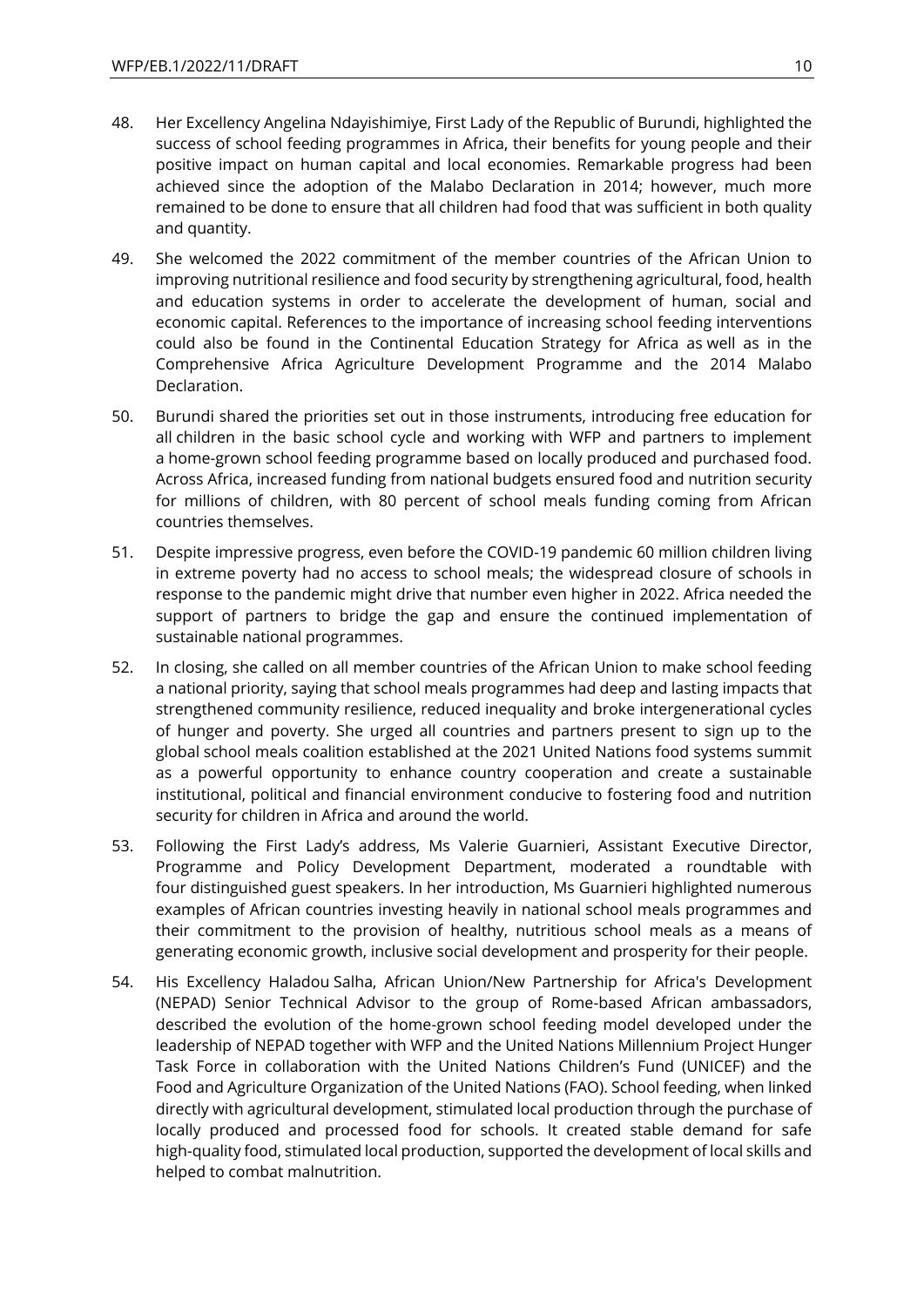- 55. On the occasion of the seventh Africa Day of School Feeding, NEPAD had launched technical guidelines aimed at helping countries to better design and implement home-grown school feeding programmes. The successful implementation of such programmes depended on being country-led and supported by political will and sustainable financial commitments. Another key element for their success was the mutual accountability of all stakeholders, which required good governance, partner coordination and effective monitoring and evaluation mechanisms.
- 56. Ms Stefania Giannini, Assistant Director-General for Education, United Nations Educational, Scientific and Cultural Organization (UNESCO), spoke of the grave impact of COVID-19-related school closures on children's education, health and well-being. UNESCO was leading a global push to prioritize education in post-pandemic recovery efforts, including through the organization of the Transforming Education Summit. The summit would take place in September 2022 and would be a unique opportunity to mobilize political ambition, commitment and action on SDG 4, as well as to position health and well-being, including food and nutrition, as core elements of a renewed vision for education.
- 57. The initial preparatory documents for the summit already included references to health and nutrition, with one of the action tracks focusing on inclusive, safe and healthy schools. Ms Giannini called on all participants to work together in preparation for the summit, including through country dialogues, which would provide a key point of engagement for partners of the school meals coalition.
- 58. Mr Maximo Torero Cullen, Chief Economist, FAO, reiterated FAO's commitment to supporting countries through the school meals coalition and engaging in partnerships to support school feeding stakeholders across Africa.
- 59. The FAO School Food and Nutrition Framework, adopted in 2019, set out a holistic approach to improving nutrition and transforming agri-food systems. As part of FAO's normative work, the organization had developed a global action plan for school food and nutrition for the next 5 years that sought to consolidate and guide FAO's synergistic efforts, setting out concrete priority outputs to be achieved by 2026. The plan established the way in which FAO would directly support the school meals coalition, that is, by providing accountability, through the development of an indicator for tracking FAO support for the coalition; technical support, by creating a global methodology for setting nutrition standards for school meals programmes; and knowledge sharing, through the development of an online platform designed to enable countries to exchange information and best practices on nutrition standards and food education.
- 60. FAO would also support a peer-to-peer initiative led by Germany and evidence generation through the research consortium led by the London School of Hygiene and Tropical Medicine in areas such as the multisectoral returns of home-grown school feeding, the impacts of sustainable and inclusive procurement and the implementation of nutrition standards.
- 61. Mr Andrew Morley, Chief Executive Officer, World Vision, described the multiple benefits of school feeding programmes, from improved child nutrition, health and safeguarding to increased school attendance for boys and girls. Non-governmental organizations (NGOs) played a key role in implementing school feeding initiatives tailored to local needs by working closely with governments; in 2021 alone, World Vision had delivered school meals to over 600,000 children, 70 percent of whom were in Africa.
- 62. Board members commended the First Lady of Burundi for investing in and raising the profile of school feeding and for her passionate advocacy of its multiple benefits. They noted the significant political commitment of African countries in prioritizing school feeding programmes and their support for the school meals coalition.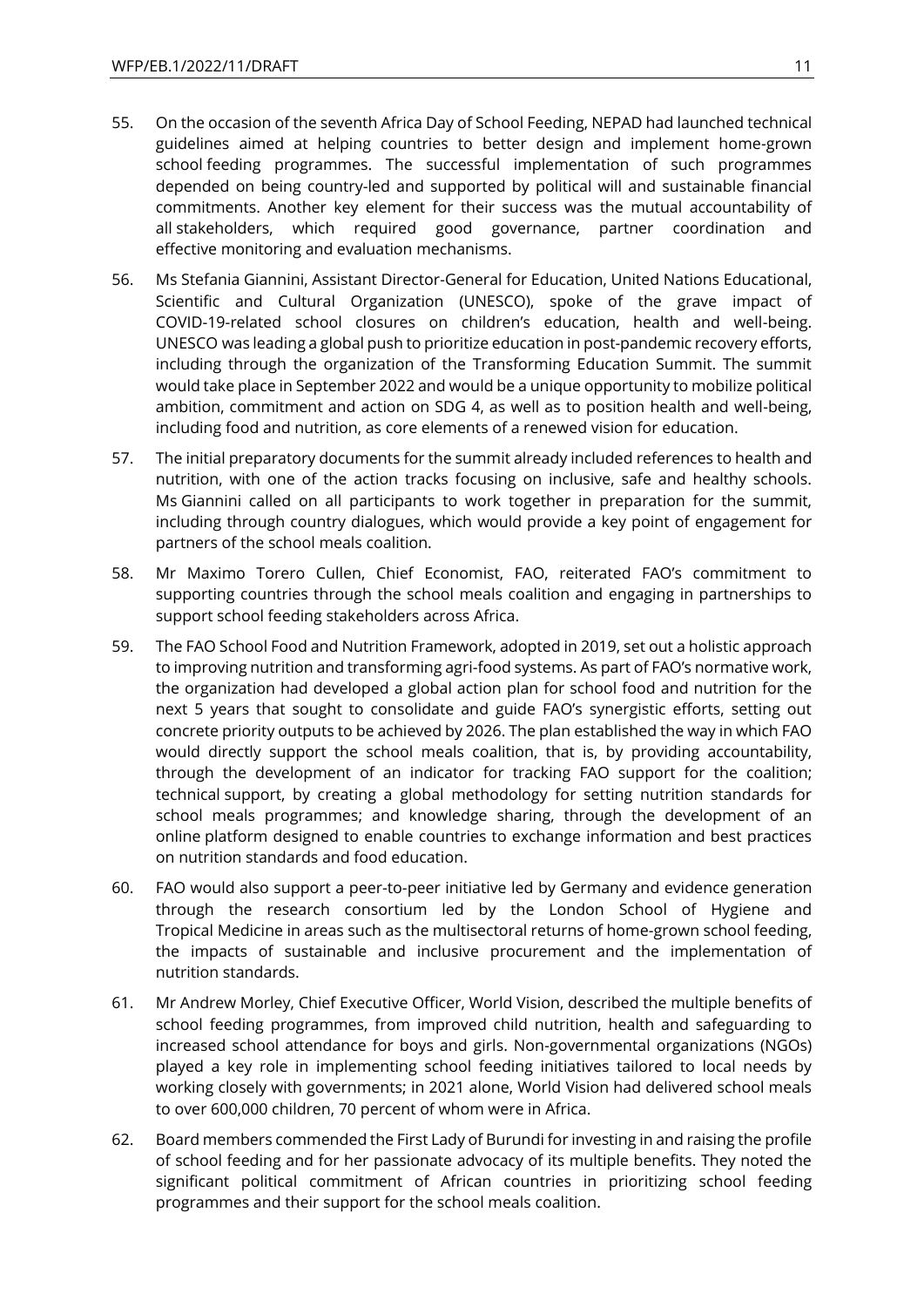- 63. Board members spoke of the wide-ranging benefits of school feeding for the physical, cognitive, emotional and social development of children; educational outcomes and school enrolment, attendance and dropout rates; beneficiary earning capacity, poverty reduction and economic growth; and gender equality. Home-grown school feeding programmes also stimulated agricultural development and increased agricultural incomes through support for local markets, farmers and food systems.
- 64. Several members urged countries to prioritize the resumption of school meals programmes following the disruption caused by COVID-19 and encouraged countries to include sustainable national school meals programmes as part of their work on the transformation of education systems through, among other things, Global Partnership for Education grant allocations.
- 65. Board members described the school meals coalition as an important multisectoral tool for supporting children and achieving the SDGs and endorsed the objective of the coalition to provide every child with access to a healthy and nutritious daily meal by 2030.
- 66. They welcomed the work of United Nations entities in connecting various sectors and called on WFP to use its experience and long-term vision to strengthen school feeding and address country-specific needs. Local and national efforts in school feeding were key to ensuring the sustainability of programmes. South–South and triangular cooperation could also play a valuable role as seen in the work led by the WFP centre for excellence in Brazil. Capacity building, investment in agriculture, technology transfer and fair financing were also cited as building blocks of a bright future for young people in Africa.
- 67. In her closing remarks, Ms Liesbet Steer, Director, Education Commission, applauded all who worked towards ending extreme poverty and unlocking the potential of every child. Saying that recent multiple crises had forced all countries to make difficult choices, she called for renewed investment in effective programmes such as school feeding and commended the strong political commitment and progress demonstrated by African countries.
- 68. She observed that successful school feeding programmes depended on national, subnational and multisectoral support in addition to the work carried out by United Nations entities, NGOs, research institutes and others; linking school meals and local agriculture was particularly powerful. The Education Commission and the Global Education Forum supported the school meals coalition through the establishment of a sustainable financing task force and by working closely with the school meals coalition research consortium and peer-to-peer initiative.
- 69. She added that with a funding gap of almost USD 6 billion for school health and nutrition programmes in low-income countries alone, it was vital to seek innovative financing solutions, improve the effectiveness of existing investments and support a transition to national self-reliance in school feeding.

#### <span id="page-11-0"></span>**Oral update on WFP's role in the follow-up to the United Nations food systems summit**

- 70. The Director, Programme Humanitarian and Development Division, reported that the United Nations food systems summit held in September 2021 had increased global recognition of the importance of food systems to food security, nutrition, climate change adaptation and peace, with the Secretary-General of the United Nations making food systems one of three priority areas for the United Nations Decade of Action for the 2030 Agenda.
- 71. At the global level, the summit outcomes would be coordinated by an inter-agency food systems coordination hub hosted at FAO. At the country level, government-led initiatives would continue to define and operationalize national pathways for food system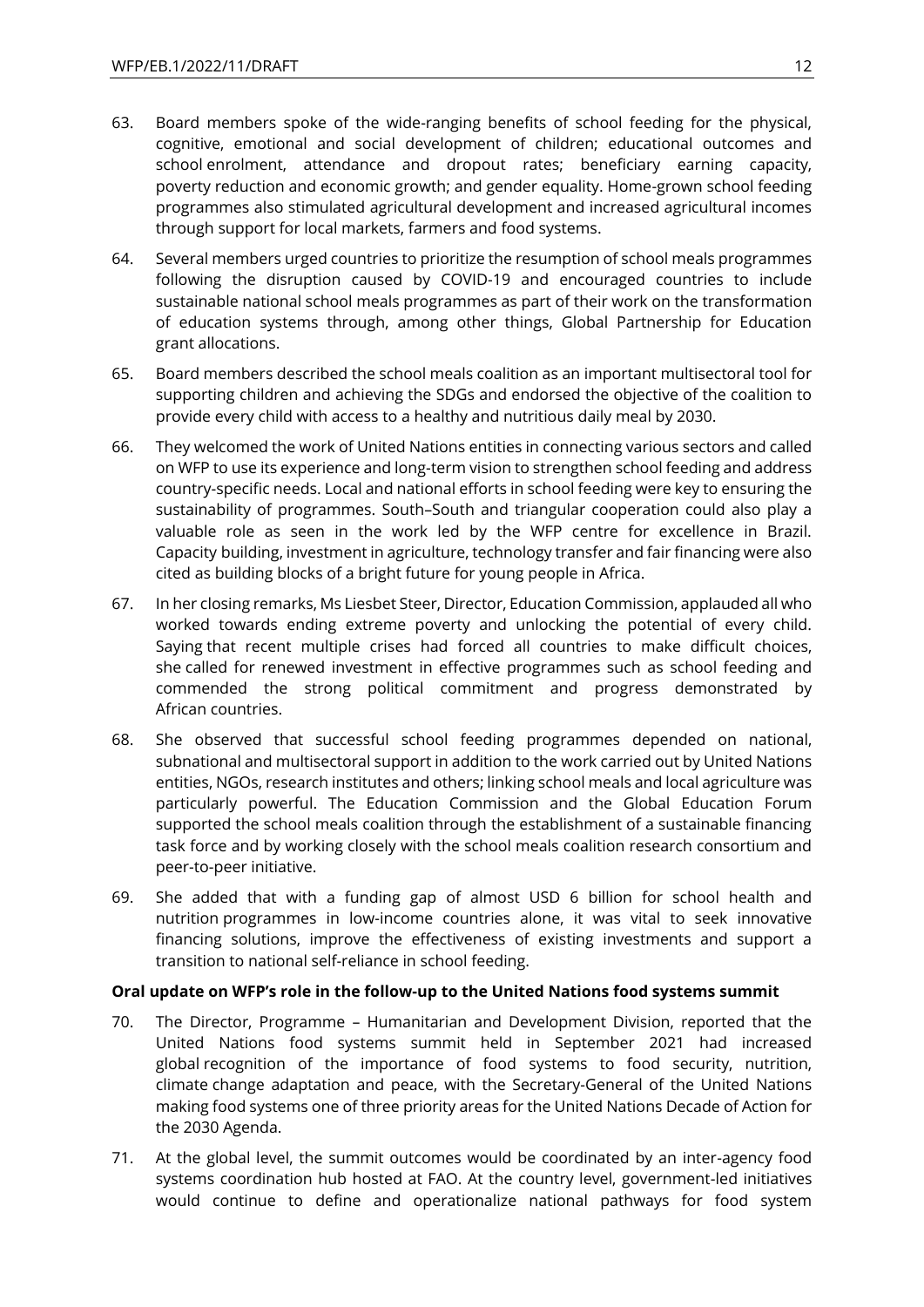transformation. WFP had contributed to the development of the coordination hub through the high-level oversight group of selected United Nations principals and a food systems task force made up of entities from across the United Nations system. WFP was seconding a P-5 staff member to the coordination hub to serve as a national pathways engagement manager. The summit secretariat was winding down, and management of the related trust fund would move from WFP to the coordination hub in March 2022.

- 72. WFP had incorporated a food systems approach into its most recent strategic plan (under Strategic Outcome 4) and the second generation of CSPs. An internal task force had been established to ensure that food systems were considered in programme design and implementation throughout the organization. WFP country offices had engaged in the process for national food system pathways, 110 of which had already been completed.
- 73. Of the more than 30 coalitions launched during the summit, WFP had a primary role in five and participated actively in six others, promoting coherence among coalitions with the aim of supporting national pathway development and implementation. The Director encouraged Board members to engage as Member States in the coalitions.
- 74. Thanking the Director, Board members reiterated that they valued WFP's role in the follow-up to the summit, saying that it should be guided by the organization's strategic framework, mandate and existing resources. Board members said that the summit had created momentum that would help countries to transform their food systems. They urged WFP to contribute to that momentum by leveraging its operational knowledge of food systems in collaboration with the other Rome-based agencies, particularly at the country level. One member said that the governance bodies and strategic frameworks of the Rome-based agencies could be used to facilitate dialogue between Member States in discussions on which elements of summit follow-up WFP and each Member State should focus on.
- 75. Another member reiterated his country's view that Member State involvement in pre-summit planning and preparations had been inadequate. A third expressed her country's support for the approach of having the United Nations country teams coordinate United Nations system-wide activities for providing nutrition assistance, increasing the inclusion of young people, women and girls, addressing food security and climate change issues and introducing agricultural innovations that strengthened food systems. She also said that the United Nations resident coordinators were well positioned to work with host countries on the implementation of demand-driven solutions for national food systems.
- 76. Welcoming the school feeding coalition established as part of the summit, members urged WFP to promote the adoption of locally led models of education. Other priorities included strengthening the role of women in food systems; facilitating food fortification and biofortification; expanding cash-based transfer programmes and using related platforms to facilitate the provision of nutrition services; expanding school feeding programmes to improve nutrition and create markets for locally produced foods; improving governance at the national and international levels; and accelerating progress in the prevention and treatment of wasting, including through the global action plan on child wasting.
- 77. One member, speaking on behalf of a list, outlined some of the instruments and initiatives that countries and organizations in his region were using to promote the transformation of food systems.
- 78. Members asked for regular updates on the development and implementation of the coordination hub and the role of the Committee on World Food Security; an action plan and timeline for the hub's work at the country level (and WFP's role); and updates on the actions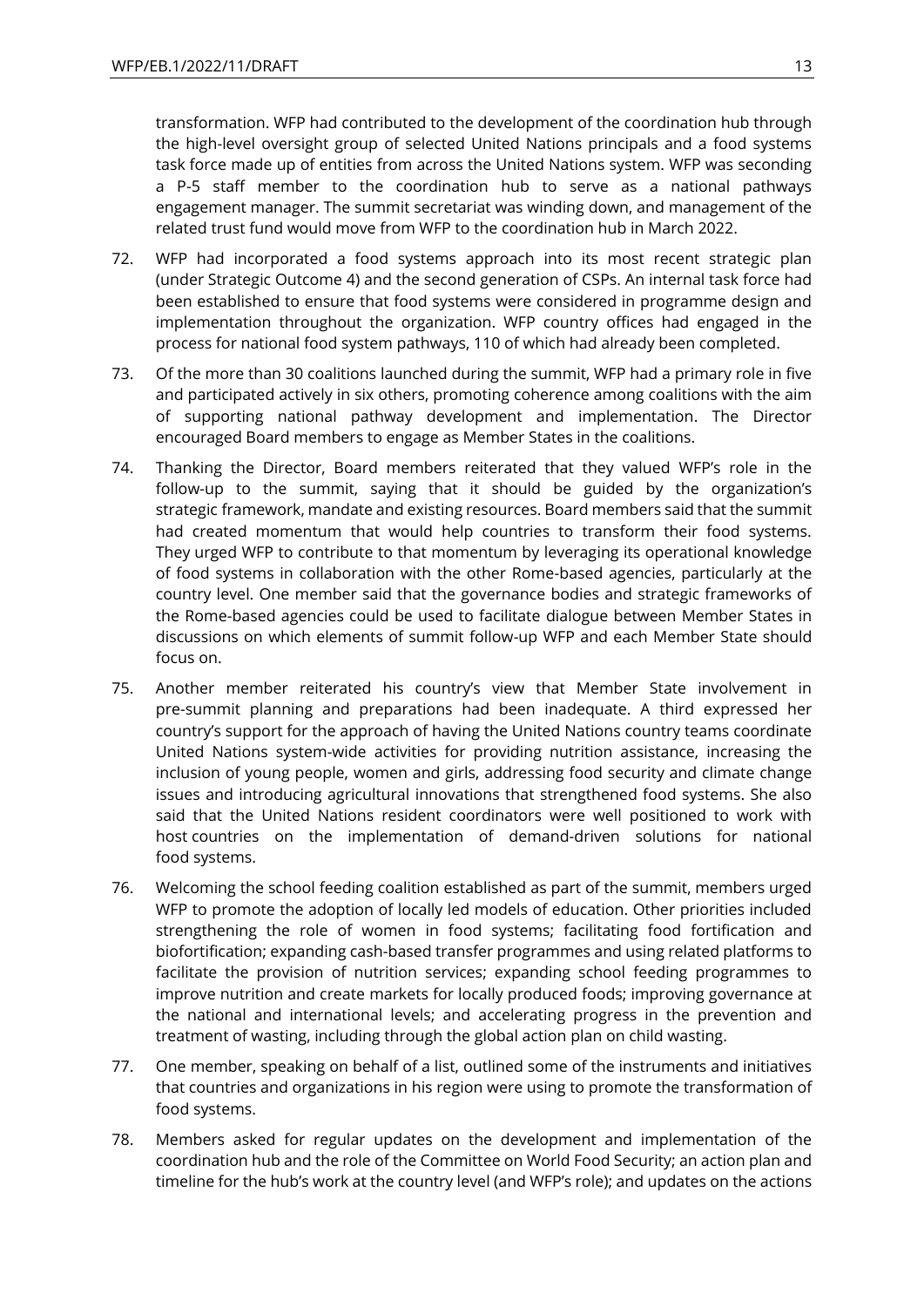taken by WFP and the other Rome-based agencies to achieve the planned outcomes of the food systems coalitions.

79. The Director, Programme – Humanitarian and Development Division, thanked members for their insights and confirmed that the Committee on World Food Security had been involved in the development of the coordination hub. With regard to Member State involvement in summit preparations, he noted that the summit had been convened by the Secretary-General of the United Nations. WFP would take all Board member input into consideration.

#### <span id="page-13-0"></span>**2022/EB.1/4 WFP evaluation policy 2022**

- 80. The Deputy Executive Director introduced WFP's updated evaluation policy, which the Office of Evaluation (OEV) had developed in consultation with other WFP divisions and the Board. The policy reflected recommendations from a recent peer review of WFP's evaluation function presented at the Board's 2021 annual session, international norms and standards, recent policies and strategies and commitments made by WFP in the context of United Nations development system reform.
- 81. The Director of Evaluation said that rather than any substantial changes to WFP's evaluation function, the new policy introduced a revised theory of change, clearer institutional arrangements and more realistic evaluation financing targets. The focus of the policy was on enhancing the use of evaluation evidence throughout WFP and beyond and developing evaluation partnerships, including for the purpose of joint evaluations with other United Nations bodies and in support of national evaluation capacity development. A corporate evaluation strategy and regional evaluation strategies would be developed in 2022. The three-year rolling evaluation function work plan (within the WFP management plan) would form the implementation plan and budget for the policy. The annual evaluation report would continue to include a report on performance of the function.
- 82. Board members, including one speaking on behalf of a list, welcomed the new policy, which they said would contribute to good governance, efficiency, organizational learning and the achievement of the SDGs and WFP's strategic objectives for 2022–2025. They welcomed in particular the emphasis on the guiding principles of independence, credibility and utility; the plans for increasing partnerships and joint evaluations, particularly with other United Nations bodies; the increased use of thematic windows for funding impact evaluations that informed WFP and its partners on the effects of their programmes; and the commitment to aligning the evaluation of strategic plans, policies and programme impacts with the timeframes for reviewing and updating those plans, policies and programmes.
- 83. Turning to specific elements of the policy, two members said that the strengthening of monitoring and evaluation capacity at the country level should take into account local conditions and that the partners involved in evaluation must be truly independent and impartial. Several members said that the implementation of evaluation recommendations and the dissemination and use of evaluation evidence in the design and implementation of policies and programmes were critical. One member suggested that OEV and management work together to build a learning culture throughout the organization, with OEV providing consultative evaluation processes and high-quality evaluation products and management promoting the use of evaluation findings in evidence-based decision making, including by offering incentives for the use of evidence and building a culture of learning throughout the organization.
- 84. Board members requested additional information on the funding of the evaluation function and the mitigation of any funding gaps; the plans for carrying out joint evaluations with the other Rome-based agencies; and the ways in which WFP planned to engage its partners in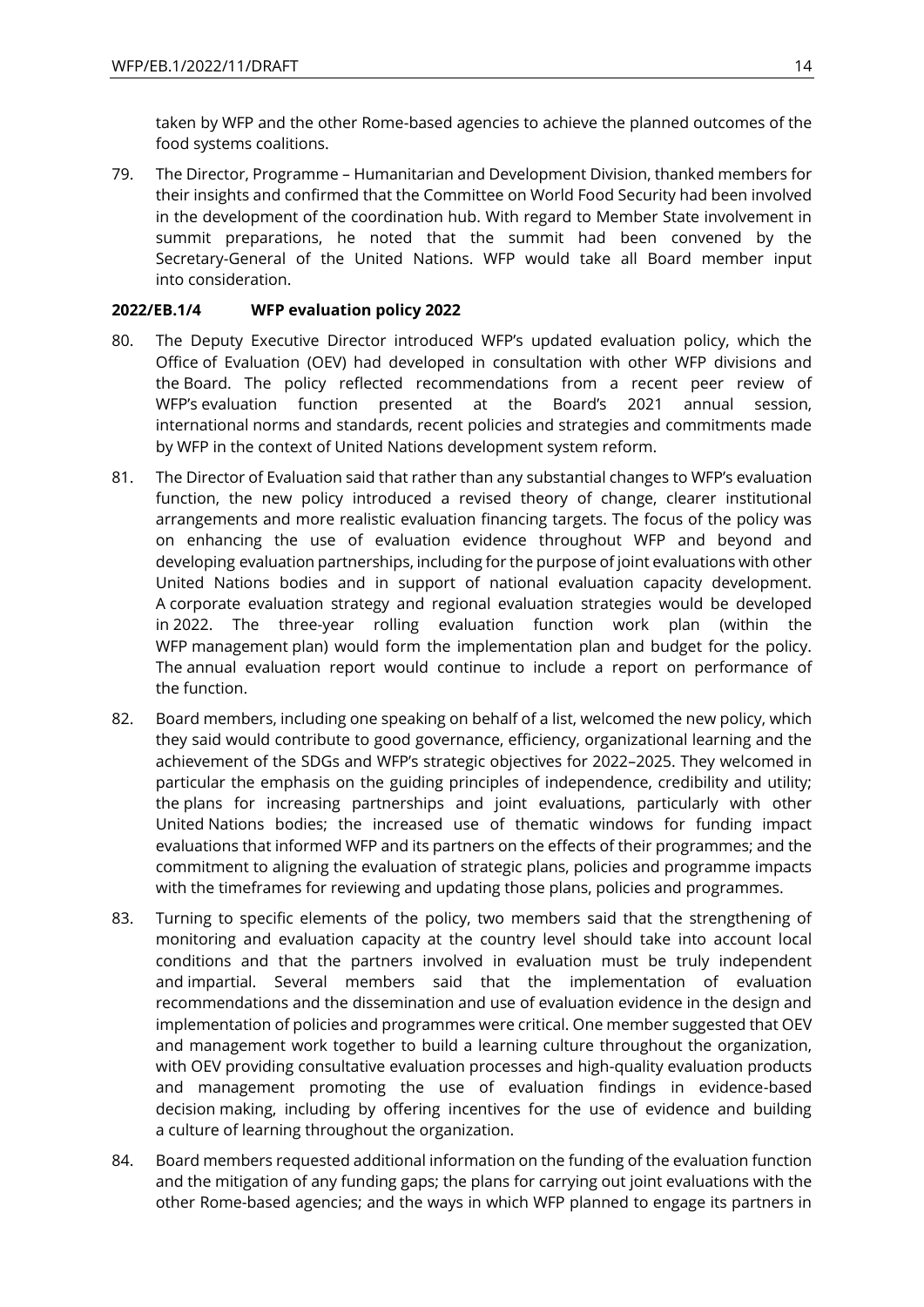disseminating and using evaluation findings. They asked OEV to provide regular updates on the risks mentioned in the policy and on the development of a new evaluation charter, a corporate evaluation strategy and regional evaluation strategies.

- 85. The Director of Evaluation took note of the points raised and said that a report on the follow-up to ten policy and strategic evaluations carried out since 2016 would be presented at the Board's 2022 annual session, while updates on implementation of the policy would be provided through the annual evaluation report, annual consultations on evaluation and the three evaluation newsletters that OEV issued each year. Support for national evaluation capacity development would continue to be rooted in joint evaluation practice and partnerships in response to interest expressed by national governments. Joint and system-wide evaluations were included in the OEV workplan and budget, and a new staff member, due to join OEV in May, would be responsible for developing WFP's engagement in joint evaluations.
- 86. The two Deputy Directors of OEV responded to points and questions raised by Board members. One said that OEV produced documents that were tailored to specific audiences, such as Member States and other United Nations bodies, and planned to increase the number of evaluation syntheses it produced. OEV's involvement in the evaluation function of the United Nations development system included participation in the United Nations Evaluation Group and in evaluations of United Nations sustainable development cooperation frameworks. OEV sought cooperation with other United Nations entities on evaluations of country programmes and by sharing evaluation workplans with a view to promoting synergy and cooperation and avoiding overburdening United Nations offices in the field with multiple evaluations.
- 87. The other Deputy Director said that the costing of the evaluation function, presented as a floor and a ceiling, was expected to constitute 0.4 percent of WFP's forecast contribution income in 2023 and to reach 0.6 percent by 2026, reflecting variations in the programme cycle. To mitigate the risk of unpredictable and inadequate financial resources, OEV worked with all WFP divisions on systematic forward planning, budgeting and resource allocation. Shortfalls were covered by WFP's contingency evaluation fund, and OEV was working to increase flexible funding and the diversity of donors to the multi-donor trust fund for impact evaluations. OEV continued to monitor funding to ensure that financing for the evaluation function was adequate.

### <span id="page-14-0"></span>**Administrative and managerial matters**

### <span id="page-14-1"></span>**2022/EB.1/5 Appointment of one member to the Independent Oversight Advisory Committee**

88. The Chair of the selection panel established by the Board to review the reappointment to the Independent Oversight Advisory Committee (IOAC) of Mr Robert Samels, whose term on the committee had expired on 28 February 2022, reported on the work of the panel, which consisted of one member from each of the Board's electoral lists. Based on its review of Mr Samels' profile, input from the Chair of the IOAC and other materials, the panel had concluded that Mr Samels met the requirements for continuing to serve as a member of the IOAC for a second and final three-year term, from 1 March 2022 to 28 February 2025. The panel therefore recommended that the term of Mr Samels be renewed, and the Board approved his reappointment.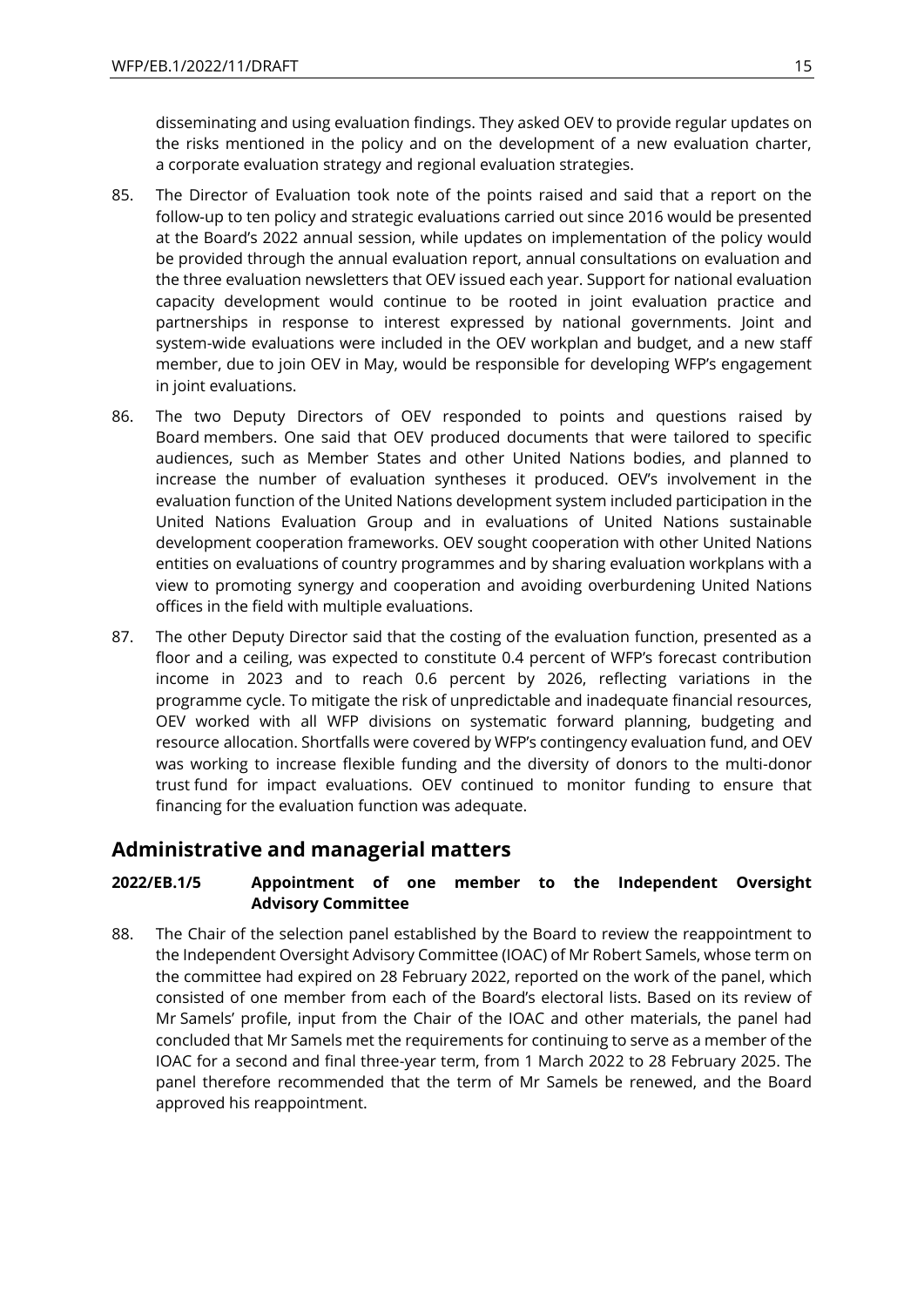# <span id="page-15-0"></span>**Operational matters**

#### <span id="page-15-1"></span>**Oral global overview of humanitarian needs and operational concerns and priorities**

- 89. The Deputy Executive Director described the profound impact of conflict, climate shocks, the COVID-19 pandemic and soaring food and fuel prices on food security around the world. Over the past two years the number of acutely food-insecure people had doubled, and in countries such as Afghanistan, Yemen, South Sudan and the Syrian Arab Republic acute food insecurity affected at least half the population. Constraints on humanitarian access were impeding the delivery of life-saving assistance in several countries; WFP had developed access monitoring tools to identify challenges and gauge their operational impact.
- 90. WFP had assisted 128 million people in 2021 and aimed to reach 137 million in 2022. Given growing humanitarian needs, it was vital that emergency response be delivered in a way that strengthened resilience at all levels. Anticipatory action had been shown to halve the cost of humanitarian assistance, and tools such as climate risk insurance could play a major role in preventing shocks from becoming crises.
- 91. Although funding had reached record levels in 2021, the increase in resources continued to be outpaced by need. The Deputy Executive Director encouraged donors to contribute to WFP's Immediate Response Account, which served as a critical life-saving tool in the face of the current challenges.
- 92. Board members expressed grave concern at the unprecedented scale of current humanitarian needs, with nearly 300 million people acutely food insecure in 80 countries. They noted that conflict played a major role in driving food insecurity, also contributing to growing challenges related to humanitarian access and the safety of humanitarian workers.
- 93. Several Board members urged WFP to reduce emergency needs by strengthening the resilience of households, communities and national systems, including through the creation of climate-resilient assets and capacity building for smallholder farmers. Noting that women and young people were among those most vulnerable to food insecurity, they encouraged WFP to focus on meeting the needs of marginalized groups and prioritizing protection concerns.
- 94. Partnerships were described as key to operationalizing the humanitarian–development– peace nexus. One Board member expressed appreciation for WFP's work with the Grand Bargain Cash Coordination Caucus on the resolution of cash coordination challenges; others highlighted joint programming in the Sahel, including the joint WFP-UNICEF social protection programme in Mali, Mauritania and the Niger.
- 95. Several Board members commended WFP for its swift scale-up in response to the growing humanitarian crisis in Ukraine; one described the potential impact of the conflict on food security within the region and beyond.
- 96. One Board member encouraged WFP to engage in systematic prioritization and seek the most effective and efficient use of resources while also continuing to mobilize additional funding from traditional and non-traditional donors.
- 97. Board members asked for an update on the United Nations Humanitarian Air Service (UNHAS) trust fund and for an indication of the percentage change in the volume of food required by WFP operations between 2021 and 2022.
- 98. The Director, Public Partnerships and Resourcing Division, explained that the UNHAS trust fund would combine a centralized approach, softly ear-marked funding and local fundraising. A funding mobilization strategy for the fund coordinated with other organizations would be drawn up.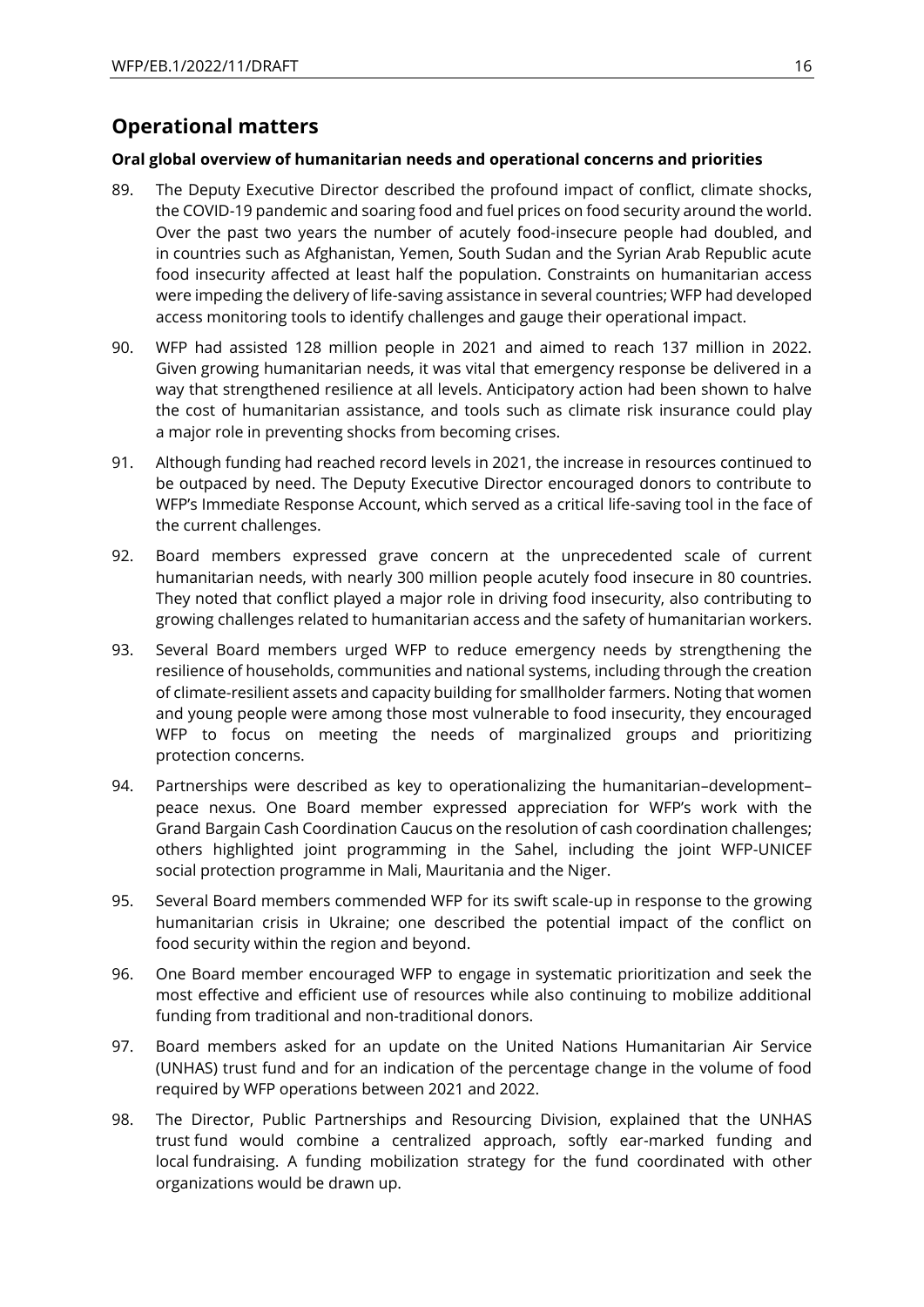99. Noting that management would provide the requested data on the increase in the volume of food distributed by WFP, the Deputy Executive Director emphasized that WFP had over the years been able to meet basic needs, thus preventing large-scale famine, and to a limited extent build resilience. It had not, however, been able to reduce need. Achieving that would require a greater focus on finding new and different programmatic and funding mechanisms, including ways to secure long-term sustainable funding for development work through international financial institutions such as the World Bank and other development banks.

# <span id="page-16-0"></span>**Western Africa portfolio**

- 100. The Regional Director for Western Africa warned that significant rainfall deficits, persistent insecurity, rising food prices and economic disruption were threatening to produce a major food security and nutrition crisis in the region in 2022. Over 38 million people were projected to be in IPC phase 3 or above during the 2022 June–August lean season, triple the number in 2018. Areas of particular concern included the Group of 5 Sahel countries, the Central African Republic, the Lake Chad region and the north-west and south-west of Cameroon.
- 101. In response, WFP had initiated advance planning and pre-positioning of commodities. In delivering its emergency assistance, WFP was seeking to align and channel its interventions through government social protection programmes wherever feasible. Working with UNICEF in Mali, Mauritania and the Niger, WFP had supported 1.8 million people in response to the impacts of COVID-19 through existing social safety nets. Scaling up resilience building activities was also key in mitigating the impact of shocks.
- 102. Anticipatory action and climate risk insurance should be promoted as ways to better manage climate risks and act as early as possible. Timely confirmation of funding was critical to facilitating early response and pre-positioning. The amount needed to support more than 21 million people was likely to exceed USD 2.1 billion; WFP faced a funding gap amounting to 69 percent of total requirements for February-July alone.
- 103. Board members expressed concern at the growing food insecurity and malnutrition in the region and the size of the funding gap. Focusing on the fast-growing crisis in the Sahel, one Board member called on all parties to adhere to the humanitarian principles and facilitate unrestricted access to all populations in need, recommending a broader adoption of the humanitarian–development–peace nexus approach, particularly in building resilience. An immediate response to humanitarian challenges and the provision of flexible multi-year funding would be key to preventing further deterioration in the Sahel.
- 104. Another Board member highlighted the impact of climate change in the Sahel. Despite national efforts to address the multiple food security crises, support from the international community was needed through WFP programmes and investment in value chains.
- 105. One Board member praised the joint WFP-UNICEF initiative to strengthen social protection systems in Mali, Mauritania and the Niger. Another asked how WFP planned to address funding gaps, including through improved cost efficiency.
- 106. The Regional Director welcomed the focus on funding needs, warning that the impending crisis was comparable to and potentially worse than that seen in the early 1980s. An exceptional response was needed from donors, and WFP was reaching out to non-traditional donors, host governments and international financial institutions. If shortfalls forced WFP to adapt targeting, people who were displaced or in hard-to-reach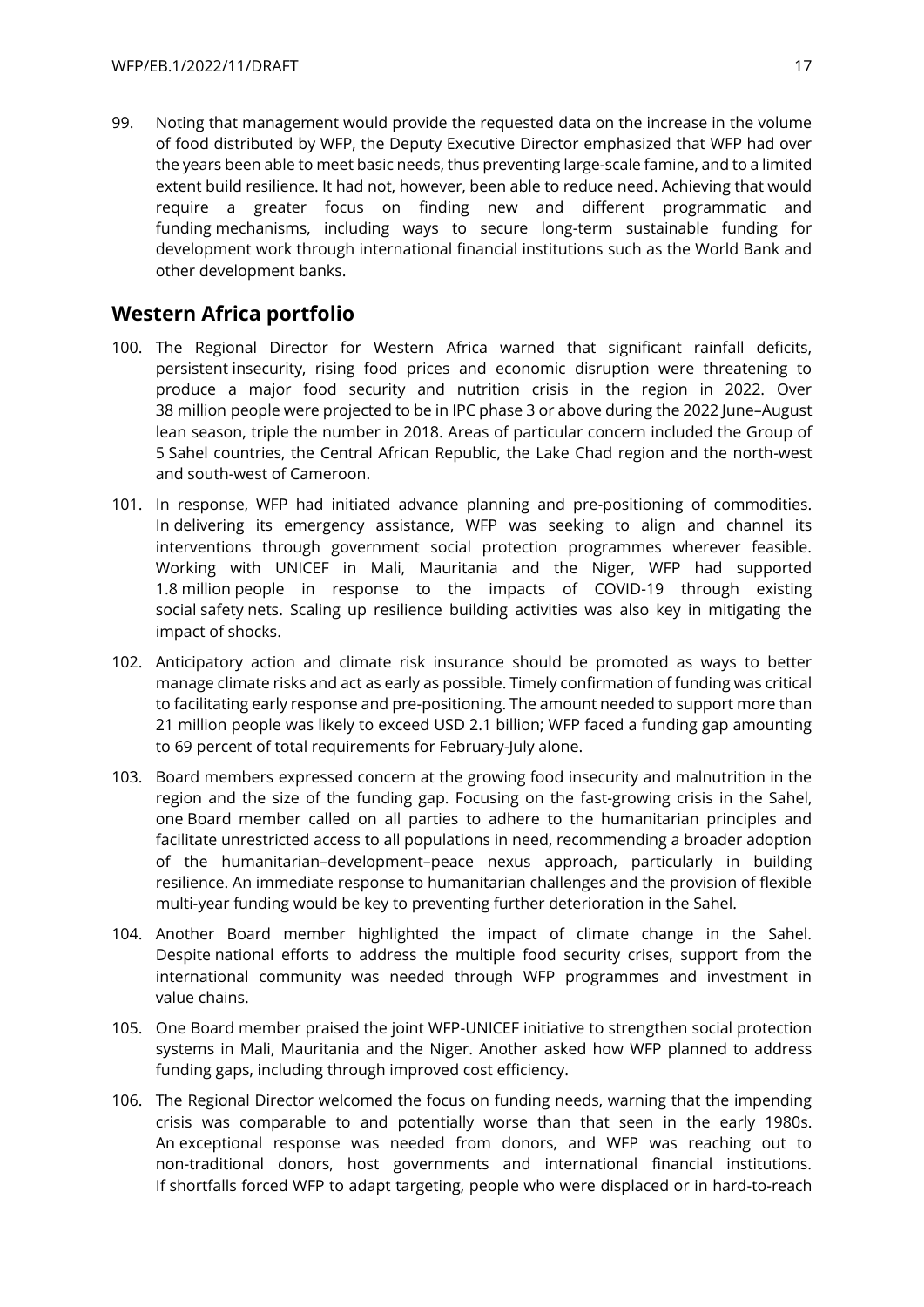areas would be prioritized; however, cutting the rations of any of the planned beneficiaries would have a grave impact on food security and the resilience of already vulnerable people.

- 107. On partnerships, he noted that WFP partnered with FAO and the International Fund for Agricultural Development through the SDC3 project and that through engagement with six universities in the Sahel the organization had facilitated practical work experience for 80 master's degree students. Also, building on its very successful partnership with GIZ in the Niger on strengthening social cohesion, WFP was studying the potential for a similar initiative in Burkina Faso.
- 108. In closing, the Regional Director encouraged donors to fund bilateral programmes such as the Niger's national response plan.

# <span id="page-17-0"></span>**Eastern Africa portfolio**

- 109. The Regional Director for Eastern Africa reported that an estimated 79 million people were food insecure in the region, where food security was deteriorating at an alarming rate. The number of refugees had tripled to 4.7 million, and 12.4 million people were internally displaced; assistance was falling far short of needs, however; at the Dadaab camp in Kenya 250,000 refugees had not received full rations since 2018. Despite record funding of USD 2.2 billion in 2021, the soaring needs in the region meant that WFP operations required close to USD 5 billion for 2022.
- 110. The Horn of Africa was experiencing its most severe drought in 40 years, and the failure of the next rainy season could leave up to 20 million people in need of assistance. WFP was investing in anticipatory action in Djibouti, Ethiopia, Kenya, Uganda and Burundi, working with regional and local governments on forecasting systems, risk insurance and advance transfers. Meanwhile, Ethiopia was witnessing two concurrent emergencies, war in the north and drought in the south. Over 9 million people were food insecure in Tigray, Amhara and Afar, and 83 percent of all Tigrayans were thought to be food insecure. Access continued to be insufficient in northern Ethiopia, and a WFP convoy had not entered the area since 14 December.
- 111. South Sudan was facing unprecedented hunger, with 8.3 million in need of assistance and parts of the population already in IPC phase 4 or 5. Most refugees in the region were from South Sudan and had been displaced by conflict and recurrent devastating floods. Across the border in the Sudan 9.8 million people were food insecure, and the number in need could double unless there was economic recovery and a good harvest in the first part of 2022.
- 112. Among positive developments in 2021, the Government of Eritrea had signalled an interest in working with WFP, following a hiatus of almost 15 years. WFP was investing heavily in climate resilience across the region, including with the World Bank. The organization had procured USD 250 million in food assistance in the region, and a recent study had found that every USD 1 spent by WFP for supply chain activities in eastern Africa generated a return of USD 2.3 for the economy; WFP had created 365,000 jobs across eastern Africa in 2021 alone.
- 113. One Board member expressed grave concern at the continued conflict in Ethiopia and called on all parties to ensure immediate humanitarian access. She added that the Horn of Africa drought underscored a need to undertake resilience building activities in complex settings. Another Board member commended WFP's work in the Horn of Africa and highlighted the difficult choices that WFP was facing, asking how the international community could work together to increase the visibility of the drought and increase donor support.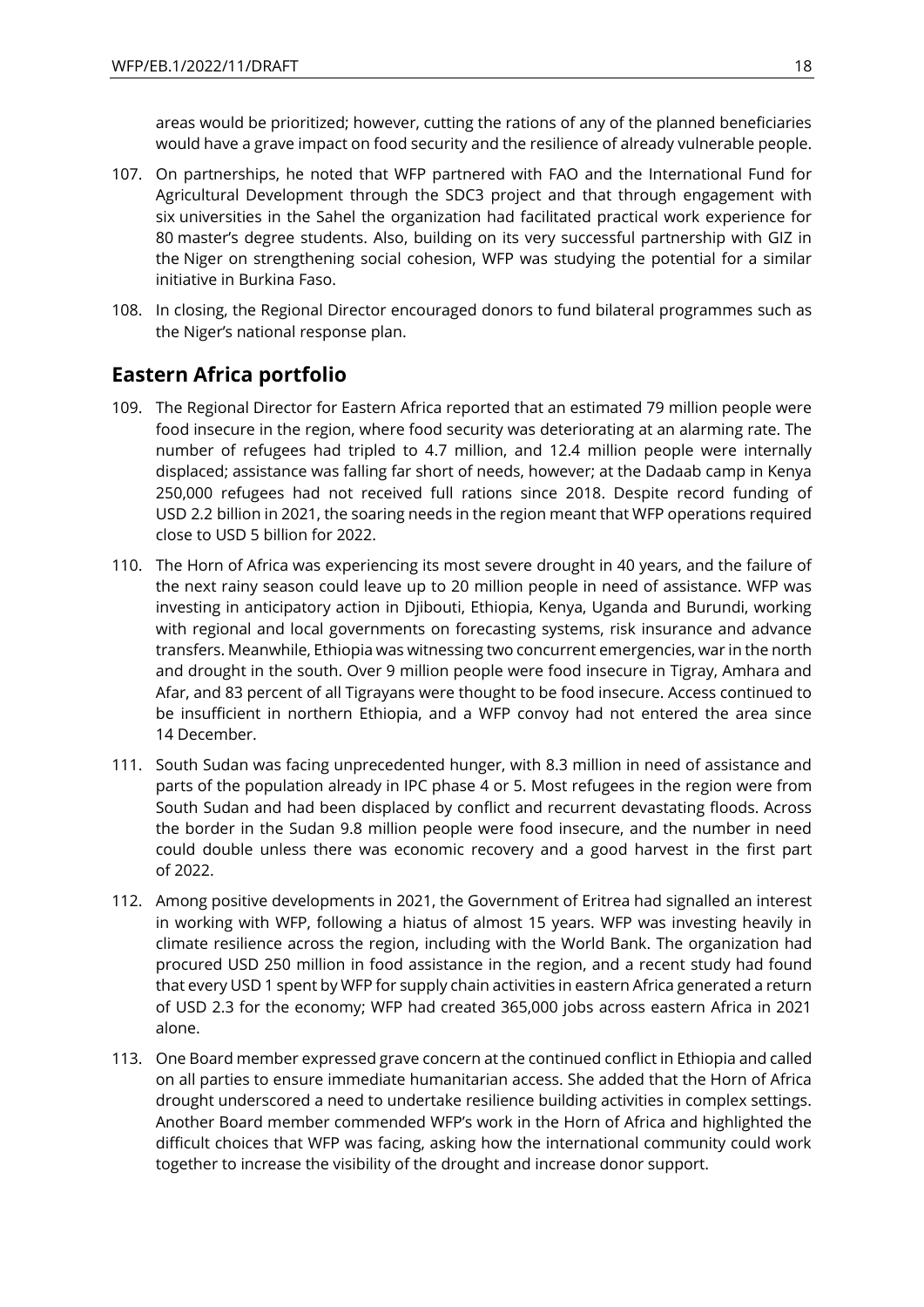114. The Regional Director thanked the Board members for their support. He said that WFP would continue to advocate strongly for the vulnerable populations in the Horn of Africa and would encourage the governments of the region to raise awareness of the imperative need to act to alleviate suffering and prevent further food insecurity.

### <span id="page-18-0"></span>**2022/EB.1/6 Burundi interim country strategic plan (2022–2024)**

- 115. The Country Director for Burundi introduced the new interim country strategic plan (ICSP) for Burundi, saying that through the adoption of a food systems approach it positioned WFP to support the Government in achieving its food security goals. Through five strategic outcomes, the plan would ensure WFP's continued capacity to respond to humanitarian needs while strengthening institutions, scaling up nutrition support and facilitating national ownership to promote the sustainability of programmes. Greater use of CBTs and innovative digital technologies would enhance the efficiency and effectiveness of interventions.
- 116. Speaking on behalf of her list, one Board member highlighted the strategic shift introduced by the ICSP, saying that it was well aligned with national priorities and incorporated conflict and nutrition sensitivity designed to reduce needs in the long term. She welcomed the increased visibility of women and girls within the food systems approach, particularly in home-grown school feeding interventions. Support for young people and smallholder farmers was also appreciated. She sought further details on WFP plans to address gaps in the capacity of cooperating partners and invited the country office and regional bureau to share lessons learned and best practices related to cooperating partner management with other countries, particularly in Africa.
- 117. Another Board member endorsed efforts to improve the situation of returnees and IDPs and encouraged WFP to work with the Government to facilitate access to land in order to support integration. He recommended that WFP continue to prioritize home-grown school feeding programmes in partnership with government ministries.
- 118. Responding to Board member question, the Country Director said that for school feeding activities WFP worked closely with the other RBAs, international financial institutions, in particular the World Bank, and NGOs on the ground such as World Vision. The needs of young people had also been considered and reflected throughout the ICSP in resilience building activities, community support and nutrition interventions.
- 119. While WFP had been seeking to support integration through home-grown school feeding activities, which had positive impacts on education, nutrition and agriculture, the growing caseload of returnees had been an ongoing challenge. In fact, funding shortfalls could lead to a cut in rations for returnees and refugees by May. An increased focus on Burundi was therefore welcome, and it was hoped that it would support efforts to mobilize the resources needed to build on the progress achieved in recent years.

### <span id="page-18-1"></span>**Resource, financial and budgetary matters**

### <span id="page-18-2"></span>**2022/EB.1/7 Utilization of the Programme Support and Administrative Equalization Account reserve**

120. The Deputy Director, Corporate Planning and Performance Division, reported that 2021 had seen record allocations from the Immediate Response Account (IRA), WFP's internal funding mechanism used to facilitate rapid response to life-threatening emergencies; USD 220 million had been allocated to 49 country offices, with average monthly allocations reaching USD 18 million, a 17 percent rise from 2020. Consequently, the IRA balance was at a critically low level at the start of 2022, and management proposed that the Board approve an allocation of USD 30 million from the Programme Support and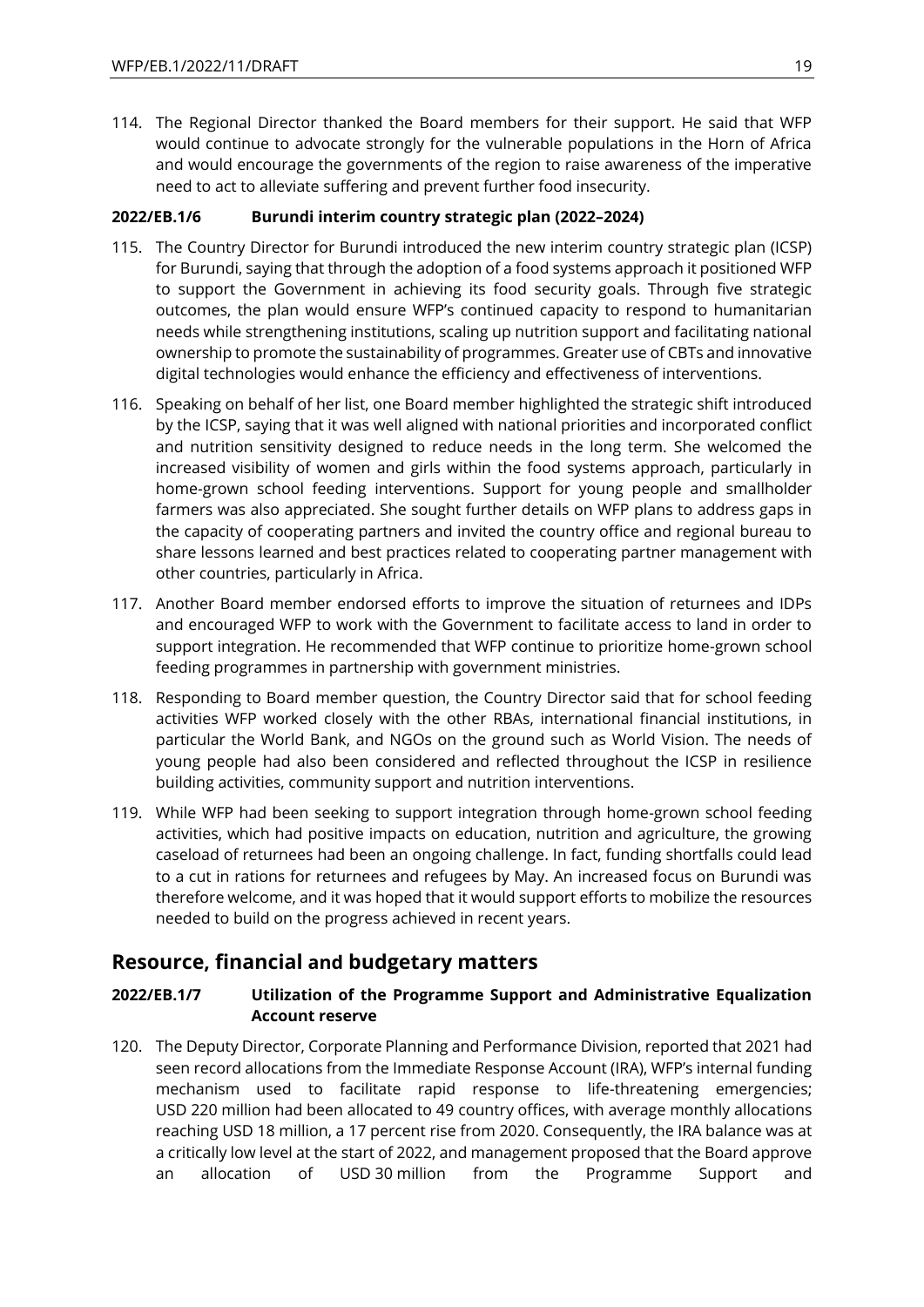Administrative Equalization Account (PSAEA) to enable WFP to continue to respond to unprecedented emergency need using the IRA.

- 121. Several Board members expressed support for the proposal. Observing that the transfer of funds from the PSAEA to the IRA was a practice authorized by the Board, one member said she was in favour of an efficient and effective use of WFP reserves in support of WFP's core mandate and to optimize the use of resources. She asked management to provide more details related to contribution income and PSAEA and IRA balances in future requests for transfers from the PSAEA to the IRA.
- 122. A number of Board members asked whether WFP envisaged further drawdowns from the PSAEA in 2022, given the global humanitarian outlook. One member asked whether there was a need to increase the amount of the current proposed transfer. Two others voiced appreciation for donors who contributed to the IRA and called on WFP to explore other innovative funding solutions that would enable the organization to continue to respond to emergencies.
- 123. Responding to Board comments, the Deputy Director took note of the request for additional information. WFP continued to monitor progress towards its target of raising USD 200 million for the IRA through a combination of direct contributions and transfers. She encouraged donors to contribute to the IRA directly so that further transfers would not be required. On innovative solutions, she thanked the Board for approving other advance financing mechanisms and the Global Commodity Management Facility, which were important tools in finding innovative solutions to funding shortfalls.
- 124. The Chief Financial Officer also appealed to donors for direct contributions to the IRA, saying that internal transfers were a mechanism of last resort. He emphasized that the IRA was the most efficient way of funding emergency operations and that its current funding level represented just USD 0.64 for every USD 100 of WFP funding. He clarified that the document on the proposed transfer for the current Board session had been written prior to the year-end closure of accounts and therefore did not include the financial data normally provided in support of requests for transfers from the PSAEA to the IRA, which were usually presented to the Board at its June or November sessions.
- 125. The Deputy Executive Director explained that while the balance of the PSAEA as of 31 December 2021 would be confirmed by the time of the Board's 2022 annual session the request for USD 30 million was considered to be conservative. He also noted that, given the current scale of crises and the potential for further funding shortfalls, further transfers to the IRA could be necessary by the time of the 2022 annual session in the absence of adequate direct contributions to the account.

### <span id="page-19-0"></span>**Evaluation reports**

### <span id="page-19-1"></span>**2022/EB.1/8 Summary report on the strategic evaluation of WFP's use of technology in constrained environments and management response**

126. The strategic evaluation of WFP's use of technology in constrained environments had found that the use of digital technologies had increased WFP's effectiveness, efficiency and adaptability in such environments, although certain technologies were less appropriate in highly constrained environments. The evaluation had concluded that WFP lacked an overall strategic vision for the use of digital technology in which people and protection were central concerns. WFP struggled to find the right balance between a centralized approach to technology ensuring efficiency, coherence and security and a localized approach allowing for adaptation and innovation. The evaluation further concluded that WFP had made important efforts to manage cybersecurity and data protection risks but was lagging in the implementation of guidance. Investment in the digital skills of staff and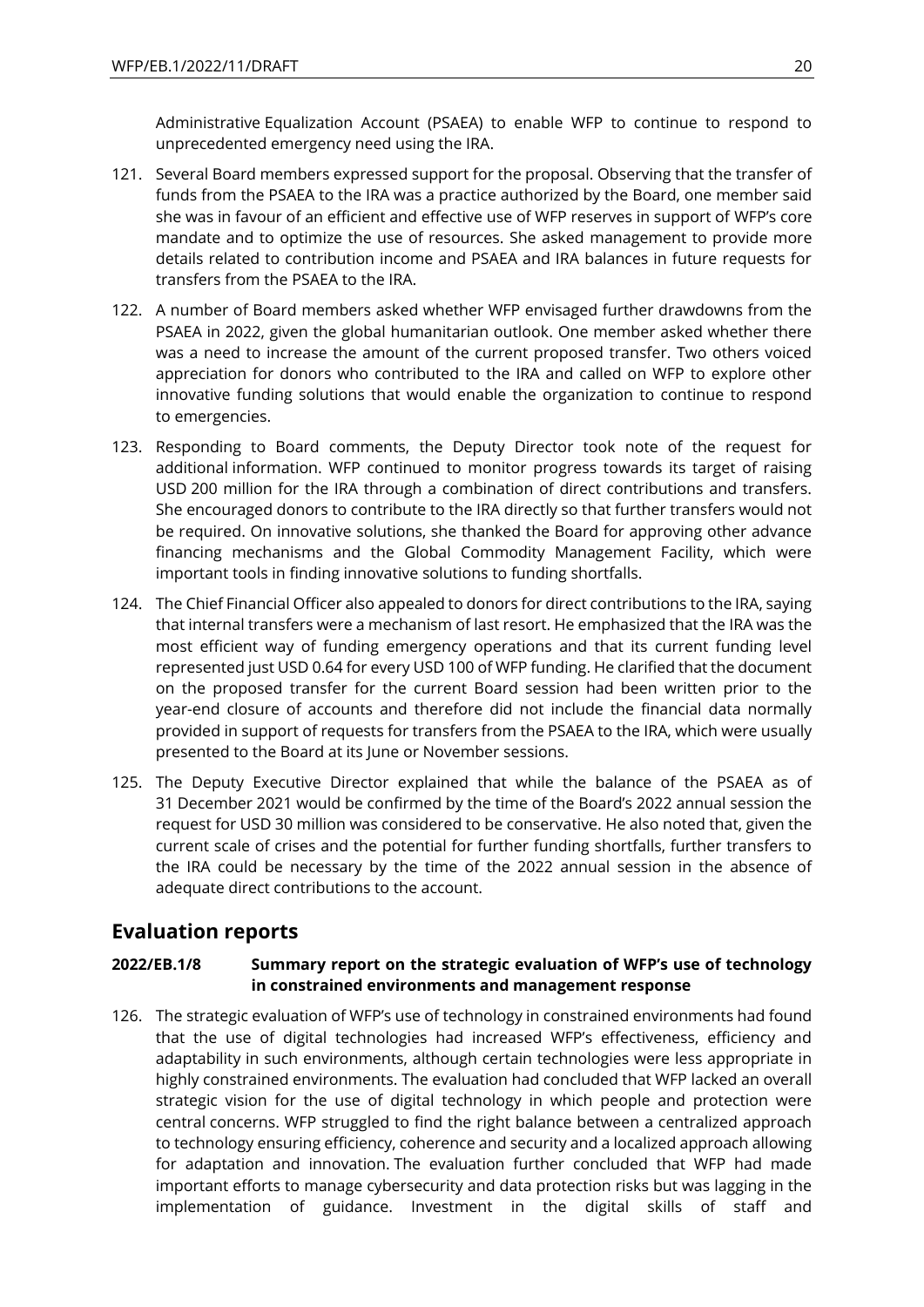cooperating partners was insufficient. In addition, there was no systematic process for monitoring the use and performance of technologies, and WFP paid only limited attention to the effects of technology on various groups. The evaluation made seven recommendations relating to matters such as governance, strategic approach, resource allocation, risk management, inclusion and capacity development.

- 127. Management agreed with all the recommendations and committed to implementing them in a cross-disciplinary way through measures including WFP's new information technology strategy; a review of governance instruments with expected improvements in monitoring, oversight and knowledge management; and strengthened partnerships with humanitarian actors, particularly in support of the Secretary-General's Our Common Agenda initiative.
- 128. Speaking on behalf of her list, one Board member welcomed the management response to the recommendations on risk management, guidance and inclusiveness and expressed support for the implementation of a new information technology strategy and stronger institutional channels for knowledge transfer. She urged WFP to protect confidential data and reduce technological risks, adding that training at all levels of the organization was key to the effective use of technology. She called for checks on the adherence of cooperating partners to data protection requirements and for adequate funding for monitoring.
- 129. One Board member expressed concern that WFP's rapidly expanding use of digital technology and data processing risked failing beneficiaries by excluding them from technology-related decision making, saying that she appreciated WFP's commitment to reviewing its policies, standards, guidelines and processes. Focusing on recommendation 2.2, she said that risks of misuse and protection concerns were inherent in the use of digital technology and that consequently there was a need for robust accountability and oversight mechanisms.
- 130. Another Board member said that data protection was an integral part of protection and security for beneficiaries and humanitarian personnel alike and warned of the risks posed by the growing commercial and political value of data. He called on WFP to reassess the potential risks of digital technologies and to adopt a more precautionary approach that prioritized the protection of people in need above efficiency and effectiveness gains. He welcomed the commitment to develop a new strategy by the end of 2022 and encouraged WFP to coordinate with the wider humanitarian community with regard to technology use, and he asked that WFP report on progress at the 2022 annual session.
- 131. Responding to Board member comments, the Chief Information Officer emphasized WFP's holistic approach to addressing the findings in the report. He noted Board member concerns related to data protection and cybersecurity, pointing to the potential of governance processes and cross-disciplinary collaboration to address some of those issues.
- 132. The Global Data Protection Officer said that WFP was already taking action on many of the issues raised by the evaluation by implementing a comprehensive privacy programme that encompassed the development of a privacy strategy, a consistent governance framework, training materials and risk mitigation and accountability mechanisms. Interagency alignment was also a key element of the Global Privacy Office strategic plan.
- 133. On the request for an update at the 2022 annual session, the Assistant Executive Director, Resource Management Department, suggested that Board members could be kept up to date informally and bilaterally on the implementation of the management response, with a formal update delivered at a later session.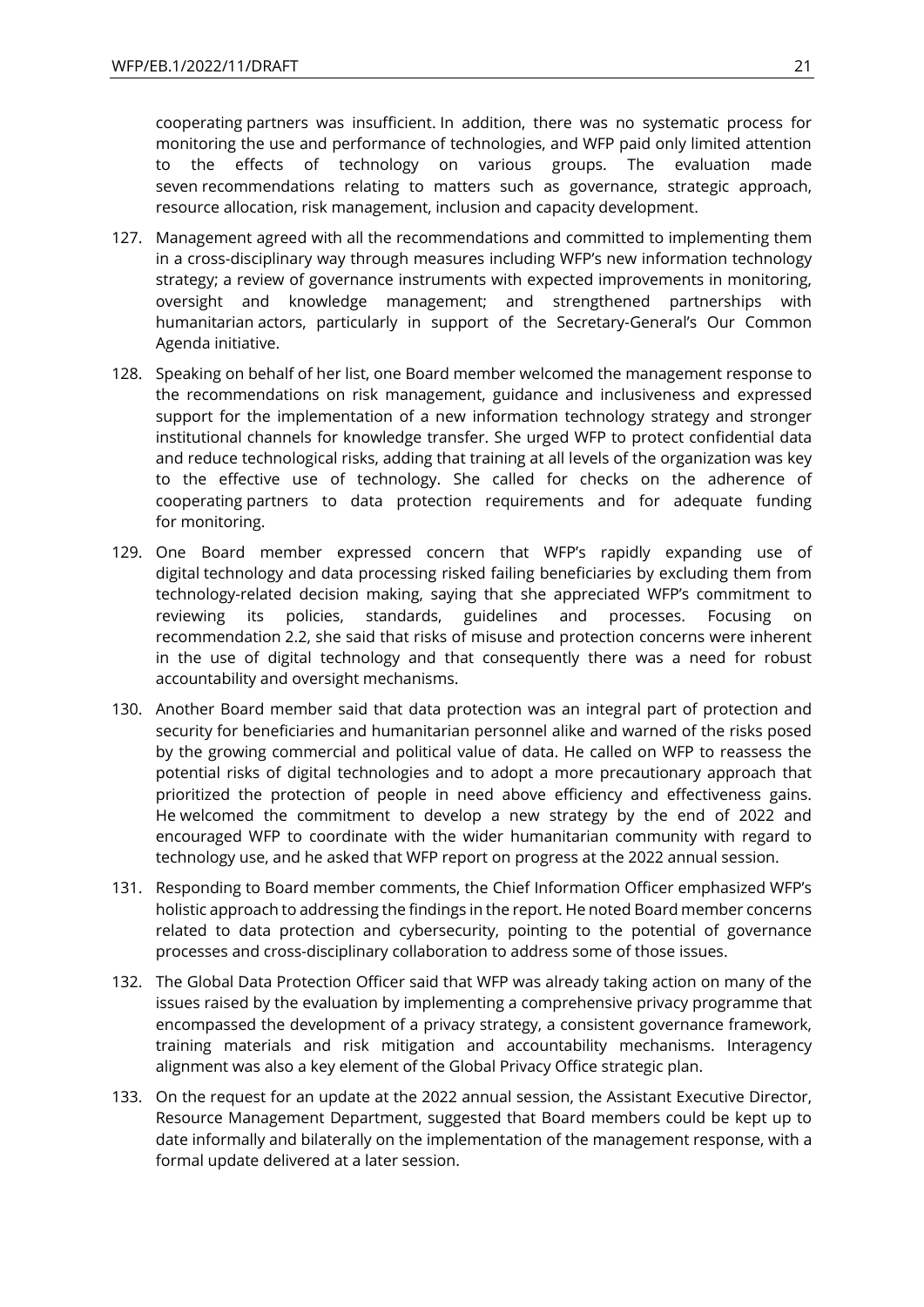#### <span id="page-21-0"></span>**2022/EB.1/9 Summary report on the evaluation of the WFP response to the COVID-19 pandemic and preliminary management response**

- 134. The Deputy Director of Evaluation presented the findings of the evaluation of WFP's response to the COVID-19 pandemic, as laid out in the summary report on the evaluation. The report presented six issues for consideration, including adoption of an ethos of staff care, the role of WFP in COVID-19 recovery efforts and as a systems enabler, its global advocacy work and management arrangements for global emergencies.
- 135. Management praised the approach of the evaluation and welcomed its conclusion that WFP had provided a high quality strategic and operational response that was both agile and adaptive. Some of the considerations presented in the report had already been incorporated into the new strategic plan and the updated gender policy. Gatekeepers had been introduced to manage demands on regional bureaux and country offices, and WFP was committed to addressing the high human cost of the pandemic response paid by its staff, including through initiatives led by the Workplace Culture Department and an Executive Director circular on surge capacity.
- 136. Many Board members commended WFP for its swift response to the COVID-19 pandemic and paid tribute to the dedication of its staff. They noted that WFP had played an important part in the global humanitarian response through its common services provision.
- 137. Board members urged WFP to capitalize on the findings of the evaluation through the new strategic plan and by taking steps to optimize internal management processes, rapid response capacity and staff relations, including through increased use of long-term contracts and better performance management. One member said that WFP strategic plans should ensure preparedness for future pandemics. Another underscored the importance of plans and stress tests for ensuring resilient and adaptive systems, including financial systems, global and national strategic plans and managerial arrangements.
- 138. Board members highlighted the importance of partnerships and interagency collaboration. One member asked how WFP intended to build on its role as a systems enabler. Others said that it was necessary to improve coordination to avoid duplication of effort, prevent the release of inconsistent data by different agencies and clarify the division of responsibilities among partners, giving due consideration to interagency synergies.
- 139. Board members encouraged WFP to ensure that new policies on gender, operations in urban areas and cash-based transfers included appropriate guidance on social protection, and one member asked whether the 2021 social protection strategy provided an appropriate framework. They also called on WFP to advocate the integration of school meals programmes into national social protection systems as part of COVID-19 recovery efforts.
- 140. One member asked whether the recommendations of the 2020 strategic evaluation of WFP capacity to respond to emergencies needed to be reviewed in the light of the evaluation of WFP's response to COVID-19. Knowledge transfer and a focus on WFP's changing lives agenda were cited as key in the post-pandemic phase.
- 141. Two Board members praised the evaluation team and the evaluation approach. Others sought more information on the evaluation's retrospective development design, including benefits and shortcomings of the approach and how ongoing adaptations and their results had been assessed. One member asked for details of what needed to be improved in order to meet the next global challenge and recommended a clearer distinction in the evaluation report between WFP regular activities and the additional workload created by the pandemic.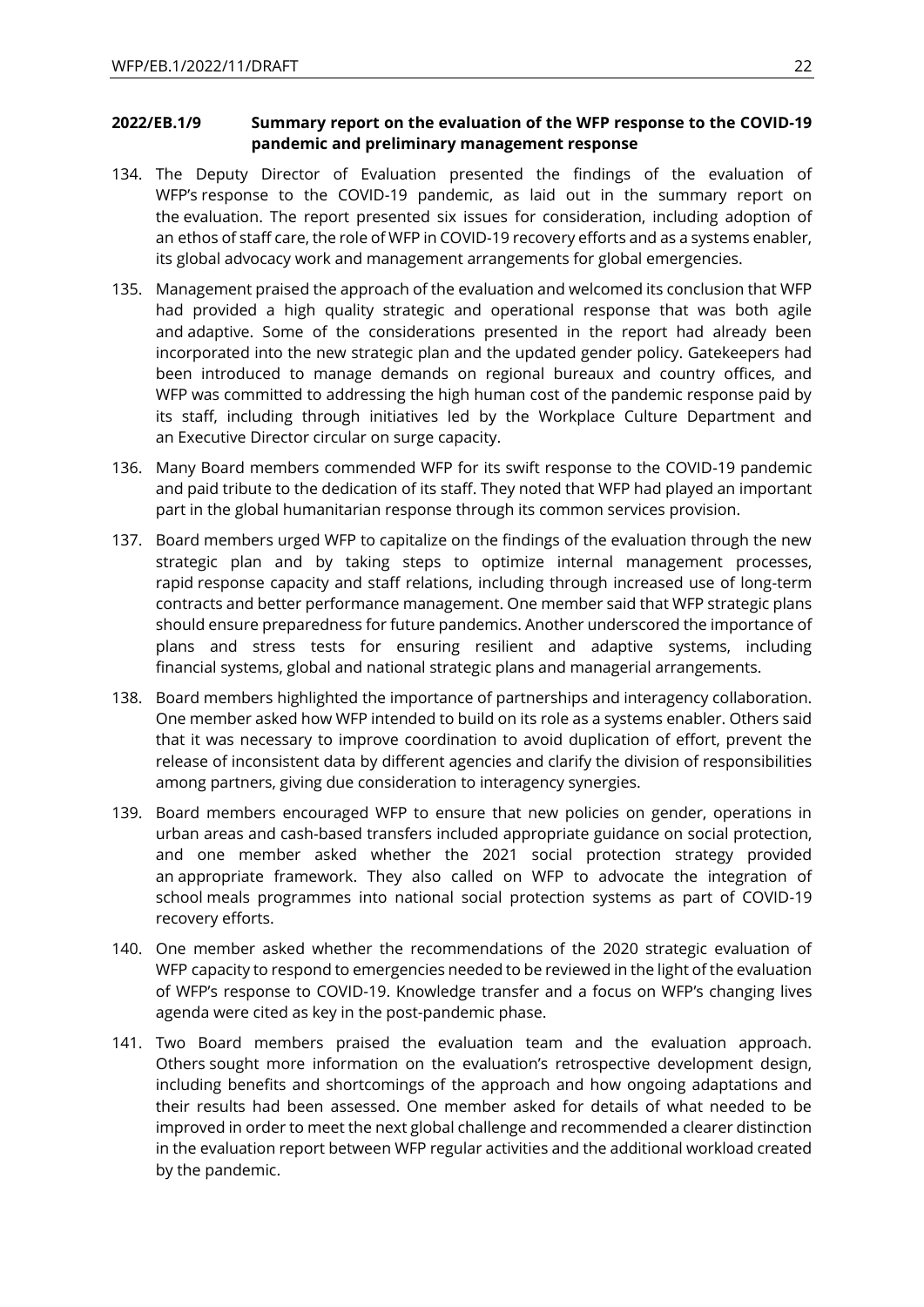- 142. More information was also sought on the results of the call-forward fundraising mechanism set up at the start of the pandemic, supply chain challenges and actions taken to address weaknesses in financing instruments for managing large funding inflows. One member urged WFP to be more transparent when communicating changes in funding requirements with donors.
- 143. Board members said that they looked forward to receiving a comprehensive management response at the Board's 2022 annual session, complete with timelines and details of the implementation of the items for consideration. They also requested a further update at the Board's 2022 second regular session that took into account the results of the interagency humanitarian evaluation of the COVID-19 response, the results of which were due to be published in September.
- 144. Taking note of the request, the Deputy Director of Evaluation reported that WFP was playing a very active role in the joint management group for the interagency humanitarian evaluation and in the first system-wide evaluation of COVID-19. She added that questions on the COVID-19 response had been integrated into CSP evaluations and that a summary of evidence obtained from those evaluations would be compiled for the purpose of assessing WFP adaptations over time.
- 145. Addressing Board member questions related to the evaluation approach, the Senior Evaluation Officer gave a detailed description of the retrospective developmental methodology chosen, which had enabled the evaluators to capture adaptation and dynamic environments while ensuring a rigorous and utilization-focused assessment of WFP's response. As the evaluation had built on and complemented the 2020 strategic evaluation of WFP's capacity to respond in emergencies, OEV did not see a need to review or adapt the recommendations of the latter. For deeper insight into the findings of the evaluation, including detailed descriptions of programmatic adaptation and areas for improvement, Board members could consult the full evaluation report.
- 146. On the issue of partnerships, the Special Senior Advisor to the Deputy Executive Director confirmed that WFP would integrate the evaluation findings into its partnership reviews. The pandemic response had generated new collaborative models such as the One UN approach to Medevac and vaccine roll-out in the field, which WFP would build upon in the future.

### <span id="page-22-0"></span>**Southern Africa portfolio**

- 147. The Regional Director outlined the situation in Southern Africa, where the Regional Bureau aimed to better align WFP interventions with government priorities and to generate a more enabling environment for effective emergency response and sustainable livelihoods by boosting agricultural output and food systems, with the region's eight middle-income countries providing much of the necessary funding. Enhanced engagement with national governments and regional intergovernmental bodies included collaboration with the African Union on the creation of a platform for data and information sharing among African countries and the revision of the African Union's flagship Rural Futures programme. At the Third Africa Rural Development Forum convened in January by NEPAD in Kinshasa, WFP had been confirmed as a strategic partner in the African Union's development drive, and it was deploying experts to the secretariat of the Southern African Development Community in Botswana.
- 148. Conflict and insecurity were major drivers of food insecurity and hunger across the region, forcing people from their homes and disrupting agriculture and livelihoods. More than 50 million people were food-insecure, and 36 million were in IPC phases 3 and 4.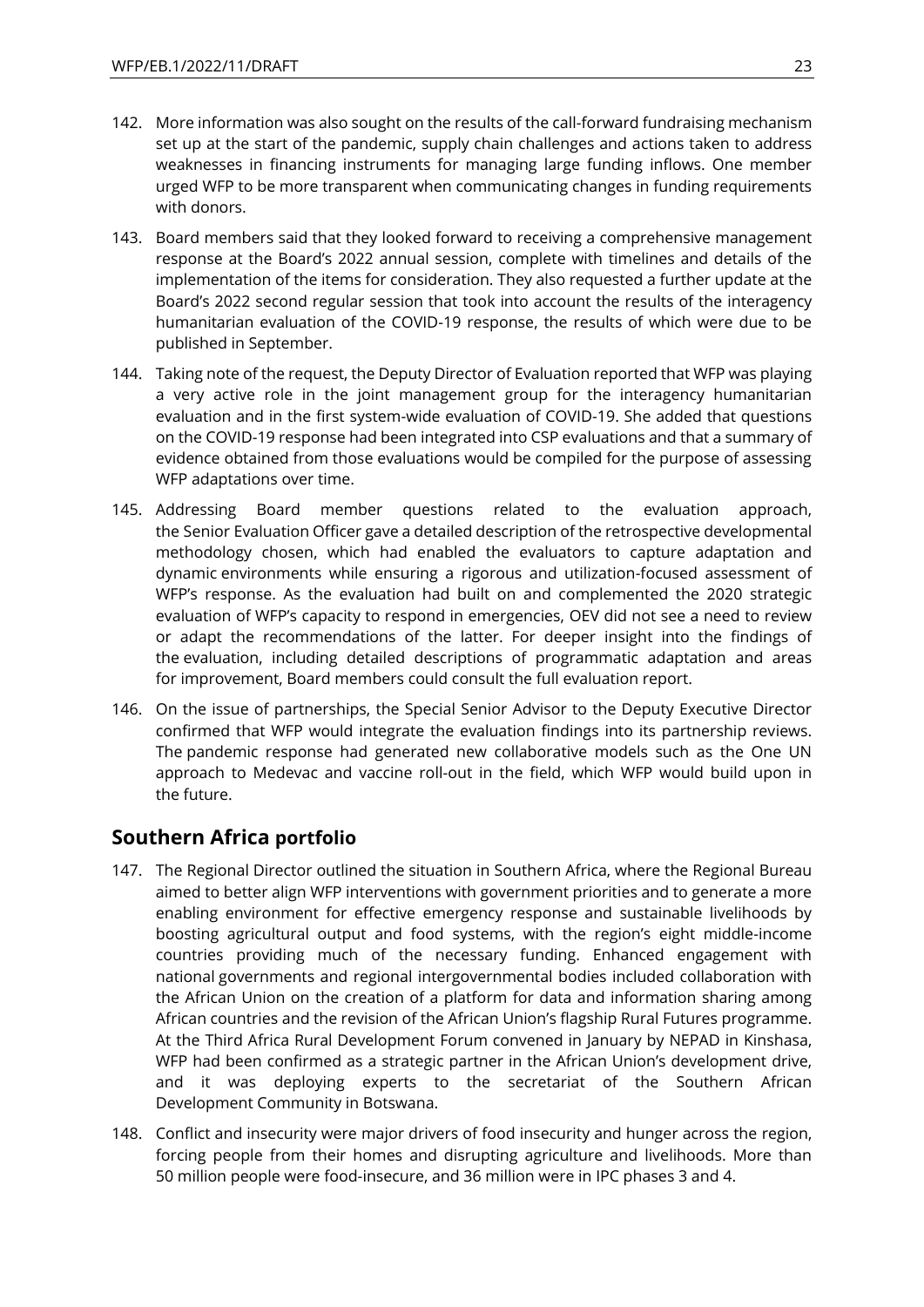- 149. In northern Madagascar, hit by devastating storms and cyclones in January and February, WFP had provided food assistance for thousands of people evacuated prior to the storms and had distributed pre-positioned food and cash-based assistance to thousands more in their immediate aftermath. As cluster lead it had provided the Government and partners with information technology and logistics support, while WFP-operated UNHAS flights had been undertaken to assess storm damage and provide airbridges to and from hard-hit, hard-to-reach locations. In the south of the country, three years of drought, compounded by COVID-19 and the recent floods and storms, had left 1.6 million people at crisis levels of food insecurity, including 300,000 children suffering acute malnutrition. Food assistance from WFP and others was averting humanitarian catastrophe.
- 150. In southern Angola, where the worst drought for four decades had left 1.6 million people in IPC phases 3 and 4, WFP planned to work with the Government on capacity building and technical assistance.
- 151. In Mozambique, 1.9 million people were experiencing crisis and emergency levels of food insecurity, mainly in Cabo Delgado and other northern provinces sheltering internally displaced persons. Despite humanitarian access and funding challenges, WFP had reached nearly 1 million people in December and planned to reach 1.2 million people each month in 2022.
- 152. In the Democratic Republic of the Congo 26 million people were acutely food-insecure, and many were internally displaced. WFP had reached 6.3 million people in 2021 and planned to support 8.6 million in 2022. Nearly 30 percent of the food distributed in 2021 had been procured locally from smallholder farmers, but violence in the east of the country had intensified, with attacks on camps of internally displaced persons and the kidnapping of aid workers.
- 153. The Regional Bureau's exploration and use of technological innovations included the establishment of a drone hub in Johannesburg aimed at improving emergency preparedness and response.
- 154. The Regional Director thanked donors for their support for WFP's emergency responses in the region. Current fundraising efforts focused on increasing resources for resilience building work and encouraging private sector entities in the region and beyond to enter into partnership with WFP.
- 155. Board members thanked WFP for its efforts to address the most pressing food and nutrition insecurity challenges in the region, and they welcomed the Regional Bureau's enhanced engagement with national governments and regional intergovernmental bodies. They encouraged WFP to continue to support regional food systems by addressing the challenges faced by smallholder farmers, particularly women; boosting food production, including by focusing on innovation and employment for young people; developing institutional capacities in climate change adaptation; and contributing to the prevention, mitigation and resolution of conflict by addressing the root causes of hunger.
- 156. With regard to specific interventions, members applauded the provision of humanitarian assistance for internally displaced persons in and around Cabo Delgado in Mozambique and the provision of food supplies for military personnel in Madagascar. One member urged WFP to adopt vulnerability-based targeting in Mozambique more rapidly than currently planned; to shift to half rations for people in IPC phase 3 in southern Madagascar as recommended in the most recent national humanitarian plan; and to continue to coordinate activities and to collaborate with other United Nations entities in Mozambique.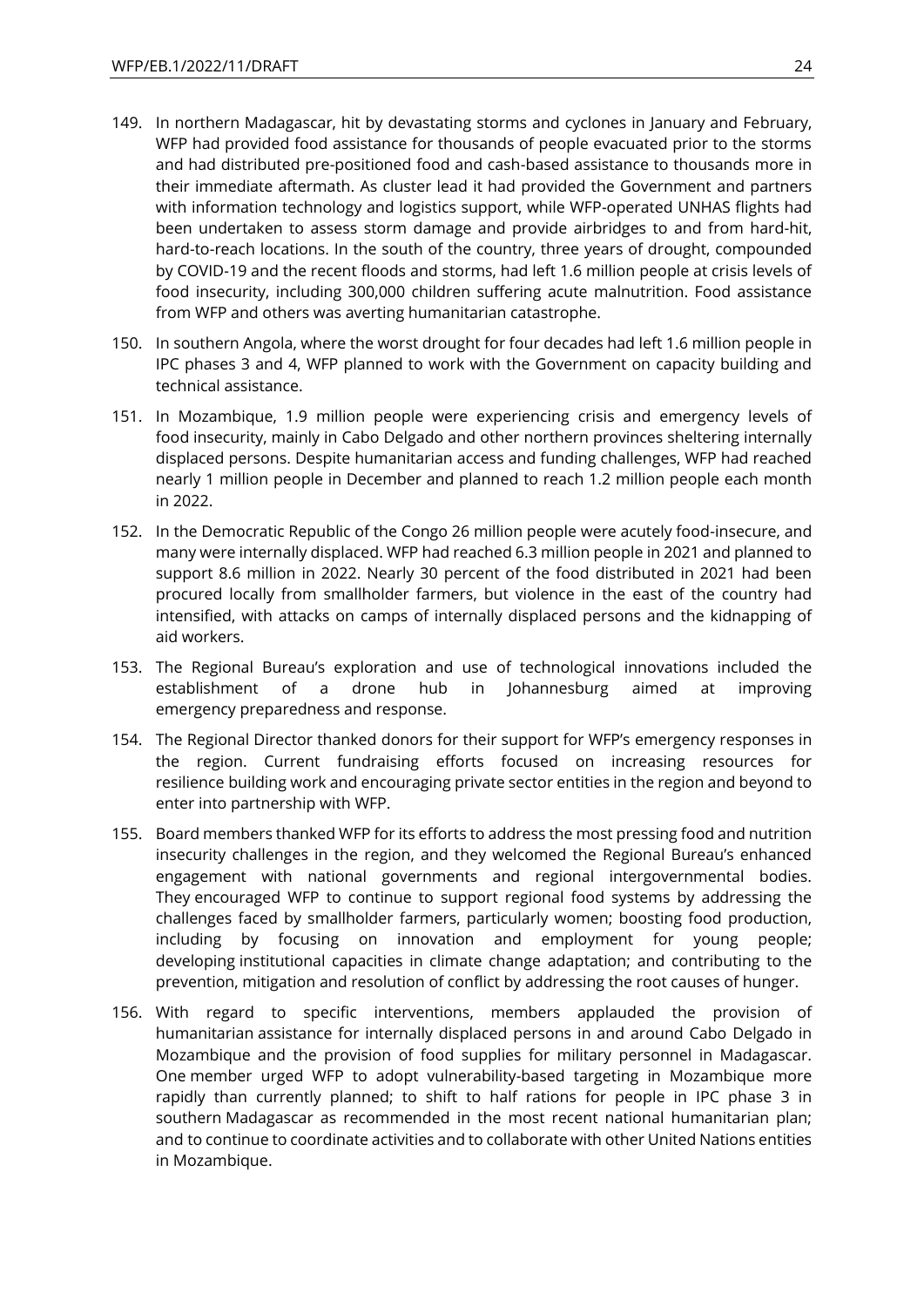157. The Regional Director took note of the comments, reporting that full rations had been maintained in southern Madagascar following recent cyclones and that the situation would be reassessed once the extent of the damage had been assessed. In Zimbabwe, WFP was working with FAO and other partners to develop resilience programmes that took advantage of local potential.

#### <span id="page-24-0"></span>**2022/EB.1/10 Summary report on the evaluation of the country strategic plan for Zimbabwe (2017–2021) and management response**

- 158. The Director of Evaluation presented the evaluation of the CSP for Zimbabwe for 2017–2021, which found that CSP implementation had been generally successful, with WFP responding rapidly to a deteriorating food security situation and the COVID-19 pandemic. The Regional Director for Southern Africa and the Country Director for Zimbabwe thanked the Director and her team for the evaluation, saying that they agreed with the five evaluation recommendations, which had informed the design of a second-generation CSP for Zimbabwe, which would be presented at the Board's 2022 annual session.
- 159. One Board member took the floor to thank the Director for the evaluation and applaud WFP's promotion of humanitarian principles and commitment to investigating and responding to any reports of interference in the targeting process in Zimbabwe. Referring to specific findings from the evaluation, the Board member expressed concern about the lack of a clear understanding of gender equality within a food systems framework and the failure to adequately mitigate the safety and personal security risks associated with giving women cash. She urged WFP to address those issues, including by expanding the evidence base on gender issues within the framework of national food systems.
- 160. The Director of Evaluation said that her office was opening an evaluation "window" on cashbased programming and gender that would assist in addressing the concerns expressed by the Board member. The first impact evaluations in that window would be available later in the year. The Regional Director reaffirmed his commitment to learn from the evaluation.
- 161. Thanking WFP and its Board members for their support for his country, Mr Simon Masanga, Permanent Secretary of Zimbabwe's Ministry of Public Service, Labour and Social Welfare, said that food security, nutrition and social protection were high priorities for his Government, which had fully invested in its productive collaboration with WFP. He went on to say that the Zimbabwean Government welcomed WFP's direct delivery of food assistance and had taken note of the evaluation findings.

# <span id="page-24-1"></span>**Latin America and the Caribbean portfolio**

- 162. The Regional Director for the Latin America and the Caribbean region said that one of the greatest risks facing the region was the invisibility of the many crises it faced, which often received little global attention given the multitude of humanitarian emergencies in poorer parts of the world. The regional migration crisis, the climate crisis and rising inequality were also emphasized as risks for the region in 2022. Deteriorating conditions in the region had left 14 percent of the population (or 86 million people) in extreme poverty and 75 million people in the countries where WFP operated, food insecure.
- 163. In 2021, WFP had assisted 7.4 million people with direct transfers, purchasing locally 81,000 mt (93 percent) of the food it had distributed, including 4 percent from smallholder producers, especially women; it aimed to increase purchases from smallholders to 10 percent by the end of 2022. Innovations included the establishment of a nutrition hub in partnership with the Government of Colombia and a study of migration in north Central America carried out with the Organization of American States and the Inter-American Development Bank. Following the United Nations food systems summit in September 2021, 14 countries had published road maps for the transformation of their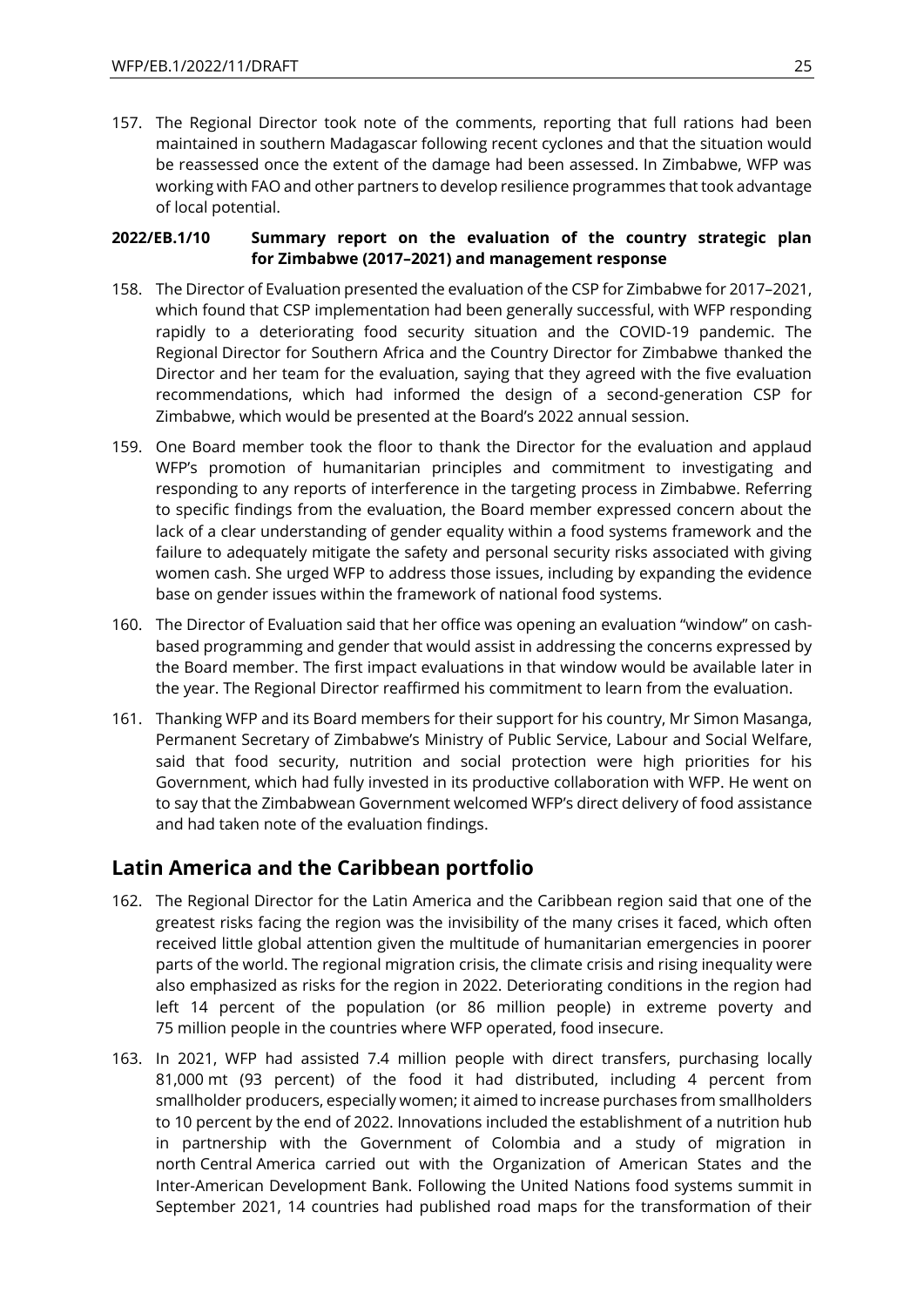food systems and ten had joined the School Meals Coalition established at the summit. Ten countries had been involved in South–South cooperation projects and exchanges of experiences. In 2022, WFP planned to serve 8.2 million people and would need USD 776 million.

- 164. Climate disasters in the first two months of 2022 had included floods in Colombia, Ecuador, Guatemala, Haiti and Honduras and an earthquake and tsunami in Peru. To mitigate the effects of such crises throughout the region, WFP was supporting 340,000 people with community-based activities in climate-resilient agricultural practices. In the Dominican Republic, WFP and the Government had launched a forecast-based financing initiative, while a podcast produced by WFP and the Government of El Salvador provided information about crop planting and harvesting times.
- 165. WFP's response to the COVID-19 pandemic had included increased provision of logistics services such as food procurement in Guatemala, non-food procurement in Nicaragua and transport and warehousing in Ecuador, Haiti, Honduras and Peru. WFP planned to increase the number of country offices providing services from one in 2020 to ten by the end of 2022.
- 166. In the Caribbean subregion the multi-country office based in Barbados was testing tools and policies aimed at strengthening WFP's role in changing lives in middle-income countries, and the Regional Bureau was preparing for La Niña and the hurricane season by establishing a network of regional and national food suppliers and pre-positioning non-food response kits in selected countries with the Caribbean Disaster Emergency Management Agency.
- 167. In Haiti, 4.3 million people (44 percent of the population) were food insecure. WFP planned to reach 1.4 million people but increased instability, gang activity, flooding and fuel shortages were creating access and security issues. WFP had used barges to transport 600 mt of cargo for 18 humanitarian partners, and UNHAS had transported 4,000 passengers and 51 mt of cargo for 100 organizations.
- 168. Following the COVID-19 pandemic and climate shocks in Cuba, WFP had approved the use of internal resources of USD 1 million for the purchase of powdered milk and needed an additional USD 2.3 million to maintain distributions of powdered milk for children and rice for elderly people and pregnant women over the following six months. WFP was also providing cold chain, transport and storage facilities for the Government's COVID-19 vaccination campaign.
- 169. In Central America, La Niña was exacerbating drought in the Dry Corridor, while flooding was being reported in various areas. With forecasts of 7 million food-insecure people in 2022, WFP was expanding the coverage of its programmes, focusing on school feeding, job creation for young people, cash-based transfers and resilience building. Support for 26 smallholder cooperatives and 6,500 smallholder farmers, mainly women, including the donation of refrigerated storage containers shipped to Cuba from the United Nations Humanitarian Response Depot in Panama, provided a good example of the implementation of WFP's new gender policy and a local source of food for WFP operations.
- 170. Migration was a major challenge in many South American countries, and in 2022 WFP planned to assist 2 million migrants and refugees in Colombia, Ecuador and Peru – 500,000 more than in 2021. The Regional Director emphasized the solidarity of countries hosting migrants, including through measures for their inclusion in social protection programmes such as Colombia's temporary protection statute. In the Bolivarian Republic of Venezuela WFP was providing school feeding for 1,000 schools and food rations for 110,000 beneficiaries, with plans to reach 850,000 people by the end of the year, expanding to 11 states.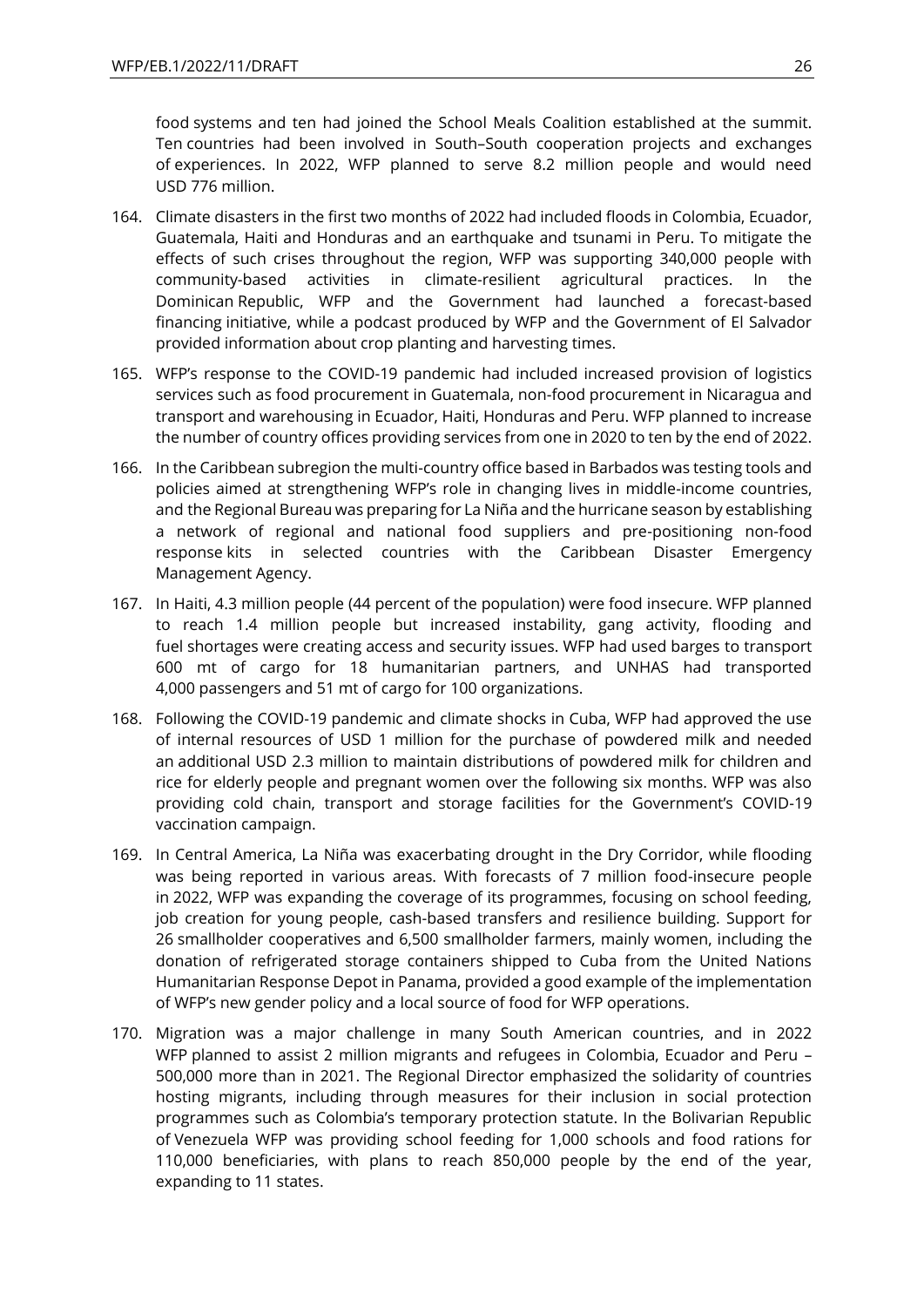- 171. People of indigenous and Afro-descendant ethnic groups were among the most food-insecure in the region, accounting for 30 percent of the extremely poor. WFP's engagement with these groups included a nutrition survey of indigenous people and pilot projects on the identification and strengthening of ancestral products, involving 100,000 people in Colombia.
- 172. The overview ended with the screening of a video on WFP's innovative work on climate change preparedness and response in the Caribbean.
- 173. Many of the Board members who spoke were from countries in the region. They expressed their countries' approval of WFP's approach and echoed the Regional Director's call for more attention to the region's needs, which were often hidden behind the macroeconomic indicators of middle- and high-income countries. One member said that the recent focus on the humanitarian–development–peace nexus reflected global recognition of the benefits of development work in preventing future crises, meaning that emergency response should no longer be viewed as the only entry point for WFP operations in a country.
- 174. Board members praised WFP's partnerships with governments and private sector entities, which had made the organization a key partner in addressing food insecurity and malnutrition and generated good results and new sources of resource mobilization. Welcoming WFP's disaster preparedness activities and provision of emergency food assistance for migrants, members said that priorities included the strengthening of disaster management, social protection and the management and coordination of supply chains, especially ahead of the hurricane season. One member said that as well as socioeconomic inequalities within countries the region was affected by inequalities between countries in terms of access to markets and financial resources.
- 175. Several Board members mentioned the potential of countries in the region to serve as models for other countries worldwide by sharing, through South–South and triangular cooperation, the good practices, strategies and experience that they and WFP had developed.
- 176. The Deputy Executive Director welcomed the Board's recognition of the need to fund and deliver more of WFP's life-changing development interventions in the region. The Regional Director thanked Board members for their support and reiterated WFP's commitment to seeking more sustainable funding from the private sector, international funds, foundations and other new and existing donors. Governments in the region provided 23 percent of the funds that WFP required.

#### <span id="page-26-0"></span>**2022/EB.1/11 Summary report on the evaluation of the country strategic plan for El Salvador (2017–2021) and management response**

- 177. The Director of Evaluation introduced the summary report on the evaluation of the CSP for El Salvador for 2017–2021, which had found the CSP to have been successful, with the country office positioning itself on the humanitarian–development–peace nexus and playing a leading role in emergencies. There was, however, room for improvement in gender-transformative programming and partnerships, the sustainability and scaling up of pilot projects and the country office's use of evidence generated from CSP implementation in its strategic decision making.
- 178. The Regional Director said that the six recommendations derived from the evaluation were informing the formulation of a second-generation CSP for El Salvador, which would be presented to the Board at its 2022 annual session. The Country Director outlined the actions being taken to implement the recommendations.
- 179. Board members commended the country office for the results achieved, its flexibility in adapting to the rapidly changing situation brought on by the COVID-19 pandemic and its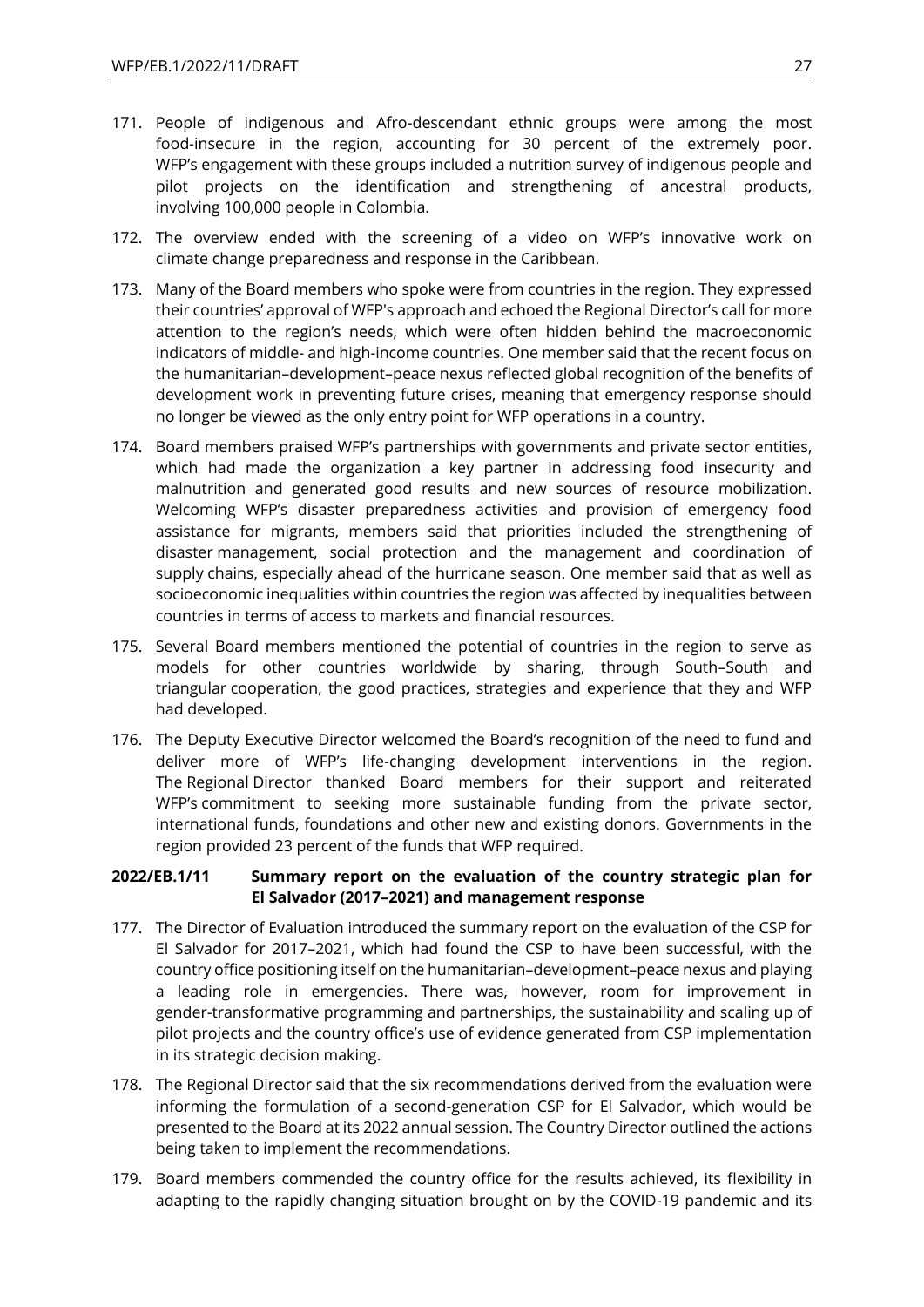focus on participatory approaches to the strengthening of livelihoods and climate resilience. They welcomed the recommendations related to the adoption of a gender-transformative approach to programming and partnerships, capacity building with partners and the management and use of information and evidence. They looked forward to seeing implementation of the recommendations incorporated into the next CSP.

- 180. One member said that the evaluation findings highlighted the lack of global attention to needs in the Latin America and the Caribbean region, the central role that major donors played in driving the multilateral agenda of recent years and the difficulties that WFP faced with regard to funding gaps. Another said that the findings demonstrated the importance of WFP as a key partner in development and called on donors to increase their support for action to address climate change and gender inequality and on WFP to reinforce its advocacy of multilateral and flexible contributions.
- 181. The Director of Evaluation thanked the country office and regional bureau for their engagement in the evaluation and their commitment to delivering results in challenging circumstances. In particular she expressed appreciation for interactive stakeholder workshops that she had attended with staff of the country office and national partners. An evaluation of the situation in El Salvador was one of the first to be completed through WFP's cash-based transfers and gender impact evaluation window; it examined interrelations between gender equality and women's empowerment and cash-based programming. The Regional Director said that gender issues played a significant role in the root causes of food insecurity in the region, and a communication strategy and tools would be included in the next CSP.
- 182. Ms K. de Palma, Director General of the Presidential Agency for International Cooperation of El Salvador, expressed her Government's satisfaction with its collaboration with WFP and its commitment to working with WFP on the establishment of a resource mobilization strategy and the formulation of development priorities.

#### <span id="page-27-0"></span>**2022/EB.1/12 Summary report on the evaluation of the country strategic plan for Honduras (2018–2021) and management response**

- 183. The Director of Evaluation introduced the summary report on the evaluation of the CSP for Honduras for 2018–2021, which had found that despite progress towards the achievement of the CSP's planned strategic outcomes there had been a lack of attention to the needs of vulnerable young people and limited use of CSP results to generate learning. In addition, funding gaps and the effects of the COVID-19 pandemic had compromised some results, including those related to gender equality and long-term development.
- 184. The Regional Director for the Latin America and the Caribbean region welcomed the evaluation's identification of positive results and areas for improvement. The Country Director outlined the planned actions for implementing the four recommendations, which would inform the formulation of a new CSP to be presented to the Board at its 2022 second regular session.
- 185. Board members welcomed the evaluation findings related to the CSP's alignment with national priorities and United Nations plans and its focus on improving food security and nutrition, including through expanded school feeding programmes and partnerships aimed at enhancing sustainability and resilience. They urged WFP to focus more on addressing the needs of vulnerable young people, in particular women.
- 186. Members from countries in the region said that the evaluation findings demonstrated yet again the consequences of the region's lack of international visibility, which included a lack of funding for work not directly related to emergency response, such as the establishment of a national school feeding programme. They urged WFP to continue its efforts to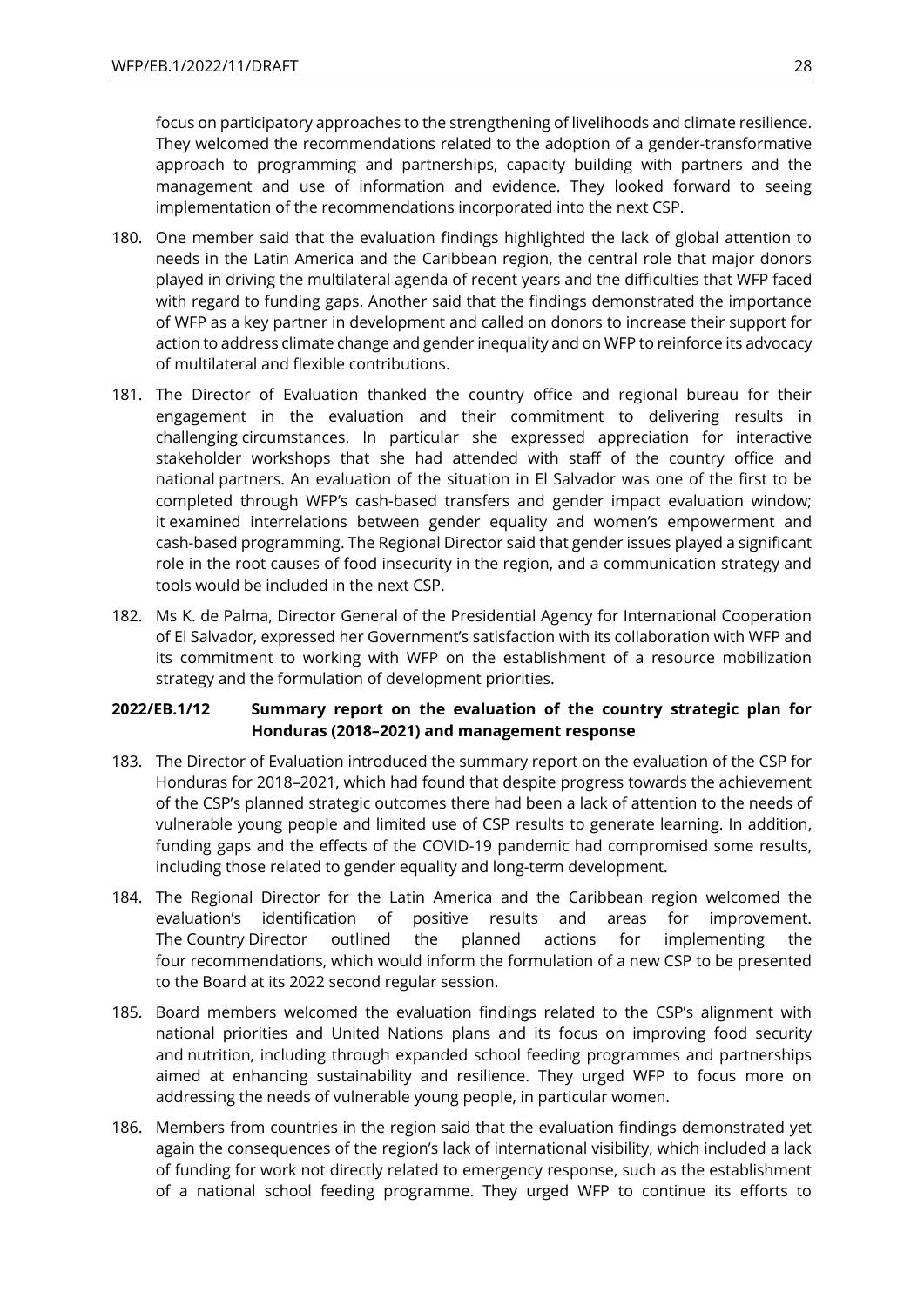mobilize resources, including through South–South and triangular cooperation. Members said that while many countries in the region had limited financial resources they had experience, good practices and other resources that they could share within and beyond the region. One member asked for more information on WFP's funding forecast and on how the organization planned to address potential funding gaps, particularly in relation to school feeding programmes.

- 187. The Director of Evaluation said that the full evaluation report provided more information on South–South and triangular cooperation in Honduras, which had also been covered in the evaluation of the South–South and triangular cooperation policy presented to the Board at its 2021 second regular session. She said that the Government of Honduras had provided 22.1 percent of the funding required for CSP implementation, and she thanked the country office and national partners for their engagement in the evaluation.
- 188. The Regional Director said that work on the establishment of a universal school feeding programme and the enhancement of social protection programmes would be included in the next CSP. The country office had received only 40 percent of the funding needed for the following six months.
- 189. The Representative of Honduras thanked OEV for the evaluation and expressed his country's commitment to maintaining its collaboration with WFP under the next CSP.

#### <span id="page-28-0"></span>**2022/EB.1/13 Caribbean multi-country strategic plan (2022–2026)**

- 190. The Country Director ad interim, Multi-Country Office, English- and Dutch-speaking Caribbean, presented the 2022–2026 multi-country strategic plan (MCSP) for the Caribbean, where food insecurity had risen sharply as a result of the impact of COVID-19 in addition to climate and economic shocks. Based on stakeholder consultations and in alignment with the United Nations multi-country sustainable development cooperation framework, the MCSP addressed the vulnerabilities and needs of 22 small island developing states (SIDS) through capacity strengthening, innovation and disaster preparedness and response.
- 191. Highlighting the threat to Caribbean countries posed by climate change, Board members endorsed the focus of the MCSP on disaster risk reduction and preparedness. They encouraged WFP to foster partnerships and knowledge transfer between the governments of the region and to bridge the gaps between humanitarian and development assistance. One Board member commended efforts to enhance the sustainability of preparedness measures and strengthen regional and national response capacity. Another called on governments to use existing social protection mechanisms to deliver assistance in response to shocks.
- 192. One Board member requested more information on capacity strengthening for local response personnel and efforts to address the logistical challenges that hampered the timely delivery and deployment of supplies for SIDS.
- 193. The Country Director ad interim confirmed that South–South cooperation, largely within the Caribbean region, was a key component of the MCSP. That included strengthening capacity at the national, subnational and community levels through the strong partnerships that WFP had established with national disaster management and social protection responders in the region.
- 194. Even in the absence of shocks, logistics presented major challenges in the Caribbean, and ports and other infrastructure were not equipped to cope with climate-related shocks. WFP was working with the Caribbean Disaster Emergency Management Agency and national governments to strengthen capacity and build on the subregional alliances between countries. Pre-positioning of supplies and equipment was also ensuring WFP's capacity to respond in the region.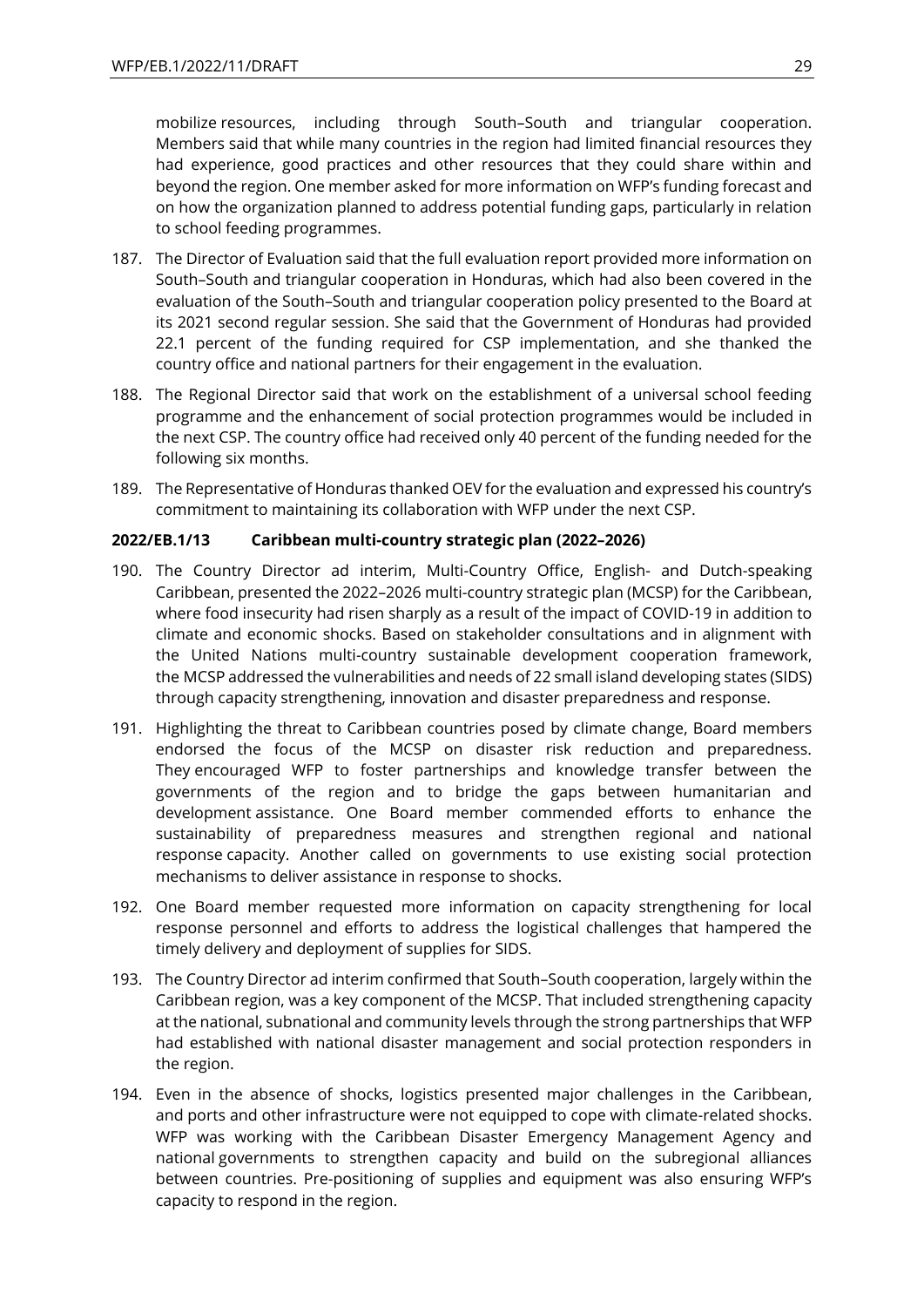195. Following the approval of the MCSP, the Board heard an address from Her Excellency Ms Mia Mottley, Prime Minister of Barbados, who called for the use of a multidimensional vulnerability index in order to better reflect the complex challenges facing SIDS and facilitate their access to support. Saying that there was a need for new approaches to disaster response and preparedness, she endorsed the MCSP and thanked WFP for its positive contribution in the region.

# <span id="page-29-0"></span>**Asia and the Pacific portfolio**

- 196. The Regional Director for Asia and the Pacific reported that in response to soaring humanitarian needs driven by conflict, climate shocks, natural disasters and economic collapse WFP had increased the number of beneficiaries in the region by 40 percent in 2021.
- 197. In Myanmar, one in four people was food insecure. Living conditions continued to deteriorate in the face of rising food and fuel prices, lack of access to basic services and an intensification of open conflict. In 2022, WFP planned to reach 4 million severely food-insecure people. However, access to newly displaced people was being effectively denied; WFP called for concerted international action to ensure safe and unhindered humanitarian access to all in need in Myanmar.
- 198. Nearly 900,000 Rohingya refugees had received WFP support in Cox's Bazaar in 2021, including through electronic vouchers and the provision of locally produced fresh produce in camps. In a bid to stem rising malnutrition on Bhasan Char, WFP had provided specialized nutritious food for three months in late 2021. The organization was also assisting vulnerable members of the host community.
- 199. In Afghanistan WFP assistance had been scaled up tenfold since August 2021. Staffing levels had risen by 25 percent: one quarter of new recruits were women, and all female WFP staff in Afghanistan were working. School feeding programmes and interventions for women such as vocational skills training were a priority. However, operations faced a funding shortfall of over USD 1.5 billion for 2022. With 80 percent of households already eating less to cope with rising poverty, the potential consequences of a funding gap were extremely grave. In addition to humanitarian aid, therefore, it was vital that the international community identify ways to support economic recovery.
- 200. Board members praised WFP for what they called tireless work under very difficult circumstances. They commended the scale-up of operations in Afghanistan and called on WFP to continue to advocate the unhindered implementation of humanitarian programming throughout the country. One member welcomed the continued focus on supporting women in Afghanistan and the increased engagement of female staff. Another highlighted school feeding as a vital instrument for strengthening food security and eliminating malnutrition.
- 201. Turning to Myanmar, Board members encouraged WFP to strengthen the links between emergency programming and other food security and social protection initiatives in order to safeguard populations living outside conflict areas.
- 202. One Board member thanked WFP for its flexibility and commitment to identifying innovative solutions to commodity delays in Bangladesh and for emergency telecommunications support provided in the aftermath of the volcanic eruption and tsunami in Tonga. Several members urged WFP to strengthen resource mobilization for its work in Asia and the Pacific and to expand its partnerships with governments, the private sector and development partners.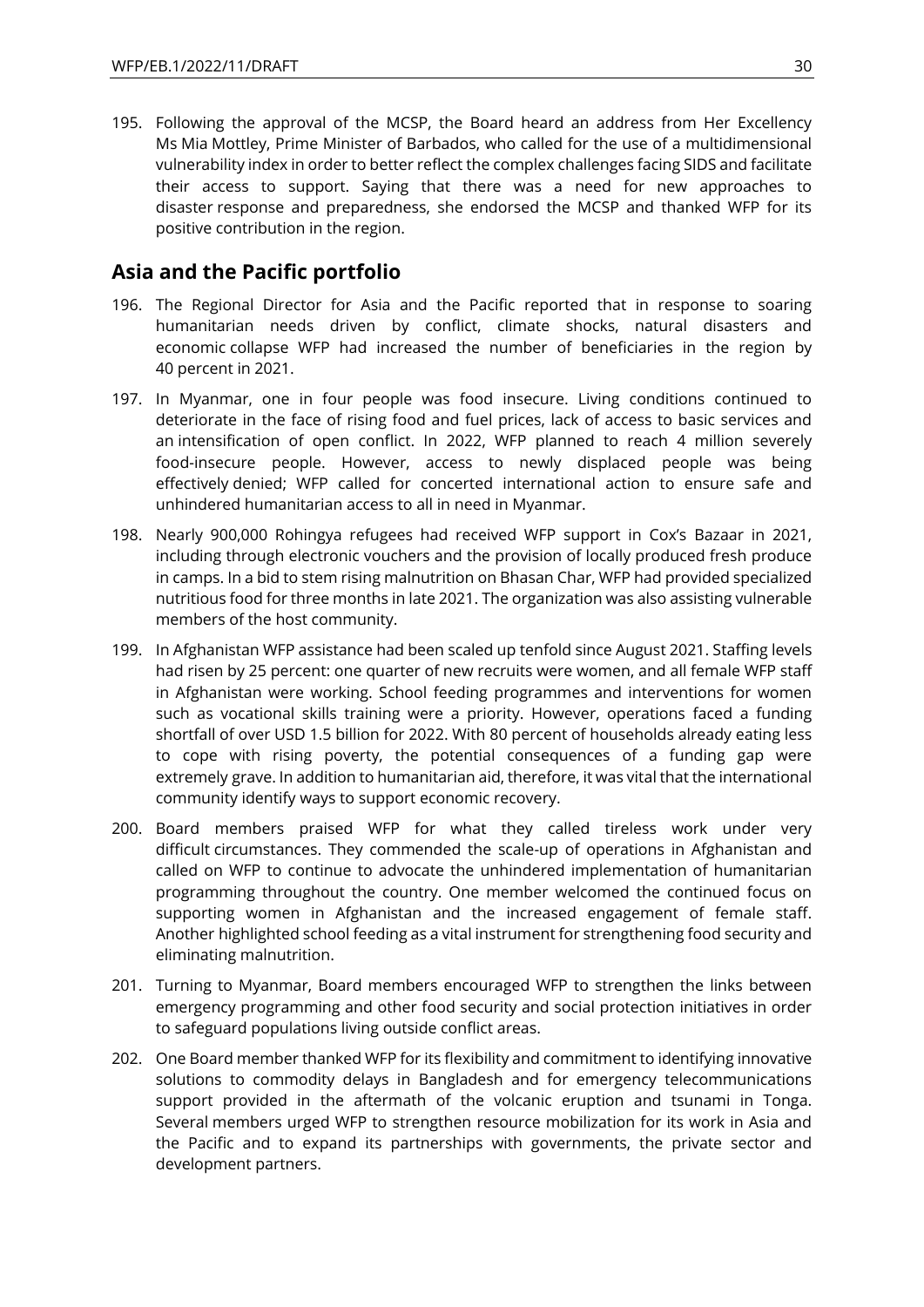- 203. The Regional Director thanked the Board members for their support. In Afghanistan, the Ministry of Economy had recently issued non-interference directives that facilitated passage through provinces; in general, there were no major issues related to access or interference in Afghanistan.
- 204. He agreed that humanitarian and long-term programming needed to come together in Myanmar to avert further regression in human development; WFP intended to introduce a social protection approach in its urban food security operations in mid-2022. Regarding Bhasan Char, general food distribution and nutrition services were largely provided under the leadership of the Office of the United Nations High Commissioner for Refugees (UNHCR), together with basic livelihood development activities. A recent increase in dialogue within the international community with regard to a more systematic approach to support for the island was very welcome.
- 205. WFP would continue to focus on resource mobilization for the region, including with international financial institutions; nonetheless, requirements were such that some degree of assistance prioritization was very likely in 2022, with potentially severe consequences for some beneficiaries.

### <span id="page-30-0"></span>**Middle East and Northern Africa portfolio**

- 206. The Regional Director for the Middle East and Northern Africa began her overview of the region with an update on WFP's response to the crisis unfolding in Ukraine. WFP had mobilized an advance team in Ukraine three weeks earlier to prepare for the scenario currently unfolding. Operations would be run out of neighbouring countries until it became possible to operate in Ukraine. In preparation, WFP had set up a staging area and logistics capacity in Poland and would do the same in the rest of the region in order to support a coordinated response and establish uninterrupted supply chains for humanitarian aid for those affected by the conflict.
- 207. WFP was ready to support those fleeing the conflict at the borders and, depending on access, also within Ukraine. The organization was connecting with NGOs, civil society groups and churches within Ukraine to support their response on the ground. WFP supply chains were ready to mobilize food in the country through networks of bakeries and retailers, as well as through the use of vouchers where food was available on the shelves. A combination of cash and in-kind support would be provided.
- 208. As Ukraine was a major supplier of wheat for the Middle East and northern Africa, the conflict was expected to have serious repercussions for food security throughout the region and beyond, including in Libya, Morocco, Tunisia, Turkey, Lebanon and Egypt.
- 209. The Regional Director also provided a summary of WFP's achievements in the Middle East and Northern Africa in 2021, during which the organization had reached 28 million people in the region, 89 percent of planned beneficiaries. Famine had been averted in Yemen and in Lebanon, and a social protection system had been set up enabling the Government to support vulnerable Lebanese independently. A new distribution corridor had been established in the northwest of the Syrian Arab Republic; meanwhile in Gaza large-scale mobile cash transfers had helped foster stability following an outbreak of conflict in May.
- 210. Despite these successes, formidable food security challenges lay ahead, driven by conflict, political deadlock, economic collapse and soaring food and fuel prices. An estimated 42 million people faced hunger in the region. Before the crisis in Ukraine, WFP had aimed to reach 32 million people in 2022 at a cost of USD 4.9 billion. However, with major funding deficits on the horizon WFP crisis response operations in Yemen, the Syrian Arab Republic and Libya were under threat, and ration cuts for vulnerable populations, including refugees, were already under way. As part of its implementation of the new strategic plan,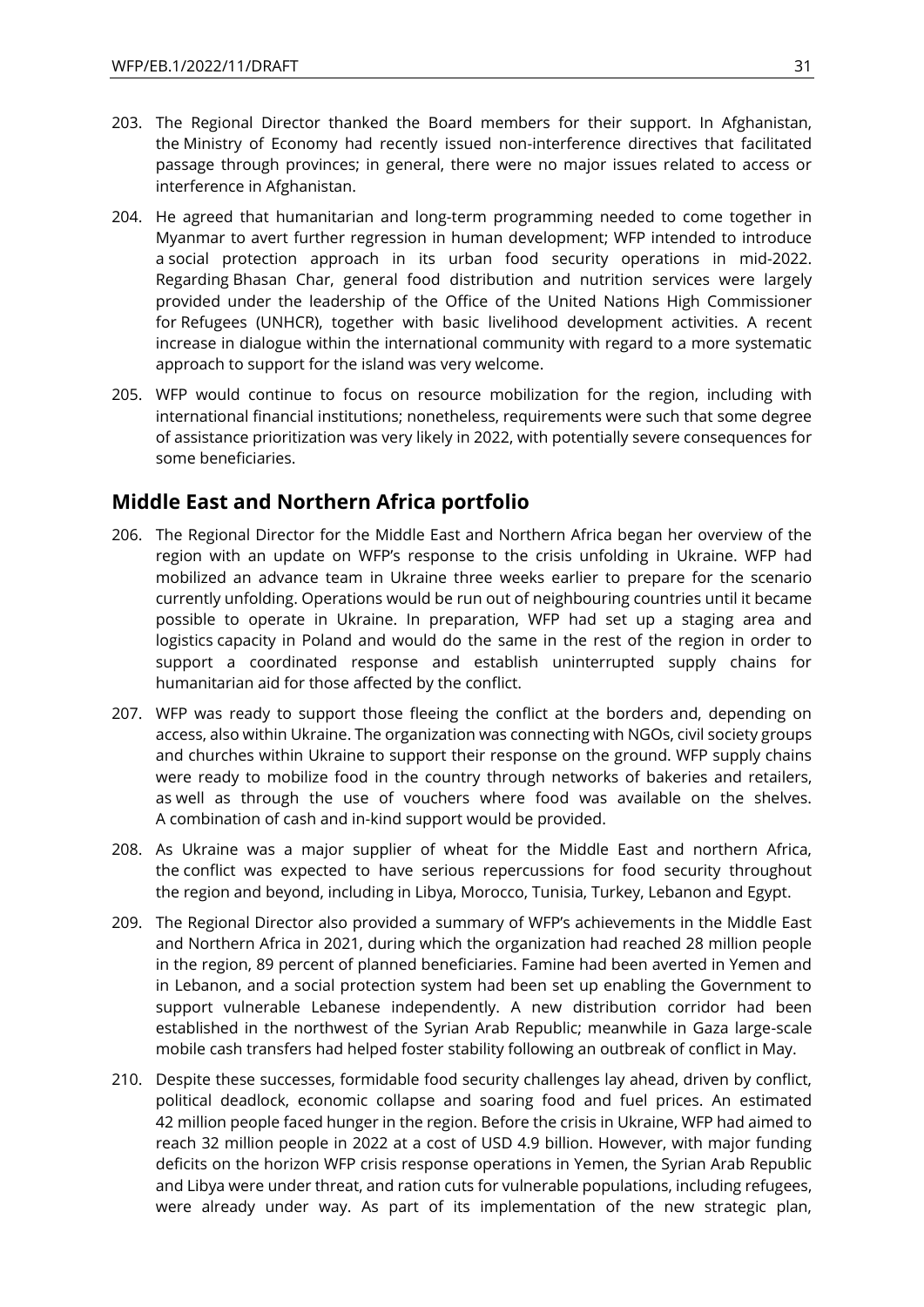the regional bureau planned to focus on five areas in order to optimize the impact of its work. More details of this approach would be provided at the Board's 2022 annual session.

- 211. Many Board members commended WFP for its rapid scale-up in response to the crisis in Ukraine. One member asked for an update on negotiations over access to areas recently exposed to active combat. Another requested regular written briefings on operations.
- 212. Expressing concern at the multiple threats to food security in the region, Board members welcomed the five strategic priorities mentioned by the Regional Director. They highlighted Iraq as an example of a successful transition from emergency operations to national capacity strengthening. One Board member thanked WFP for continuing to support internally displaced persons and refugees in Iraq and for ensuring that assistance continued to flow even in volatile situations. He urged WFP to raise more funds in order to prevent pipeline breaks and he encouraged it to continue its advocacy regarding cross-border and crossline missions in the Syrian Arab Republic in the lead-up to the Security Council vote on the matter in July.
- 213. On funding, many Board members expressed concern at the major shortfalls, particularly in Yemen. One called on donors to provide more flexible funding and strengthen WFP capacity to take anticipatory action. Another member asked how WFP intended to ensure that assistance reached the most vulnerable. A third called for contributions through a high-level pledging event for Yemen that would take place on 16 March in Geneva.
- 214. One Board member advocated a change in approach in Yemen, with greater focus on the humanitarian–development–peace nexus.
- 215. Responding to Board comments and questions, the Regional Director confirmed that access negotiations for Ukraine were taking place at the highest level in New York, with the United Nations Secretary-General. WFP had issued two situation reports on Ukraine and would continue to issue daily reports, with specific briefings for donors as required.
- 216. WFP would continue to advocate crossline operations for the Syrian Arab Republic, and in Yemen the organization was working closely with authorities to ensure that assistance reached those most in need; WFP was conscious of the need to protect nexus-related activities in Yemen, which were supported by specific contributions from certain donors.
- 217. The Deputy Executive Director added that WFP had advanced over USD 16 million for operations in Ukraine; that money had been secured by using its multilateral allocation funds as collateral in the absence of specific forecast donations. WFP sought more clarity regarding the contributions that would be made to Ukraine operations in order to release the multilateral funds. Moreover, confirmed contributions for other operations that faced extreme funding gaps were vital if WFP was to continue to alleviate suffering in other urgent crises, including in Yemen, the Syrian Arab Republic and Afghanistan.

### <span id="page-31-0"></span>**Western Africa portfolio (continued)**

### <span id="page-31-1"></span>**2022/EB.1/14 Cameroon country strategic plan (2022–2026)**

- 218. The Country Director introduced the second-generation CSP for Cameroon, covering the period 2022–2026, saying that it came at a pivotal moment in the efforts of WFP and the Government to address persistent humanitarian needs in the country. The CSP, based on consultations with stakeholders and an evaluation and audit of the previous CSP, targeted 1.6 million people for direct assistance.
- 219. Expressing concern about the deteriorating situation in Cameroon, Board members welcomed the CSP, with many expressing appreciation for its alignment with national and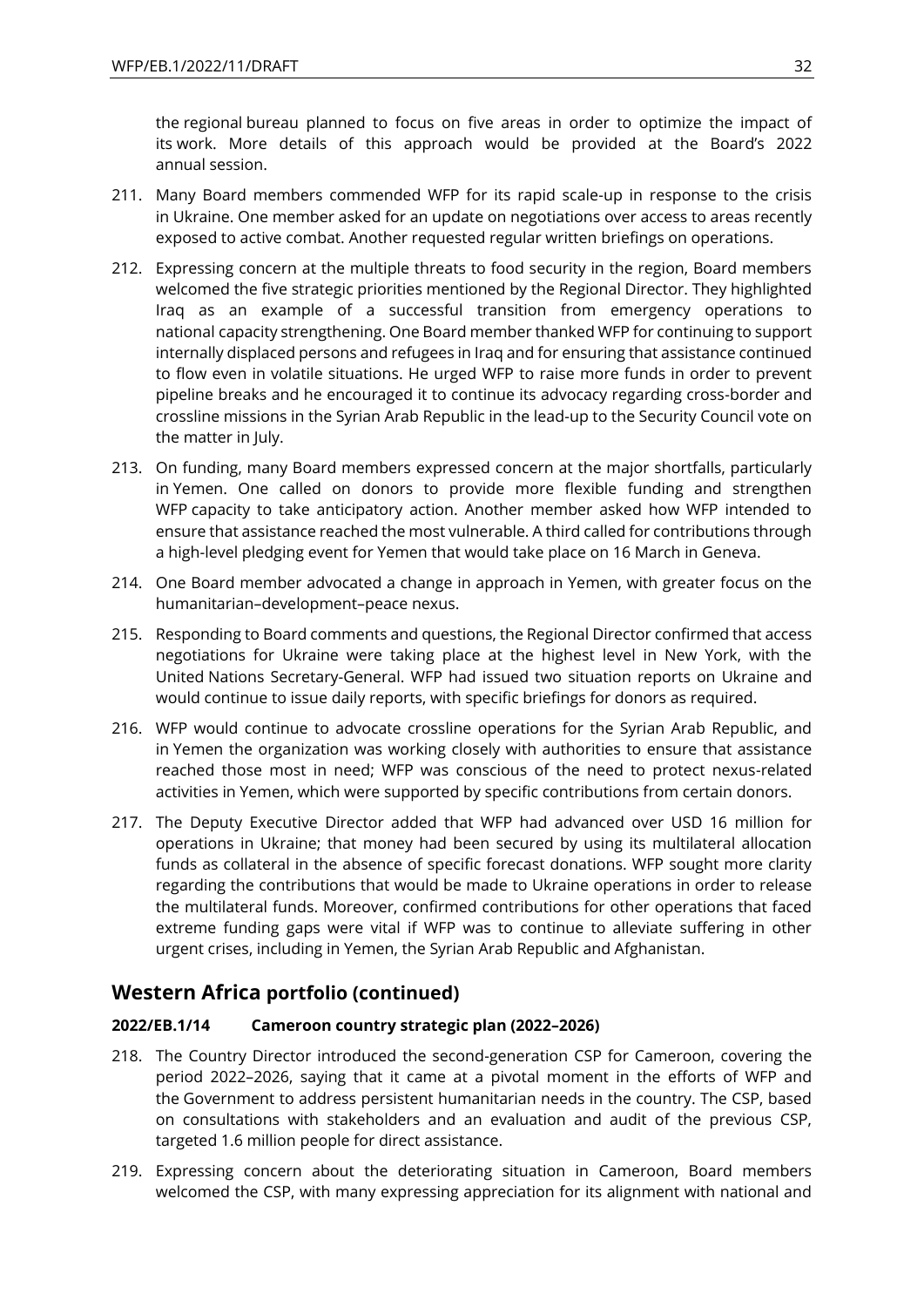United Nations priorities within the country. The CSP had an ambitious aim of combining emergency response with interventions for building resilience and tackling the root causes of hunger, including through the expansion of home-grown school feeding activities with the Government. WFP was building the country office's capacity to deliver results in a challenging environment. Several members suggested that WFP's experience in Cameroon could serve as an example of how to exercise the organization's dual mandate by creating a "virtuous cycle" in which emergency response contributed to development while development activities reduced the need for future emergency response.

- 220. With Cameroon appearing to be a "forgotten" humanitarian crisis that attracted limited donor support, members welcomed WFP efforts to diversify its funding sources, including international financial institutions, while strengthening its partnerships with existing donors. They encouraged WFP to continue those efforts, centring them on the CSP's five strategic outcomes, to engage in joint advocacy with other aid organizations to raise awareness of the needs in Cameroon, and to uphold and advocate respect for the humanitarian principles, in particular independence.
- 221. Members welcomed WFP's progress in the socioeconomic profiling of refugees and vulnerable households and the establishment of a joint targeting hub with UNHCR. Those initiatives improved beneficiary targeting, although one member said that targeting of activities that promoted self-reliance and durable solutions should always be based primarily on need rather than on whether beneficiaries were affected by a protracted or a sudden-onset crisis. Members requested additional information on WFP's partnership with UNHCR and collaboration on resilience building activities with the other Rome-based agencies.
- 222. Members also sought additional information on WFP's plans for prioritizing beneficiary groups in the event of funding gaps; the expansion of home-grown school feeding activities would inform the Government's expansion of school feeding beyond the Far North region; the allocation of 85 percent of the CSP budget to crisis response, disaggregated by type of crisis, area and population group; the gender-related activities to which 15.2 percent of the budget was allocated; the new hotline for the reporting of alleged cases of sexual exploitation and abuse, including the number of complaints received each year and the follow-up to those complaints; and the assurance that the use of UNHAS to transport cargo on behalf of the Government on a cost-recovery basis was compatible with perceptions of the independence and neutrality of UNHAS.
- 223. The Country Director thanked Board members for their comments. She said that WFP planned to scale up resilience building despite limited resources. For example, WFP and FAO were working with an international financial institution to formulate a joint resilience building programme. Moreover, the Rome-based agency working group brought together the three agencies' competencies and explored ways to raise funding for joint resilience building activities. WFP had developed a joint resilience building strategy with FAO, UNHCR and other agencies in the United Nations country team.
- 224. As part of home-grown school feeding activities, WFP and the Ministry of Agriculture and Rural Development had launched local agricultural production projects, including yogurt making.
- 225. WFP and UNHCR were working with local governments to find ways to tighten targeting criteria based on the needs and economic profiles of beneficiaries wherein the criteria would be adapted in the event of funding shortages. Although reductions in rations compromised refugees' dietary intake, they were currently the only viable response to funding shortages.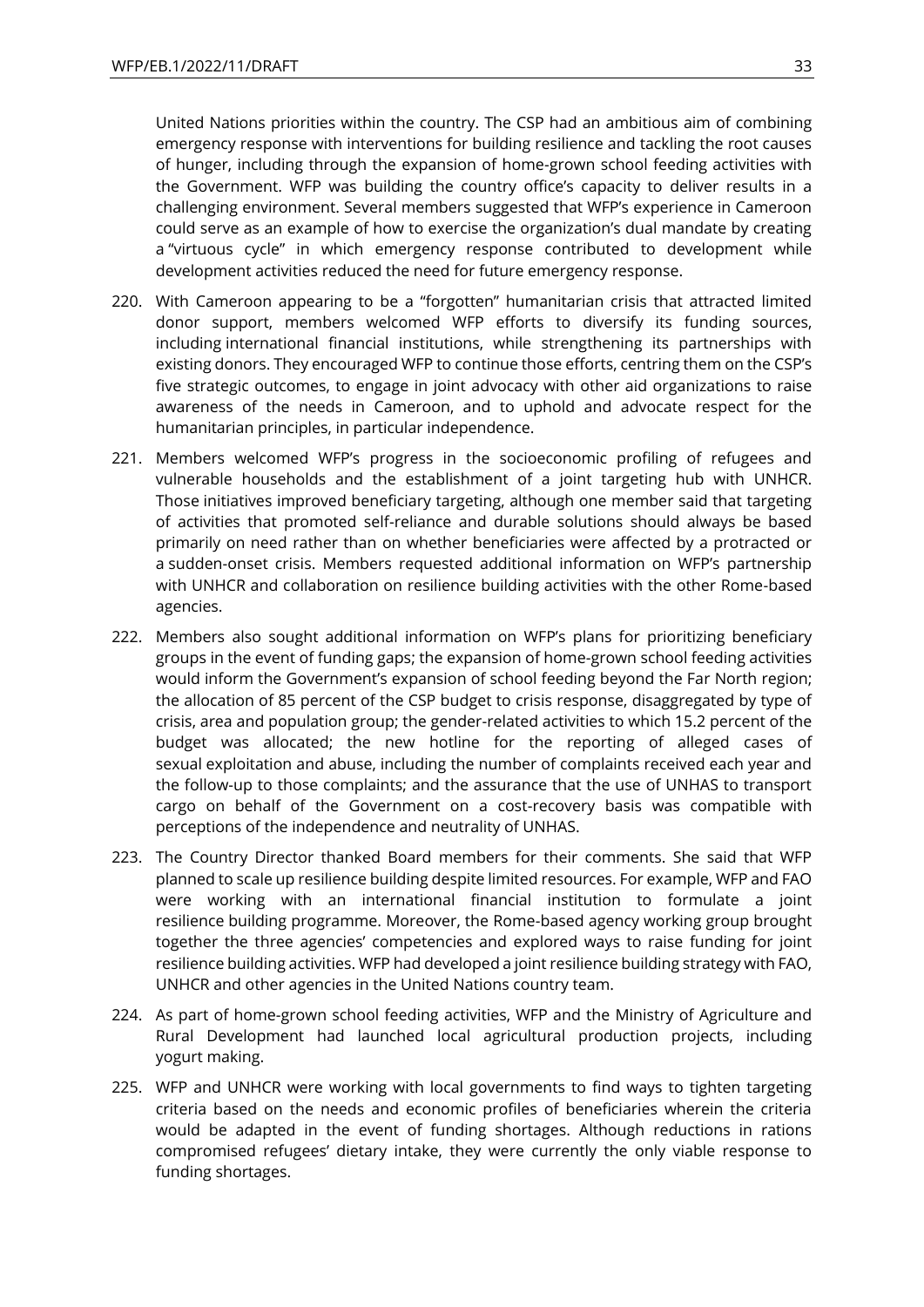- 226. The sexual exploitation and abuse hotline received more than 1,000 complaints a month, of which 99 percent were resolved within three weeks.
- 227. Following approval of the CSP, His Excellency Gabriel Mbairobe, Minister of Agriculture and Rural Development, Cameroon, thanked the Board for its support in combatting malnutrition and food insecurity. He said that the Government of Cameroon would make all efforts to ensure the availability of its counterparts for CSP implementation. WFP was a major player in supporting the Government by building technical capacity, and he thanked the Country Director for her cooperation.

### <span id="page-33-0"></span>**Administrative and managerial matters (continued)**

#### <span id="page-33-1"></span>**2022/EB.1/15 Reports by the Joint Inspection Unit relevant to the work of WFP**

- 228. The Chief Risk Officer and Director, Enterprise Risk Management Division, introduced the document on reports of the United Nations Joint Inspection Unit (JIU) of relevance to the work of WFP issued in 2021, expressing WFP's appreciation for the work of the JIU and its commitment to implementing the unit's recommendations, including by establishing a JIU focal point position reporting directly to executive management, following up on the implementation of JIU recommendations and including links to JIU reports in annual reporting to the Board. The document covered four new JIU reports; recommendations from a fifth report, on multilingualism in the United Nations system, had been presented at the Board's 2021 annual session.
- 229. Of the 29 recommendations outstanding at the start of 2021, WFP had completed and closed 28, or 97 percent, the highest percentage since 2013. The JIU had issued 21 new recommendations in 2021; responses to the five recommendations that were directed to the Board had been prepared in consultation with an Executive Board Bureau alternates working group.
- 230. In 2022, five JIU reviews were in progress, on the ethics function, preventing and addressing racism and racial discrimination, business continuity, internal pre-tribunal-stage appeal mechanisms, and accountability frameworks.
- 231. Speaking on behalf of a list, one member encouraged WFP to continue to follow up on the implementation of JIU recommendations, expressing concern that WFP had agreed only partially with some JIU recommendations pertaining to land-locked developing countries and saying that those countries required particular attention given their needs. Environmental sustainability was another priority issue for the list, which called for results in that area to be included in WFP's annual performance report. As part of its work on ensuring the environmental sustainability of its local procurement activities, the Board member recommended WFP should implement environmentally sustainable production projects with local smallholder producers. The Board member also encouraged WFP to continue to enhance monitoring, in synergy with partners, and to maintain its research efforts as a leader in that area, including by adhering to shared rules with the other Rome-based agencies.
- 232. The Chief Risk Officer and Director, Enterprise Risk Management Division, the Director, Programme – Humanitarian and Development Division, and the Chief Economist and Director, Research, Assessment and Monitoring Division, responded to the points raised, saying that WFP's approach to CSP formulation and implementation was consultative and comprehensive, tailored to the needs of each country, including those of landlocked developing countries, and that its assessment and analytical work took into consideration the effects of landlocked status on food insecurity. WFP's local and regional food procurement policy and environmental policy included elements aimed at ensuring that its procurement supported positive social, economic and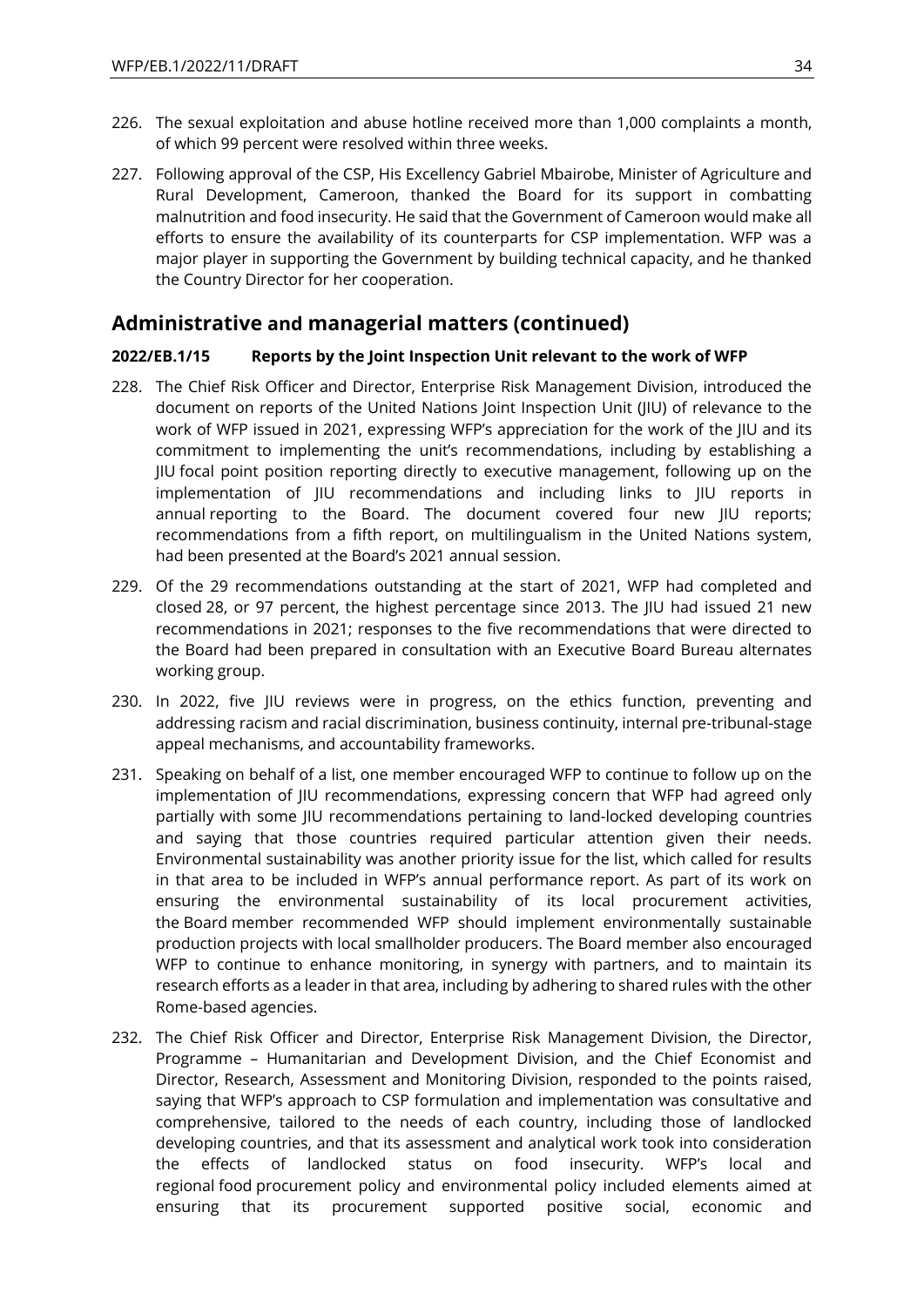environmental outcomes, and its climate change policy promoted interventions that helped smallholder farmers and other vulnerable communities adapt to climate change. Research informed the design and implementation of all WFP policies, programmes and operational work; the Research, Assessment and Monitoring Division had been created in 2019, and research was enshrined in WFP's strategic plan. All WFP research was peer-reviewed, and WFP followed the communication guidelines of UNESCO, with a cross-departmental publication strategy for the prioritization of research at the national and global levels. WFP was a global leader in data collection and open-source platforms for analytical research, and it shared its research results with other United Nations agencies, the academic community, civil society and other partners.

### <span id="page-34-0"></span>**Summary of the work of the Executive Board**

### <span id="page-34-1"></span>**2022/EB.1/16 Summary of the work of the 2021 second regular session of the Executive Board**

233. The President reported that the Rapporteur for the Board's 2021 second regular session had prepared the summary of that session and that in February 2022 a draft of it had been distributed to the Board members, some of whom had suggested revisions that had been incorporated into the final draft for consideration by the Board. The Board then approved the summary.

#### <span id="page-34-2"></span>**Verification of adopted decisions and recommendations**

- 234. Introducing the item, the President observed that the current session had, like previous sessions, proceeded smoothly from a technical point of view, and he thanked the Secretariat and the technical staff for their efforts in supporting the Board. He highlighted some of the discussions that had taken place during the session, including the high-level event on school feeding graced by the First Lady of Burundi and the debates on the new corporate results framework that would enable WFP to measure its success in implementing its strategic plans, on operational matters such as CSPs, and on the evaluations of those matters.
- 235. The Rapporteur then confirmed that the decisions and recommendations presented in the draft compilation of decisions and recommendations adopted by the Board at the current session corresponded to those that had been agreed during the session. The final versions of the adopted decisions and recommendations would be posted on the Board's website by the next working day, and a draft summary of the discussions that took place during the session would be circulated for comment in due course.